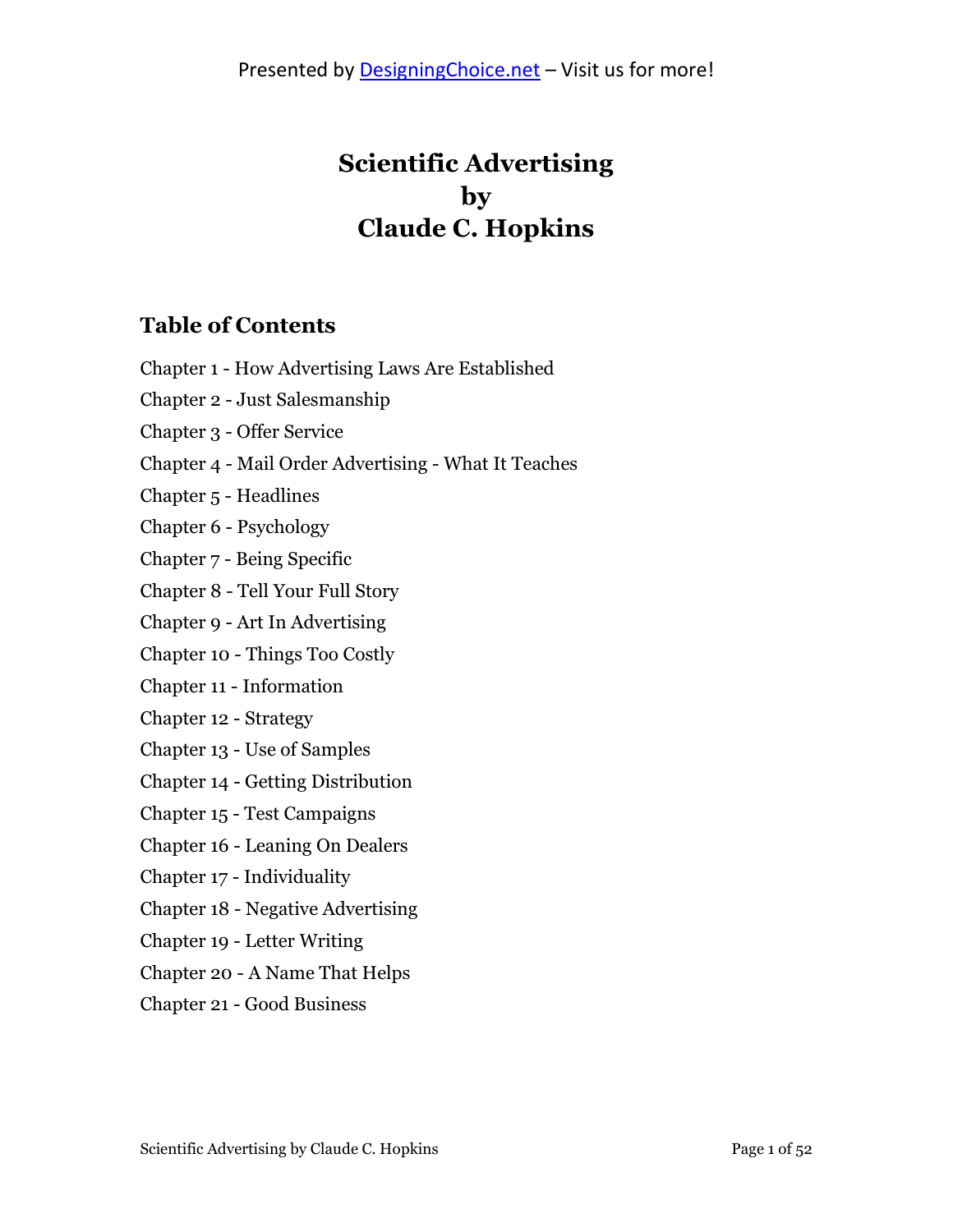#### **Chapter 1: How Advertising Laws Are Established**

The time has come when advertising has in some hands reached the status of a science. It is based on fixed principles and is reasonably exact. The causes and effects have been analyzed until they are well understood. The correct method of procedure have been proved and established. We know what is most effective, and we act on basic law. Advertising, once a gamble, has thus become, under able direction, one of the safest business ventures. Certainly no other enterprise with comparable possibilities need involve so little risk.

Therefore, this book deals, not with theories and opinions, but with well-proved principles and facts. It is written as a text book for students and a safe guide for advertisers. Every statement has been weighed. The book is confined to establish fundamentals. If we enter any realms of uncertainty we shall carefully denote them.

The present status of advertising is due to many reasons. Much national advertising has long been handled by large organizations known as advertising agencies. Some of these agencies, in their hundreds of campaigns, have tested and compared the thousands of plans and ideas. The results have been watched and recorded, so no lessons have been lost.

Such agencies employ a high grade of talent. None but able and experienced men can meet the requirements in national advertising. Working in co-operation, learning from each other and from each new undertaking, some of these men develop into masters.

Individuals may come and go, but they leave their records and ideas behind them. These become a part of the organization's equipment, and a guide to all who follow. Thus, in the course of decades, such agencies become storehouses of advertising experiences, proved principles, and methods.

The larger agencies also come into intimate contact with experts in every department of business. Their clients are usually dominating concerns. So they see the results of countless methods and polices. They become a clearing house for everything pertaining to merchandising. Nearly every selling question which arises in business is accurately answered by many experiences.

Under these conditions, where they long exist, advertising and merchandising become exact sciences. Every course is charted. The compass of accurate knowledge directs the shortest, safest, cheapest course to any destination.

We learn the principles and prove them by repeated tests. This is done through keyed advertising, by traced returns, largely by the use of coupons. We compare one way with many others, backward and forward, and record the results. When one method invariably proves best, that method becomes a fixed principle.

Mail order advertising is traced down to the fraction of a penny. The cost per reply and cost per dollar of sale show up with utter exactness.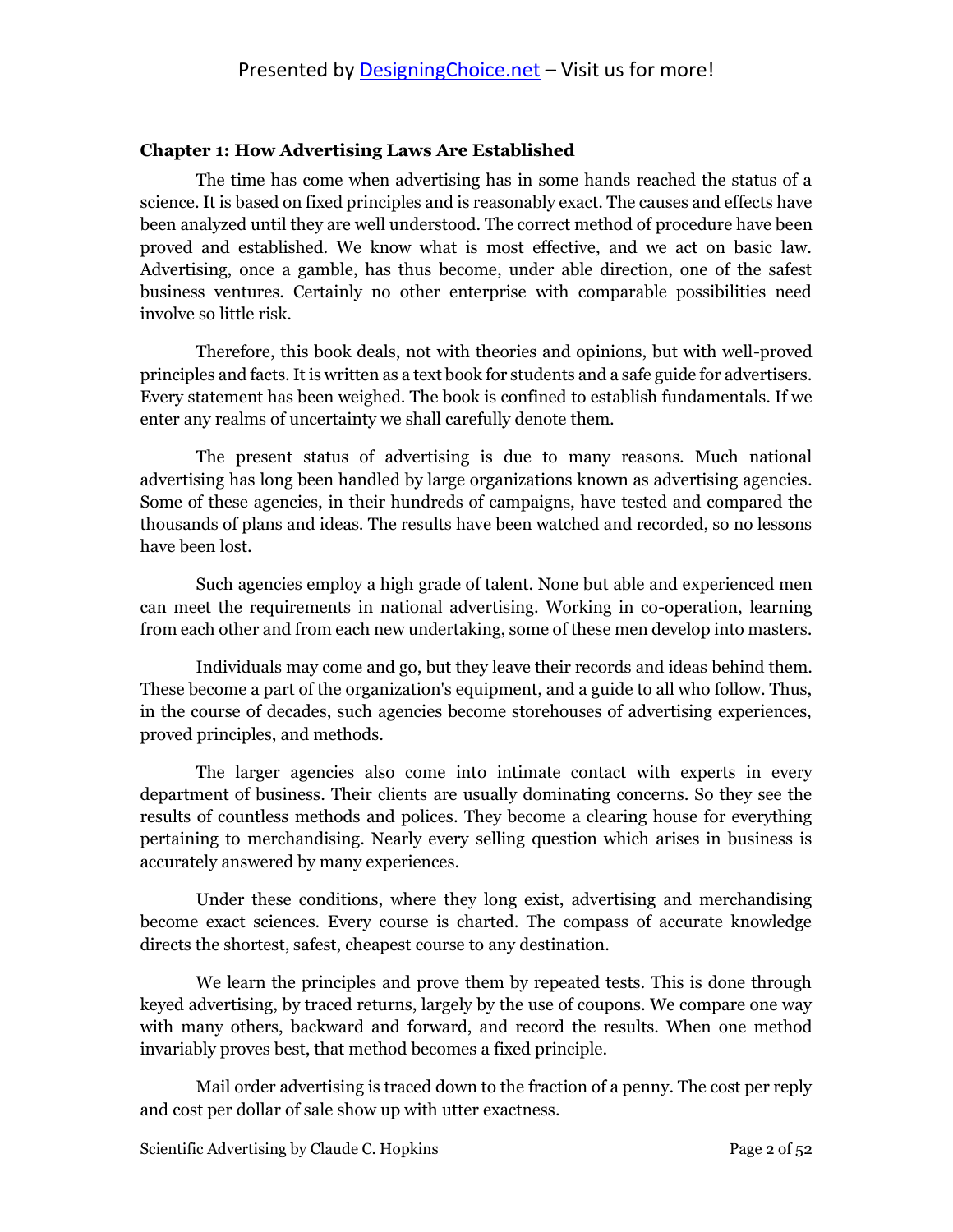One ad is compared with another, one method with another. Headlines, settings, sizes, arguments and pictures are compared. To reduce the cost of results even one per cent means much in some mail order advertising. So no guesswork is permitted. One must know what is best. Thus mail order advertising first established many of our basic laws.

In lines where direct returns are impossible we compare one town with another. Scores of methods may be compared in this way, measured by cost of sales.

But the most common way is by use of the coupon. We offer a sample, a book, a free package, or something to induce direct replies. Thus we learn the amount of action which each ad engenders.

But those figures are not final. One ad may bring too many worthless replies, another replies that are valuable. So our final conclusions are always based on cost per customer or cost per dollar of sale.

These coupon plans are dealt with further in the chapter on "Test Campaigns." Here we explain only how we employ them to discover advertising principles.

In a large ad agency coupon returns are watched and recorded on hundreds of different lines. In a single line they are sometimes recorded on thousands of separate ads. Thus we test everything pertaining to advertising. We answer nearly every possible question by multitudinous traced returns.

Some things we learn in this way apply only to particular lines. But even those supply basic principles for analogous undertakings.

Others apply to all lines. They become fundamentals for advertising in general. They are universally applied. No wise advertiser will ever depart from those unvarying laws.

We propose in this book to deal with those fundamentals, those universal principles. To teach only established techniques. There is that technique in advertising, as in all art, science and mechanics. And it is, as in all lines, a basic essential.

The lack of those fundamentals has been the main trouble with advertising of the past. Each worker was a law unto himself. All previous knowledge, all progress in the line, was a closed book to him. It was like a man trying to build a modern locomotive without first ascertaining what others had done. It was like a Columbus starting out to find an undiscovered land.

Men were guided by whims and fancies - vagrant, changing breezes. They rarely arrived at their port. When they did, quite by accident, it was by a long roundabout course.

Each early mariner in this sea mapped his own separate course. There were no charts to guide him. Not a lighthouse marked a harbor, not a buoy showed a reef. The wrecks were unrecorded, so countless ventures came to grief on the same rocks and shoals.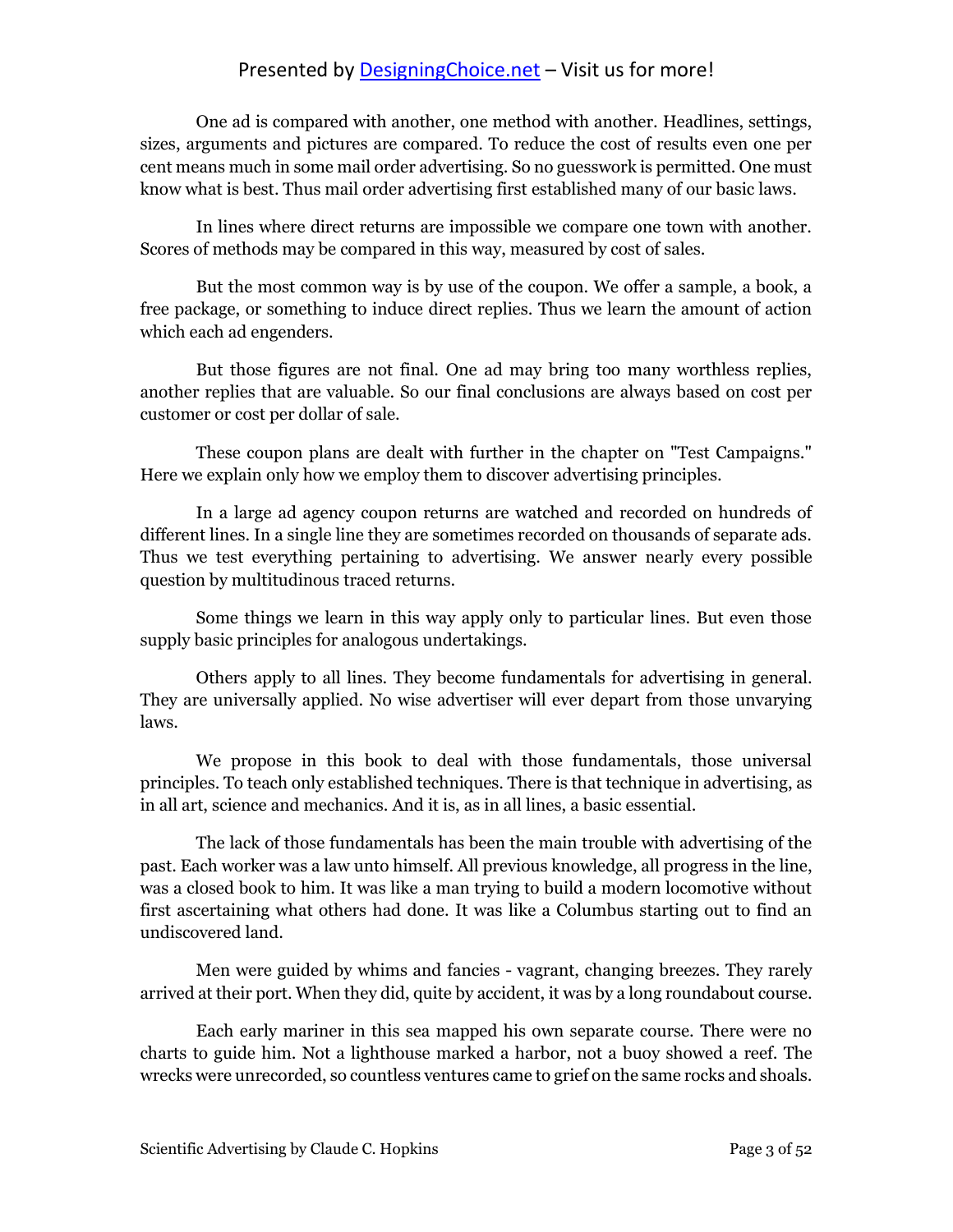Advertising was a gamble, a speculation of the rashest sort. One man's guess on the proper course was as likely to be as good as another's. There were no safe pilots, because few sailed the same course twice.

The condition has been corrected. Now the only uncertainties pertain to people and to products, not to methods. It is hard to measure human idiosyncrasies, the preferences and prejudices, the likes and dislikes that exist. We cannot say that an article will be popular, but we know how to sell it in the most effective way.

Ventures may fail, but the failures are not disasters. Losses, when they occur, are but trifling. And the causes are factors which has nothing to do with the advertising.

Advertising has flourished under these new conditions. It has multiplied in volume, in prestige and respect. The perils have increased many fold. Just because the gamble has become a science, the speculation a very conservative business.

These facts should be recognized by all. This is no proper field for sophistry or theory, or for any other will-o'-the-wisp. The blind leading the blind is ridiculous. It is pitiful in a field with such vast possibilities. Success is a rarity, a maximum success an impossibility, unless one is guided by laws as immutable as the law of gravitation.

So our main purpose here is to set down those laws, and to tell you how to prove them for yourself. After them come a myriad of variations. No two advertising campaigns are ever conducted on lines that are identical. Individuality is an essential. Imitation is a reproach. But those variable things which depend on ingenuity have no place in a text book on advertising. This is for groundwork only.

Our hope is to foster advertising through a better understanding. To place it on a business basis. To have it recognized as among the safest, surest ventures which lead to large returns. Thousand of conspicuous successes show its possibilities. Their variety points out its almost unlimited scope. Yet thousands who need it, who can never attain their deserts without it, still look upon its accomplishments as somewhat accidental.

That was so, but it is not so now. We hope that this book will throw some new lights on the subject.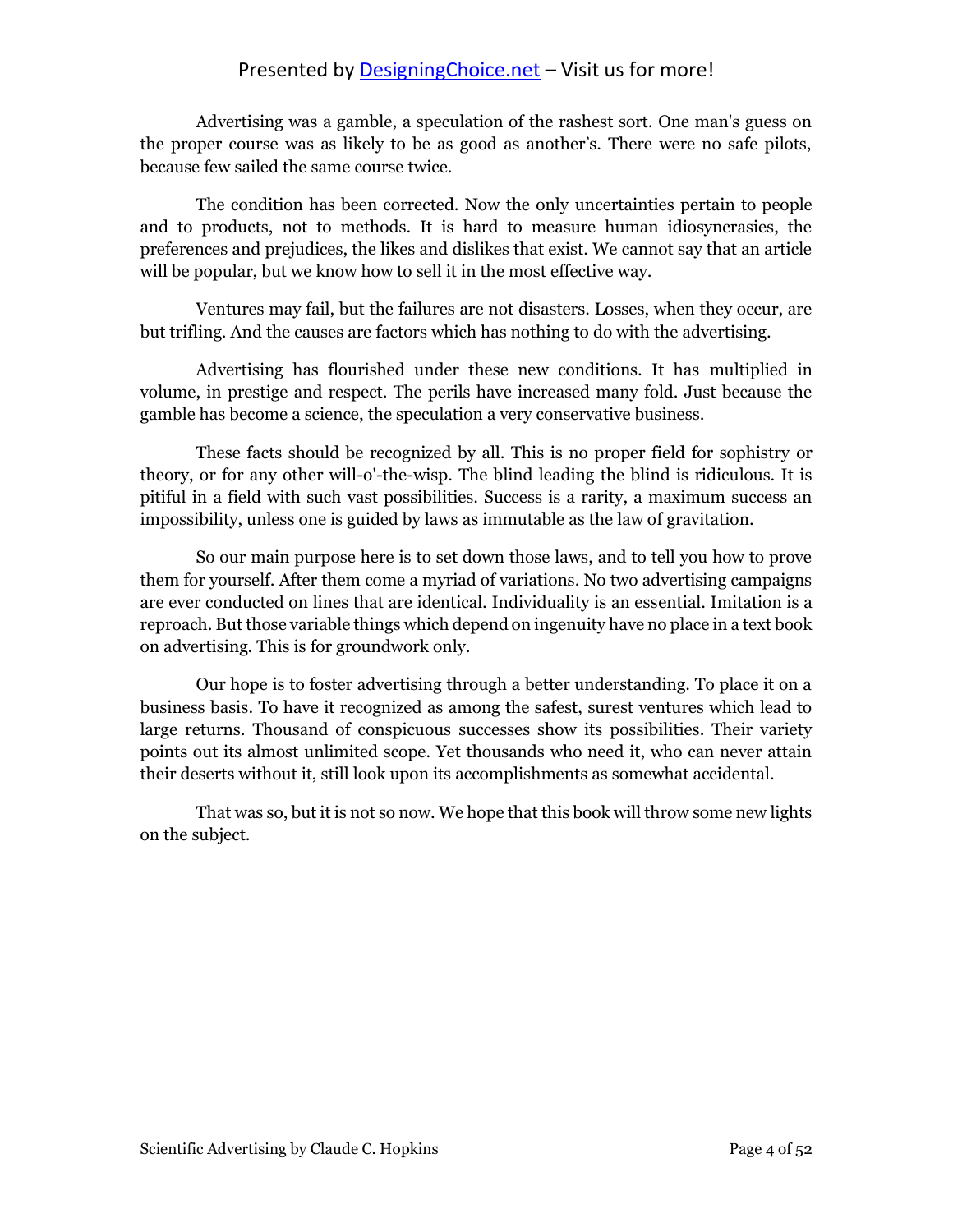#### **Chapter 2: Just Salesmanship**

To properly understand advertising or to learn even its rudiments one must start with the right conception. Advertising is salesmanship. Its principles are the principles of salesmanship. Successes and failures in both lines are due to like causes. Thus every advertising question should be answered by the salesman's standards.

Let us emphasize that point. The only purpose of advertising is to make sales. It is profitable or unprofitable according to its actual sales.

It is not for general effect. It is not to keep your name before the people. It is not primarily to aid your other salesmen. Treat it as a salesman. Force it to justify itself. Compare it with other salesmen. Figure its cost and result. Accept no excuses which good salesmen do not make. Then you will not go far wrong.

The difference is only in degree. Advertising is multiplied salesmanship. It may appeal to thousands while the salesman talks to one. It involves a corresponding cost. Some people spend \$10 per word on an average advertisement. Therefore every ad should be a super-salesman.

A salesman's mistake may cost little. An advertisers mistake may cost a thousand times that much. Be more cautious, more exacting, therefore. A mediocre salesman may affect a small part of your trade. Mediocre advertising affects all of your trade.

Many think of advertising as ad-writing. Literary qualifications have no more to do with it than oratory has with salesmanship. One must be able to express himself briefly, clearly and convincingly, just as a salesman must. But fine writing is a distinct disadvantage. So is unique literary style. They take attention from the subject. They reveal the hook. Any studies done that attempt to sell, if apparent, creates corresponding resistance.

That is so in personal salesmanship as in salesmanship-in-print. Fine talkers are rarely good salesmen. They inspire buyers with the fear of over-influence. They create the suspicion that an effort is made to sell them on other lines than merit.

Successful salesmen are rarely good speech makers. They have few oratorical graces. They are plain and sincere men who know their customers and know their lines. So it is in ad writing. Many of the ablest men in advertising are graduate salesmen. The best we know have been house-to-house canvassers. They may know little of grammar, nothing of rhetoric, but they know how to use words that convince.

There is one simple way to answer many advertising questions. Ask yourself, "Would it help a salesman sell the goods?" and "Would it help me sell them if I met a buyer in person?" A fair answer to those questions avoids countless mistakes.

But when one tries to show off, or does things merely to please himself, he is little likely to strike a chord which leads people to spend money. Some argue for slogans, some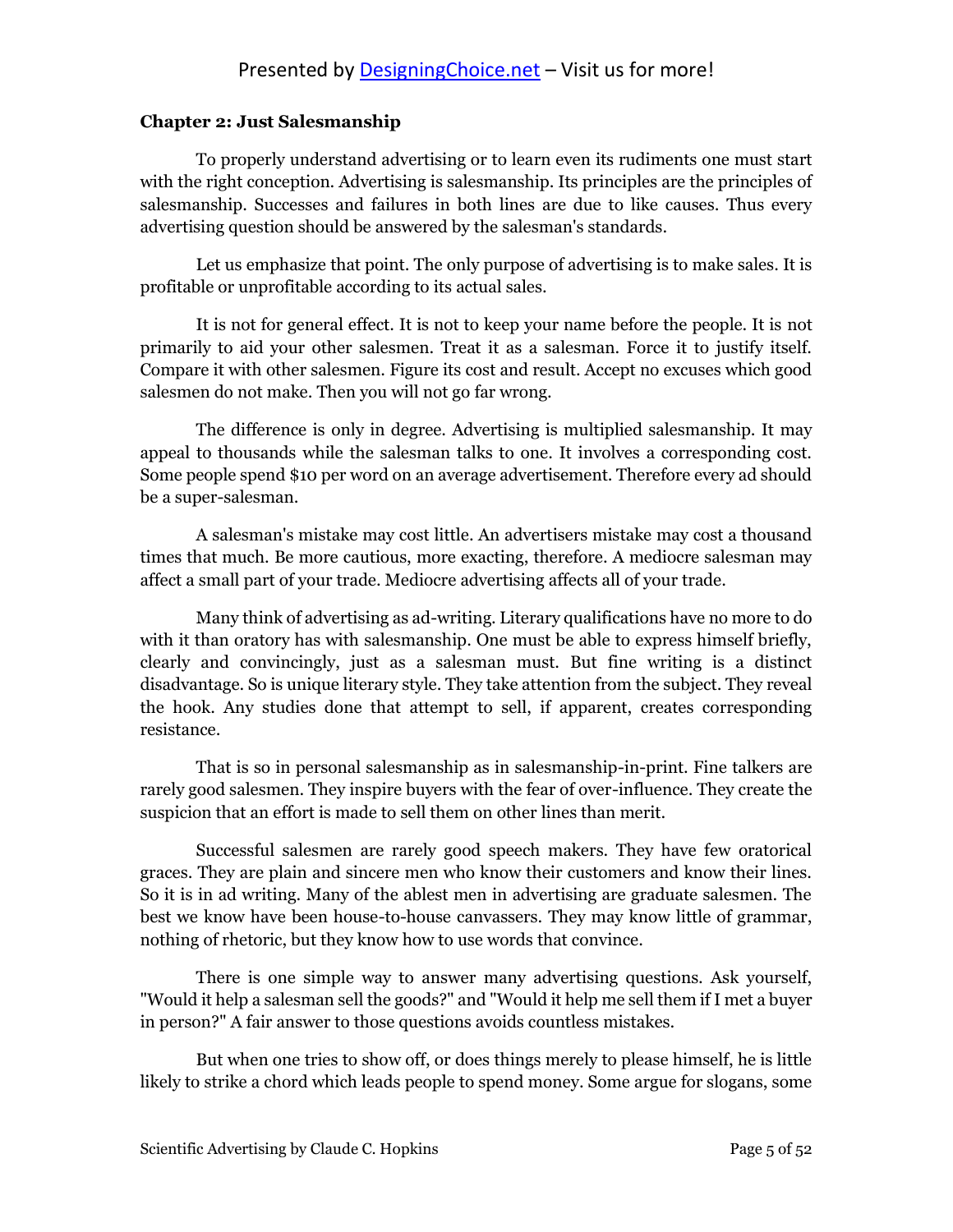like clever conceits. Would you use them in personal salesmanship? Can you imagine a customer whom such things would impress? If not, don't rely on them for selling in print.

Some say "Be very brief. People will read for little." Would you say that to a salesman? With a prospect standing before him, would you confine him to any certain number of words? That would be an unthinkable handicap. So in advertising. The only readers we get are people whom our subject interests. No one reads ads for amusements, long or short. Consider them as prospects standing before you, seeking for information. Give them enough to get action.

Some advocate large type and big headlines. Yet they do not admire salesmen who talk in loud voices. People read all they care to read in 8-point type. Our magazines and newspapers are printed in that type. Folks are accustomed to it. Anything louder is like loud conversation. It gains no attention worthwhile. It may not be offensive, but it is useless and wasteful. It multiplies the cost of your story. And to many it seems loud and blatant.

Others look for something queer and unusual. They want ads distinctive in style or illustration. Would you want that in a salesman? Do not men who act and dress in normal ways make a far better impression? Some insist on dressy ads. That is all right to a certain degree, but is quite important. Some poorly-dressed men, prove to be excellent salesmen. Over dress in either is a fault.

So with countless questions. Measure them by salesmen's standards, not by amusement standards. Ads are not written to entertain. When they do, those entertainment seekers are little likely to be the people whom you want. That is one of the greatest advertising faults. Ad writers abandon their parts. They forget they are salesmen and try to be performers. Instead of sales, they seek applause.

When you plan or prepare an advertisement, keep before you a typical buyer. Your subject, your headline has gained his or her attention. Then in everything be guided by what you would do if you met the buyer face-to-face. If you are a normal man and a good salesman you will then do your level best.

Don't think of people in the mass. That gives you a blurred view. Think of a typical individual, man or woman, who is likely to want what you sell. Don't try to be amusing. Money spending is a serious matter. Don't boast, for all people resent it. Don't try to show off. Do just what you think a good salesman should do with a half-sold person before him.

Some advertising men go out in person and sell to people before they plan to write an ad. One of the ablest of them has spent weeks on one article, selling from house to house. In this way they learn the reactions from different forms of argument and approach. They learn what possible buyers want and the factors which don't appeal. It is quite customary to interview hundreds of possible customers. Others send out questionnaires to learn the attitude of the buyers. In some way all must learn how to strike responsive chords. Guesswork is very expensive.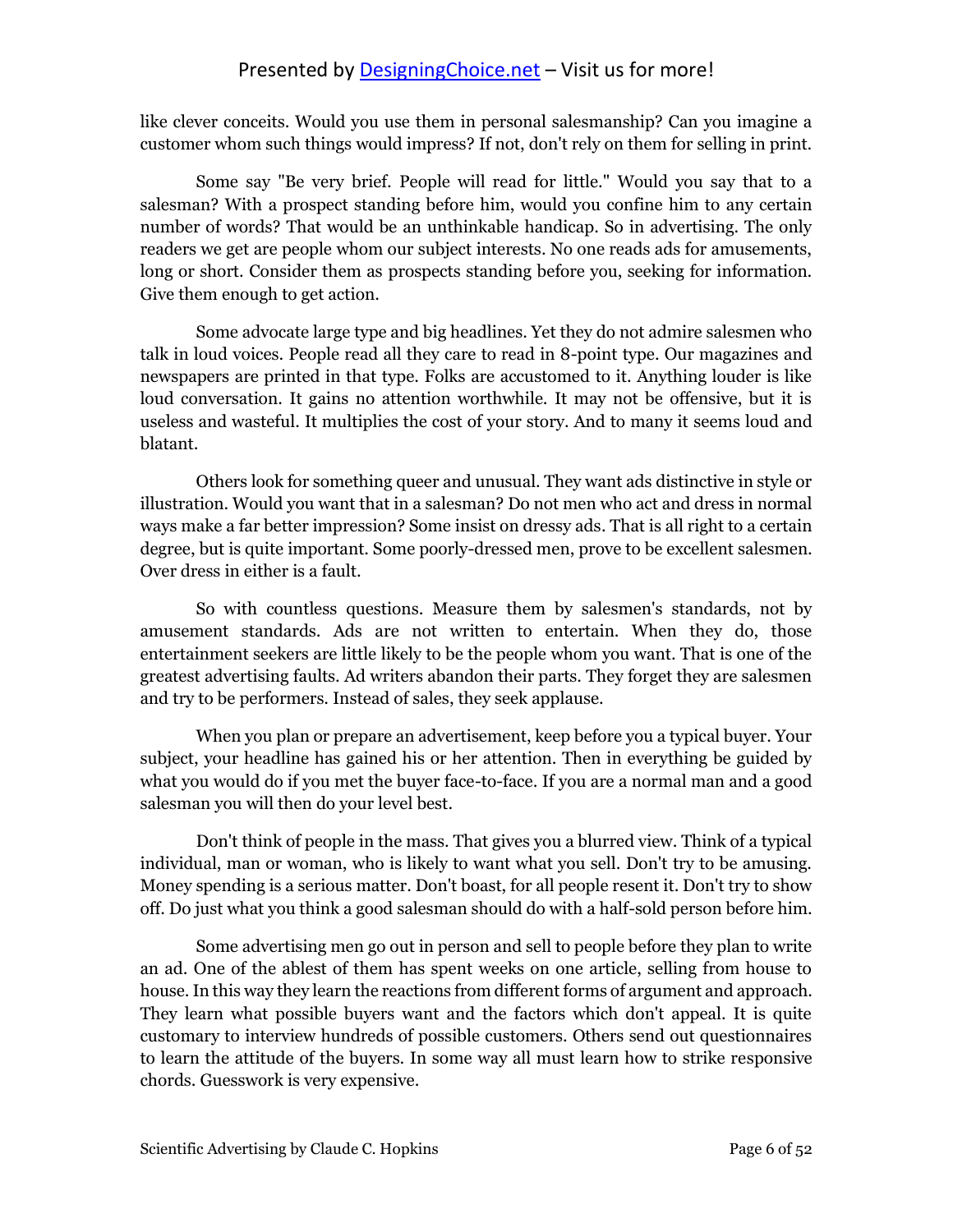The maker of an advertised article knows the manufacturing side and probably the dealers side. But this very knowledge often leads him astray in respect to customers. His interests are not in their interests. The advertising man studies the consumer. He tries to place himself in the position of the buyer. His success largely depends on doing that to the exclusion of everything else.

This book will contain no more important chapter than this one on salesmanship. The reason for most of the non-successes in advertising is trying to sell people what they do not want. But next to that comes lack of true salesmanship.

Ads are planned and written with some utterly wrong conception. They are written to please the seller. The interest of the buyer are forgotten. One can never sell goods profitably, in person or in print, when that attitude exists.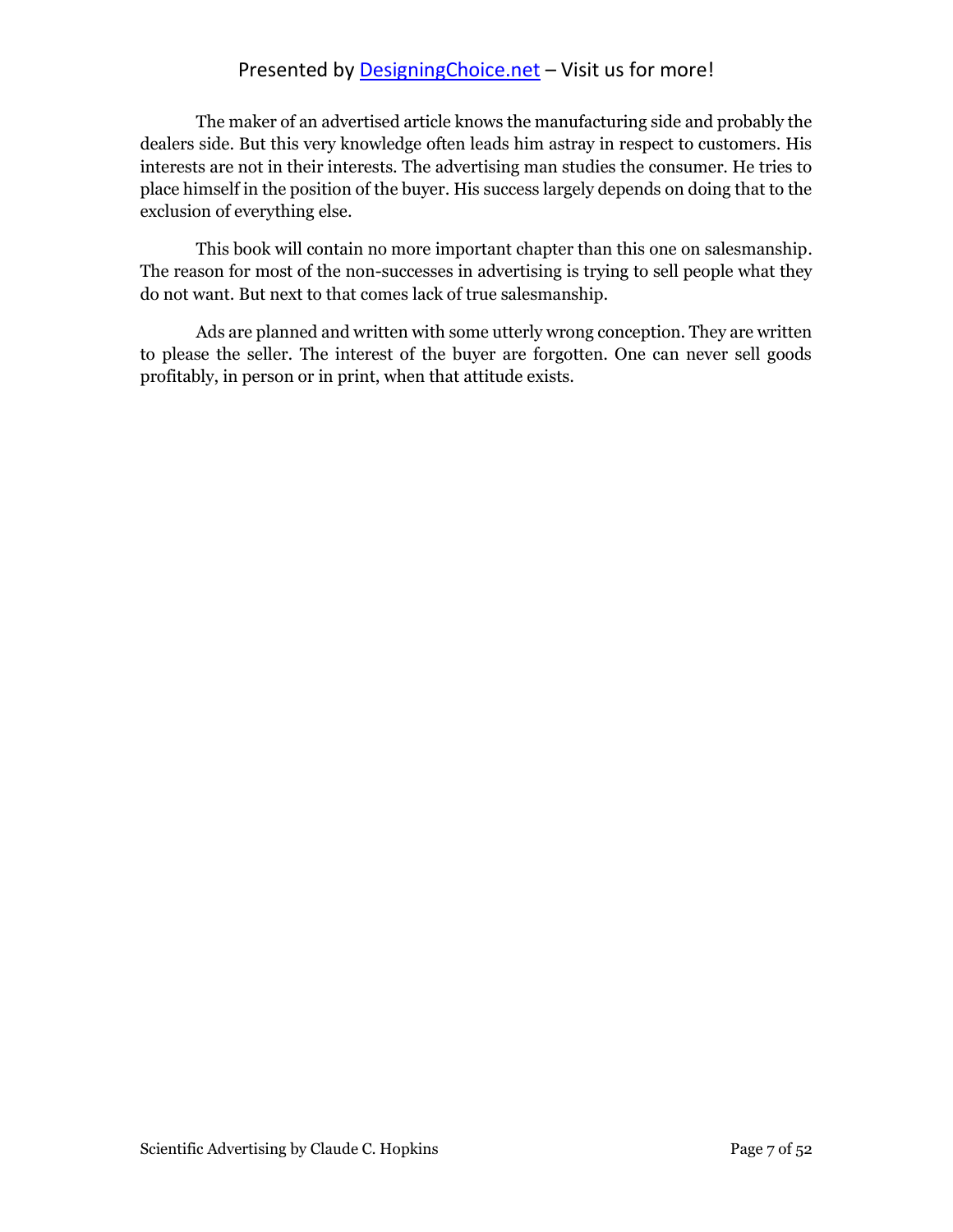#### **Chapter 3: Offer Service**

Remember the people you address are selfish, as we all are. They care nothing about your interests or profit. They seek service for themselves. Ignoring this fact is a common mistake and a costly mistake in advertising. Ads say in effect, "Buy my brand. Give me the trade you give to others. Let me have the money." That is not a popular appeal.

The best ads ask no one to buy. That is useless. Often they do not quote a price. They do not say that dealers handle the product. The ads are based entirely on service. They offer wanted information. They site advantages to users. Perhaps they offer a sample, or to buy the first package, or to send something on approval, so the customer may prove the claims without any cost or risks.

Some of these ads seem altruistic. But they are based on the knowledge of human nature. The writers know how people are led to buy. Here again is salesmanship. The good salesman does not merely cry a name. He doesn't say, "Buy my article." He pictures the customers side of his service until the natural result is to buy.

A brush maker has some 2,000 canvassers who sells brushes from house to house. He is enormously successful in a line which would seem very difficult. And it would be for his men if they asked the housewives to buy. But they don't. They go to the door and say, "I was sent here to give you a brush. I have samples here and I want you to take your choice." The housewife is all smiles and attention. In picking out one brush she sees several she wants. She is also anxious to reciprocate the gift. So the salesman gets an order.

Another concern sells coffee, etc., by wagons in some 500 cities. The man drops in with a half-pound of coffee and says, "Accept this package and try it. I'll come back in a few days to ask how you liked it." Even when he comes back he doesn't ask for an order. He explains that he wants the women to have a fine kitchen utensil. It isn't free, but if she likes the coffee he will credit five cents on each pound she buys until she has paid for the article. Always some service.

The maker of the electric sewing machine motor found advertising difficult. So, on good advice, he ceased soliciting a purchase. He offered to send to any home, through any dealer, a motor for one weeks' use. With it would come a man to show how to operate it. "Let us help you for a week without cost or obligation," said the ad. Such an offer was resistless, and about nine in ten of the trials led to sales.

So in many, many lines. Cigar makers send out boxes to anyone and say, "Smoke ten, then keep them or return them, as you wish." Makers of books, typewriters, washing machines, kitchen cabinets, vacuum sweepers, etc., send out their products without any prepayment. They say, "Use them a week, then do as you wish." Practically all merchandise sold by mail is sent subject to return.

These are all common principles of salesmanship. The most ignorant peddler applies them. Yet the salesman-in-print very often forgets them. He talks about his interest. He blazons a name, as though that was of importance. His phrase is, "Drive people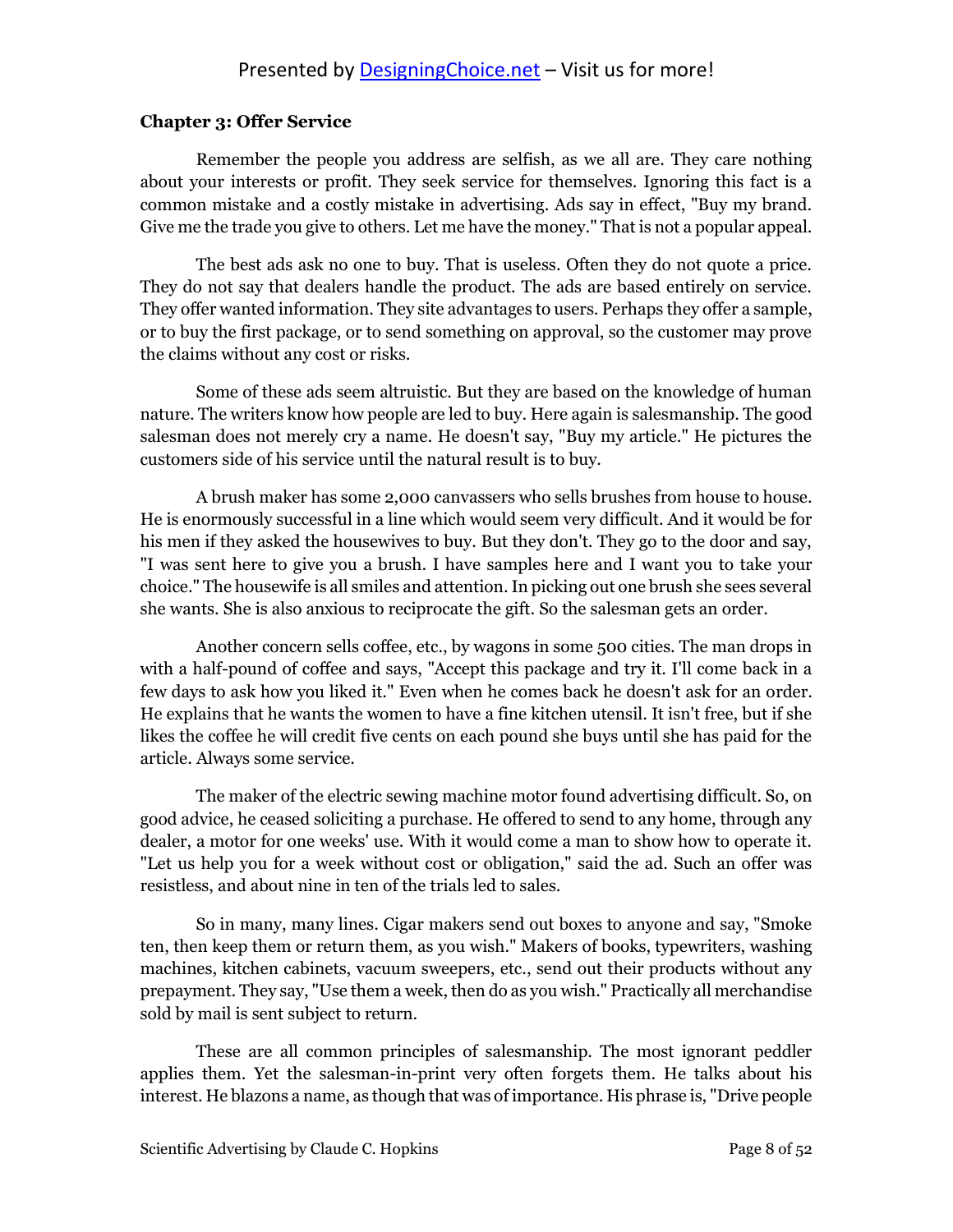to the stores," and that is his attitude in everything he says. People can be coaxed but not driven. Whatever they do they do to please themselves. Many fewer mistakes would be made in advertising if these facts were never forgotten.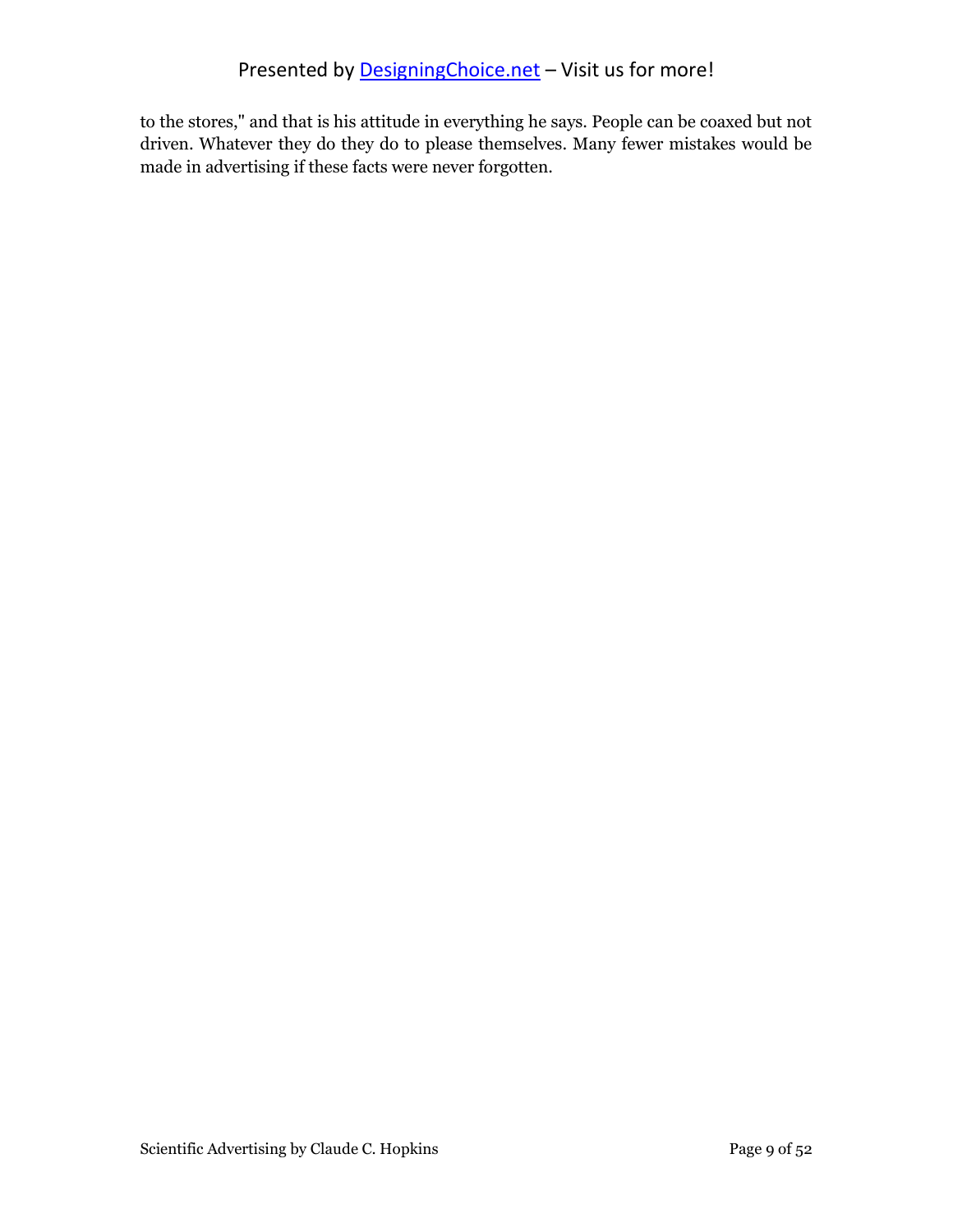#### **Chapter 4: Mail Order Advertising: What It Teaches**

The severest test of an advertising man is in selling goods by mail. But that is a school from which he must graduate before he can hope for success. There cost and result are immediately apparent. False theories melt away like snowflakes in the sun. The advertising is profitable or it is not, clearly on the face of returns. Figures which do not lie tell one at once the merits of an ad.

This puts men on their mettle. All guesswork is eliminated. Every mistake is conspicuous. One quickly loses his conceit by learning how often his judgment errs - often nine times in ten.

There one learns that advertising must be done on a scientific basis to have any fair chance of success. And he learns that every wasted dollar adds to the cost of results. Here is a tough efficiency and economy under a master who can't be fooled. Then, and only then, is he apt to apply the same principles and keys to all advertising.

A man was selling a five-dollar article. The replies from his ad cost him 85 cents. Another man submitted an ad which he thought better. The replies cost \$14.20 each. Another man submitted an ad which for two years brought replies at an average of 41 cents each. Consider the difference on 250,000 replies per year. Think how valuable was the man who cut the cost in two. Think what it would have meant to continue that \$14.20 ad without any key on returns.

Yet there are thousands of advertisers who do just that. They spend large sums on a guess. And they are doing what that man did - paying for sales from 2 to 35 times what they need cost. A study of mail order advertising reveals many things worth learning. It is a prime subject for study. In the first place, if continued, you know what pays. It is therefore good advertising as applied to that line. The probability is that the ad has resulted from many traced comparisons.

It is therefore the best advertising, not theoretical. It will not deceive you. The lessons it teaches are principles which wise men apply to all advertising. Mail order advertising is always set in small type. It is usually set in smaller type than ordinary print. That economy of space is universal. So it proves conclusively that larger type does not pay.

Remember that when you double your space by doubling the size of your type. The ad may still be profitable. But traced returns have proved that you paying a double price for sales. In mail order advertising there is no waste space. Every line is utilized. Borders are rarely used. Remember that when you are tempted to leave valuable space unoccupied.

In mail order advertising there is no palaver. There is no boasting, save of superservice. There is no useless talk. There is no attempt at entertainment. There is nothing to amuse. Mail order advertising usually contains a coupon. That is there to cut out as a reminder of something the reader has decided to do.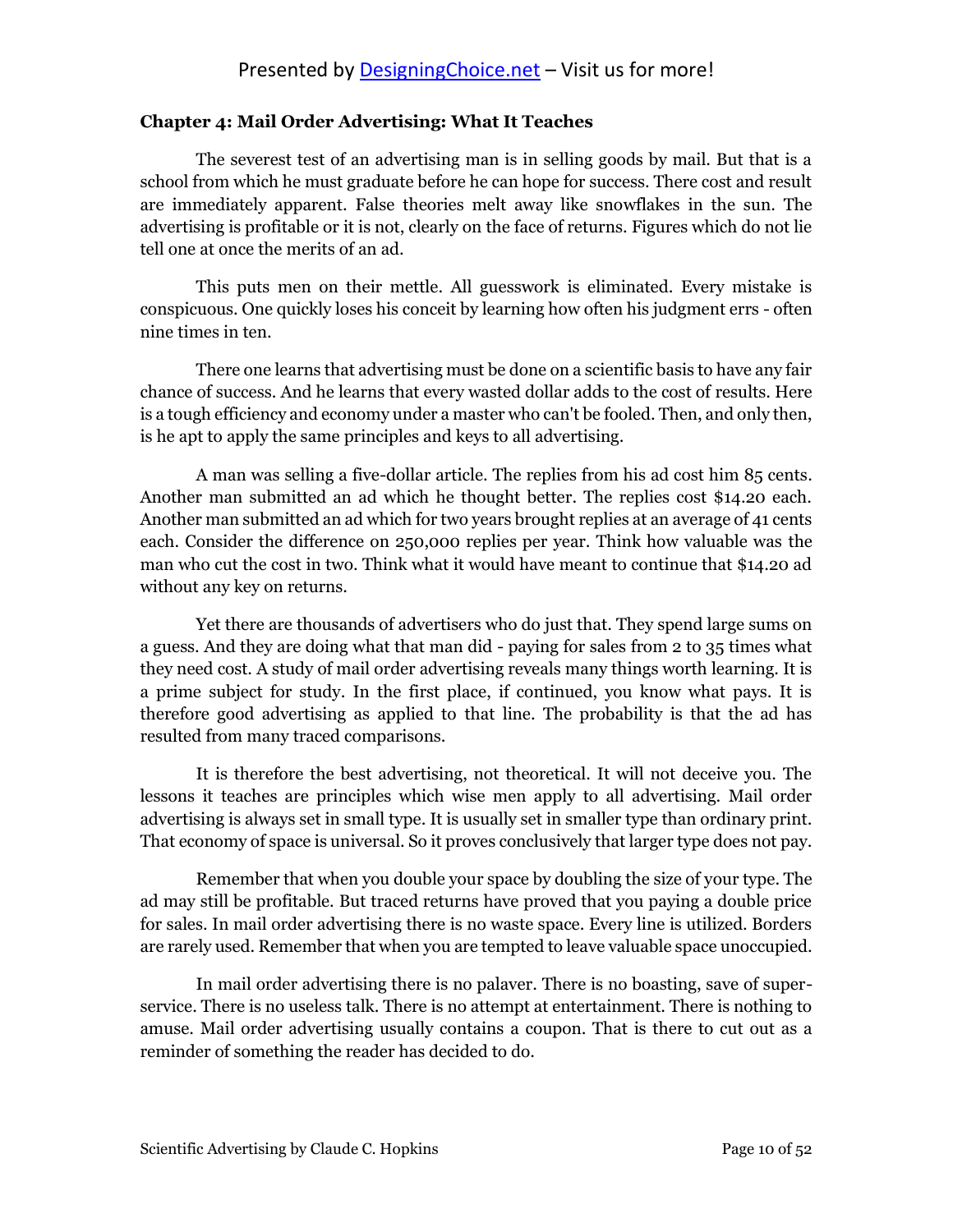Mail order advertisers know that readers forget. They are reading a magazine of interest. They may be absorbed in a story. A large percentage of people who read an ad and decide to act will forget that decision in five minutes. The mail order advertisers that waste by tests, and he does not propose to accept it. So he inserts that reminder to be cut out, and it turns when the reader is ready to act.

In mail order advertising the pictures are always to the point. They are salesmen in themselves. They earn space they occupy. The size is gauged by their importance. The picture of a dress one is trying to sell may occupy much space. Less important things get smaller spaces. Pictures in ordinary advertising may teach little. They probably result in whims. But pictures in mail order advertising may form half the cost of selling. And you may be sure that everything about them has been decided by many comparative tests. Before you use useless pictures, merely to decorate or interest, look over some mail order ads. Mark what their verdict is.

A man advertised an incubator to be sold by mail. Type ads with right headlines brought excellent returns. But he conceived the idea that a striking picture would increase those returns. So he increased his space 50 percent to add a row of chickens in silhouette. It did make a striking ad, but his cost per reply was increased by exactly that 50 percent. The new ad, costing one-half more for every insertion, brought not one added sale. The man learned that incubator buyers were practical people. They were looking for attractive offers, not for pictures.

Think of the countless untraced campaigns where a whim of that kind costs half the advertising money without a penny in return. And it may go on year after year. Mail order advertising tells a complete story if the purpose is to make an immediate sale. You see no limitations there are on amount of copy. The motto there is, "The more you tell the more you sell." And it has never failed to prove out so in any test we know.

Sometimes the advertiser uses small ads, sometimes large ads. None are too small to tell a reasonable story. But an ad twice larger brings twice the returns. A four times larger ad brings four times the returns, and usually some in addition. But this occurs only when the larger space is utilized as well as the small space. Set half-page copy in a page space and you double the cost in returns. We have seen many a test prove that.

Look at an ad of the Mead Cycle Company - a typical mail order ad. These have been running for many years. The ads are unchanging. Mr. Mead told the writer that not for \$10,000 would he change a single word in his ads. For many years he compared one ad with the other. And the ads you see today are the final results of all those experiments. Note the picture he uses, the headlines, the economy of space, the small type. Those ads are as near perfect for their purpose as an ad can be.

So with any other mail order ad which has long continued. Every feature, every word and picture teaches advertising at its best. You may not like them. You may say they are unattractive, crowded, hard to read - anything you will. But the test of results has proved those ads the best salesman those lines have yet discovered. And they certainly pay.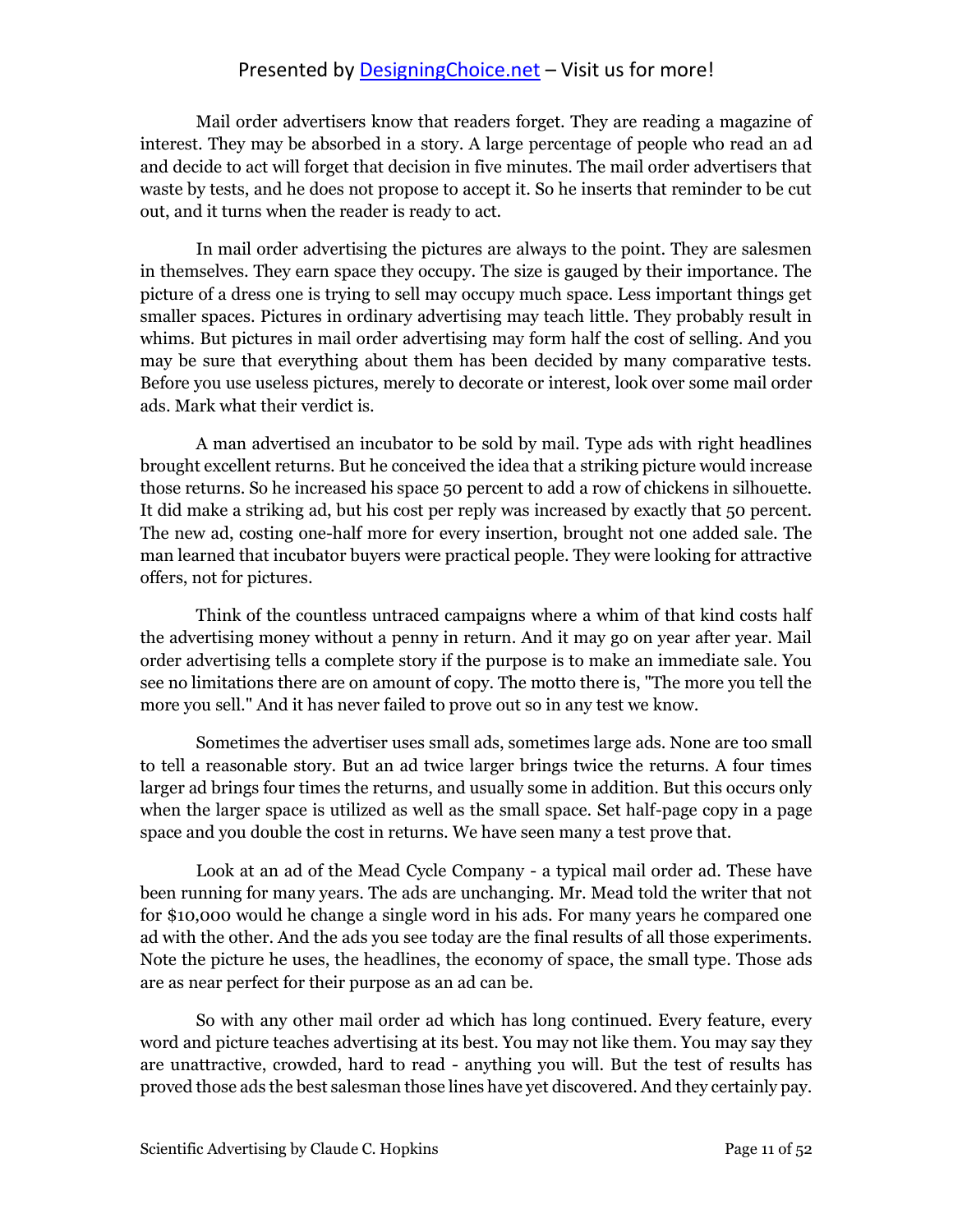Mail order advertising is the court of last resort. You may get the same instruction, if you will, by keying other ads. But mail order ads are models. They are selling goods profitably in a difficult way. It is far harder to get mail order than to send buyers to the stores. It is hard to sell goods which can't be seen. Ads which do that are excellent examples of what advertising should be. We cannot often follow all the principle of mail order advertising, though we know we should. The advertiser forces a compromise.

Perhaps pride in our ads has an influence. But every departure from those principles adds to our selling cost. Therefore it is always a question of what we are willing to pay for our frivolities. We can at least know what we pay. We can make keyed comparisons, one ad with another. Whenever we do we invariably find that the nearer we get to proved mail order copy the more customers we get for our money.

This is another important chapter. Think it over. What real difference is there between inducing a customer to order by mail or order from his dealer? Why should the methods of salesmanship differ? They should not. When they do, it is for one of two reasons. Either the advertiser does not know what the mail order advertiser knows. He is advertising blindly. Or he deliberately sacrifices a percentage of his returns to gratify some desire.

There is some apology for that, just as there is for fine offices and buildings. Most of us can afford to do something for pride and opinion. But let us know what we are doing. Let us know the cost of our pride. Then, if our advertising fails to bring us the wanted returns, let us go back to our model - a good mail order ad - and eliminate some of our waste.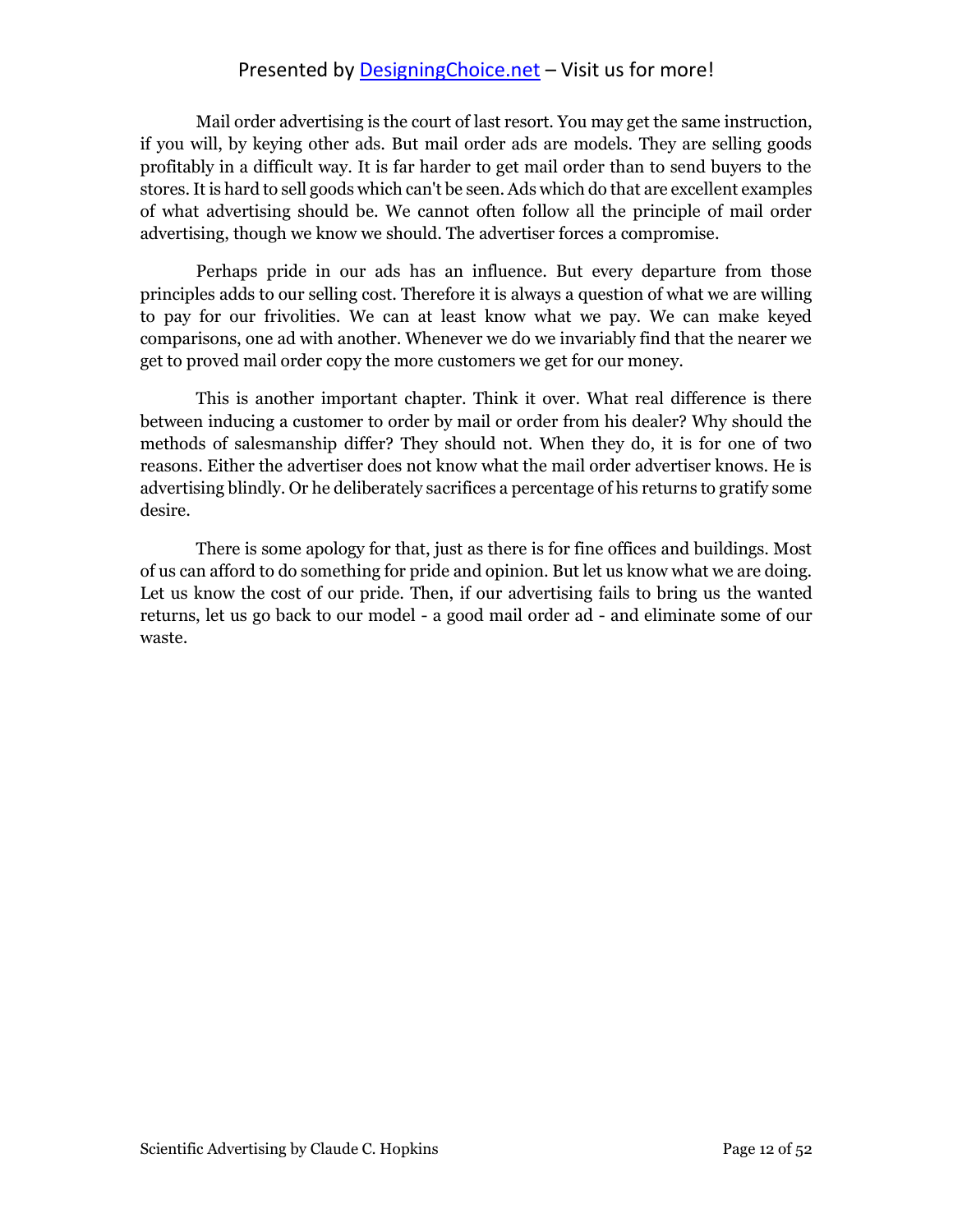#### **Chapter 5: Headlines**

The difference between advertising and personal salesmanship lies largely in personal contact. The salesman is there to demand attention. He cannot be ignored. The advertisement can be ignored. But the salesman wastes much of his time on prospects whom he can never hope to interest. He cannot pick them out. The advertisement is read only by interested people who, by their own volition, study what we have to say.

The purpose of a headline is to pick out people you can interest. You wish to talk to someone in a crowd. So the first thing you say is, "Hey there, Bill Jones" to get the right persons attention. So it is in an advertisement. What you have will interest certain people only, and for certain reasons. You care only for those people. Then create a headline which will hail those people only.

Perhaps a blind headline or some clever conceit will attract many times as many. But they may consist of mostly impossible subjects for what you have to offer. And the people you are after may never realize that the ad refers to something they may want.

Headlines on ads are like headlines on news items. Nobody reads a whole newspaper. One is interested in financial news, one in political, one in society, one in cookery, one in sports, etc. There are whole pages in any newspaper which we may never scan at all. Yet other people might turn directly to those pages. We pick out what we wish to read by headlines, and we don't want those headlines misleading. The writing of headlines is one of the greatest journalistic arts. They either conceal or reveal an interest.

Suppose a newspaper article stated that a certain woman was the most beautiful in the city. That article would be of intense interest to that woman and her friends. But neither she nor her friends would ever read it if the headline was "Egyptian Psychology." So in advertising. It is commonly said that people do not read advertisements.

That is silly, of course. We who spend millions in advertising and watch the returns marvel at the readers we get. Again and again we see 20 percent of all the readers of a newspaper cut out a certain coupon. But people do not read ads for amusement. They don't read ads which, at a glance, seem to offer nothing interesting. A double-page ad on women's dresses will not gain a glance from a man. Nor will a shaving cream ad from a woman.

Always bear these facts in mind. People are hurried. The average person worth cultivating has too much to read. They skip three-fourths of the reading matter which they pay to get. They are not going to read your business talk unless you make it worth their while and let the headline show it.

People will not be bored in print. They may listen politely at a dinner table to boasts and personalities, life history, etc. But in print they choose their own companions, their own subjects. They want to be amused or benefited. They want economy, beauty, labor savings, good things to eat and wear. There may be products which interest them more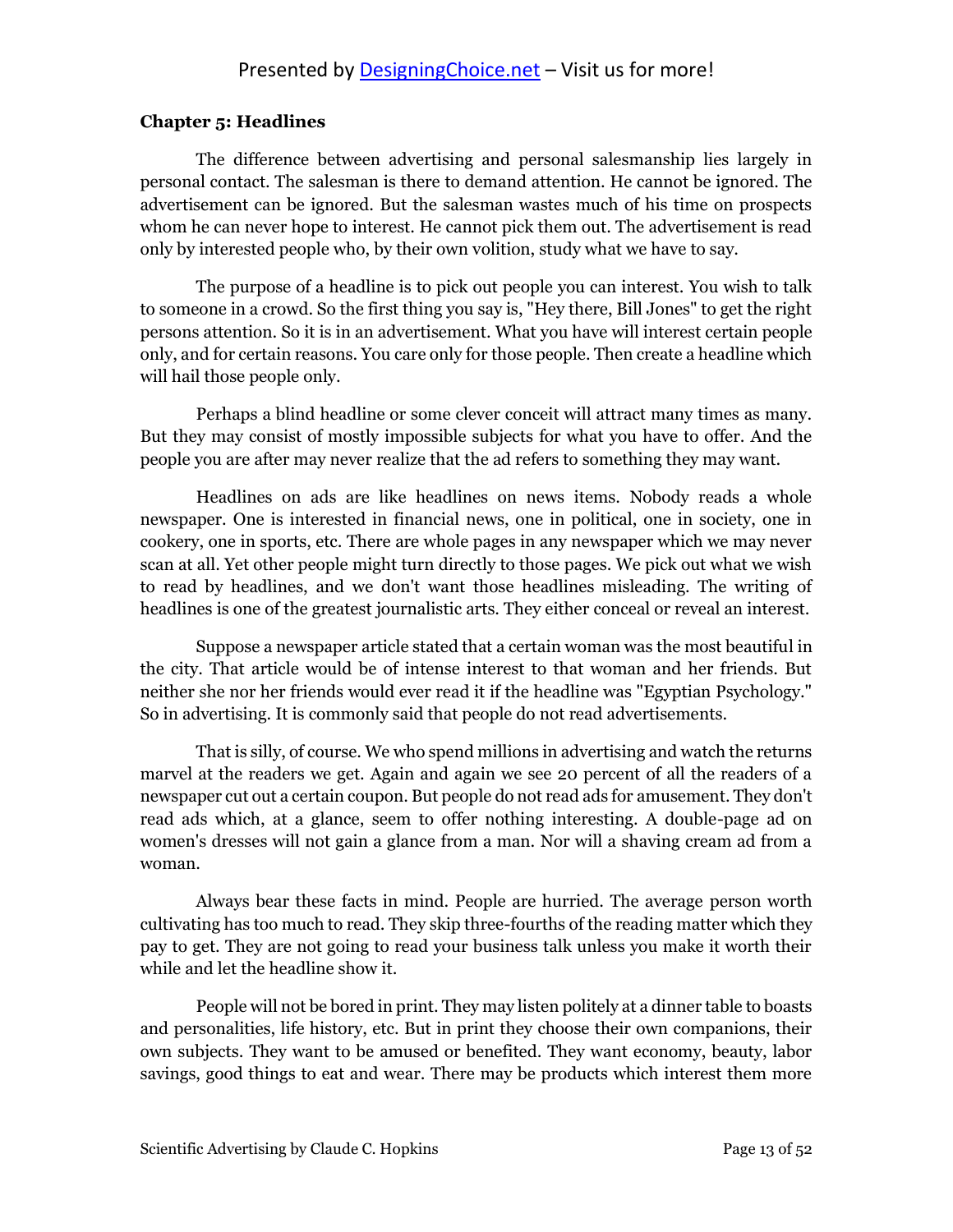than anything else in the magazine. But they will never know it unless the headline or picture tells them.

The writer of this chapter spends far more time on headlines than on writing. He often spends hours on a single headline. Often scores of headlines are discarded before the right one is selected. For the entire return from an ad depends on attracting the right sort of readers. The best of salesmanship has no chance whatever unless we get a hearing. The vast difference in headlines is shown by keyed returns which this book advocates. The identical ad run with various headlines differs tremendously in its returns. It is not uncommon for a change in headlines to multiply returns from five or ten times over.

So we compare headlines until we know what sort of appeal pays best. That differs in every line, of course. The writer has before him keyed returns on nearly two thousand headlines used on a single product.

The story in these ads are nearly identical. But the returns vary enormously, due to the headlines. So with every keyed return in our record appears the headlines that we used. Thus we learn what type of headline has the most widespread appeal. The product has many uses. It fosters beauty. It prevents disease. It aides daintiness and cleanliness. We learn to exactness which quality most of our readers seek.

This does not mean we neglect the others. One sort of appeal may bring half the returns of another, yet be important enough to be profitable. We overlook no field that pays. But we know what proportion of our ads should, in the headline, attract any certain class.

For this same reason we employ a vast variety of ads. If we are using twenty magazines we may use twenty separate ads. This because circulation's overlap, and because a considerable percentage of people are attracted by each of several forms of approach. We wish to reach them all.

On a soap, for instance, the headline "Keep Clean" might attract a very small percentage. It is to commonplace. So might the headline, "No animal fat." People may not care much about that. The headline, "It floats" might prove interesting. But a headline referring to beauty or complexion might attract many times as many. An automobile ad might refer in the headline to a good universal joint. It might fall flat, because so few buyers think of universal joints. The same ad with a headline, "The Sportiest of Sport Bodies," might out pull the other fifty to one.

This is enough to suggest the importance of headlines. Anyone who keys ads will be amazed at the difference. The appeals we like best will rarely prove best, because we do not know enough people to average up their desires. So we learn on each line by experiment.

But back of all lie fixed principles. You are presenting an ad to millions. Among them is a percentage, small or large, whom you hope to interest. Go after that percentage and try to strike the chord that responds. If you are advertising corsets, men and children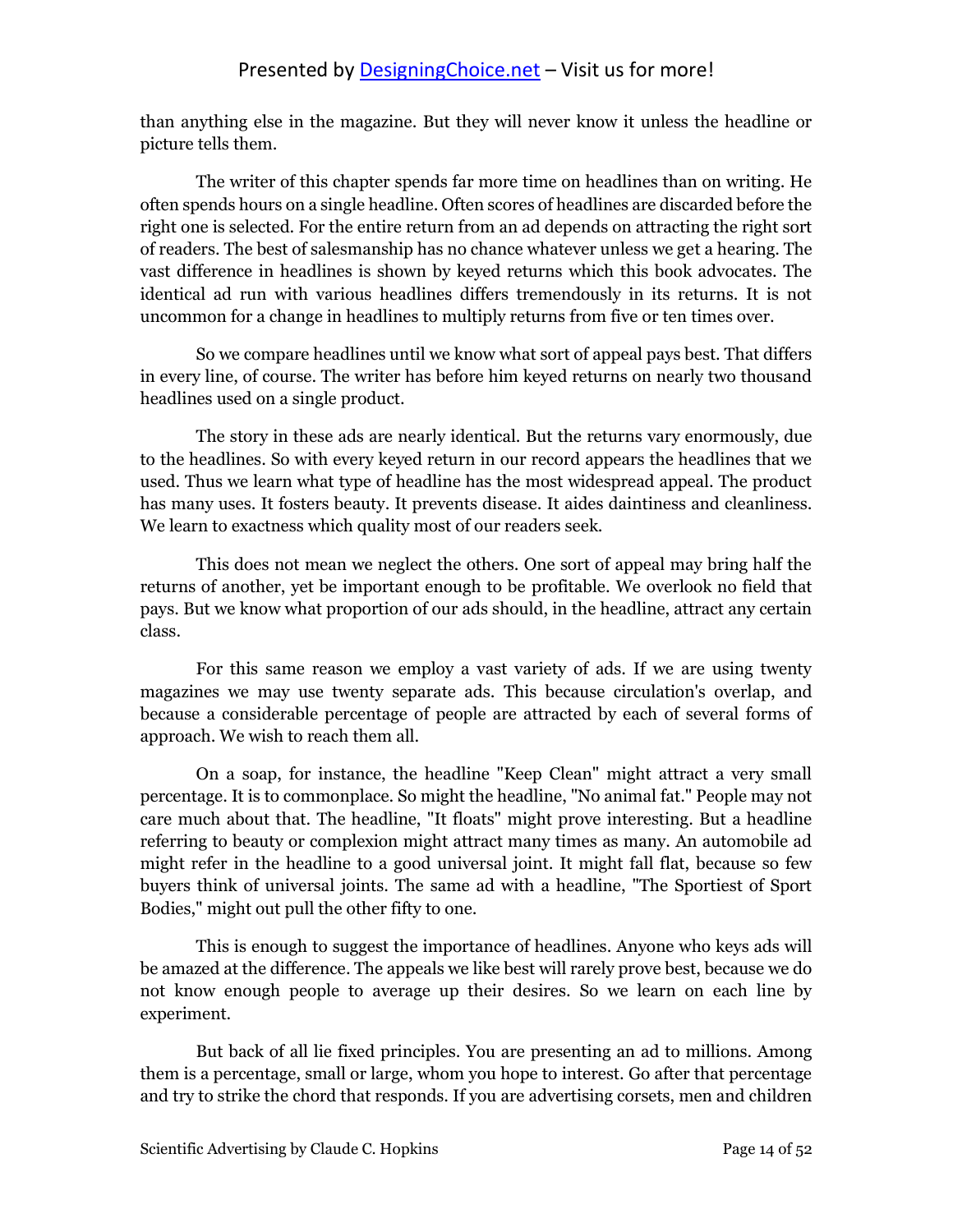don't interest you. If you are advertising cigars, you have no use for non-smokers. Razors won't attract women, rouge will not interest men.

Don't think that those millions will read your ads to find out if your product interests. They will decide at a glance - by your headline or your pictures. Address the people you seek, and them only.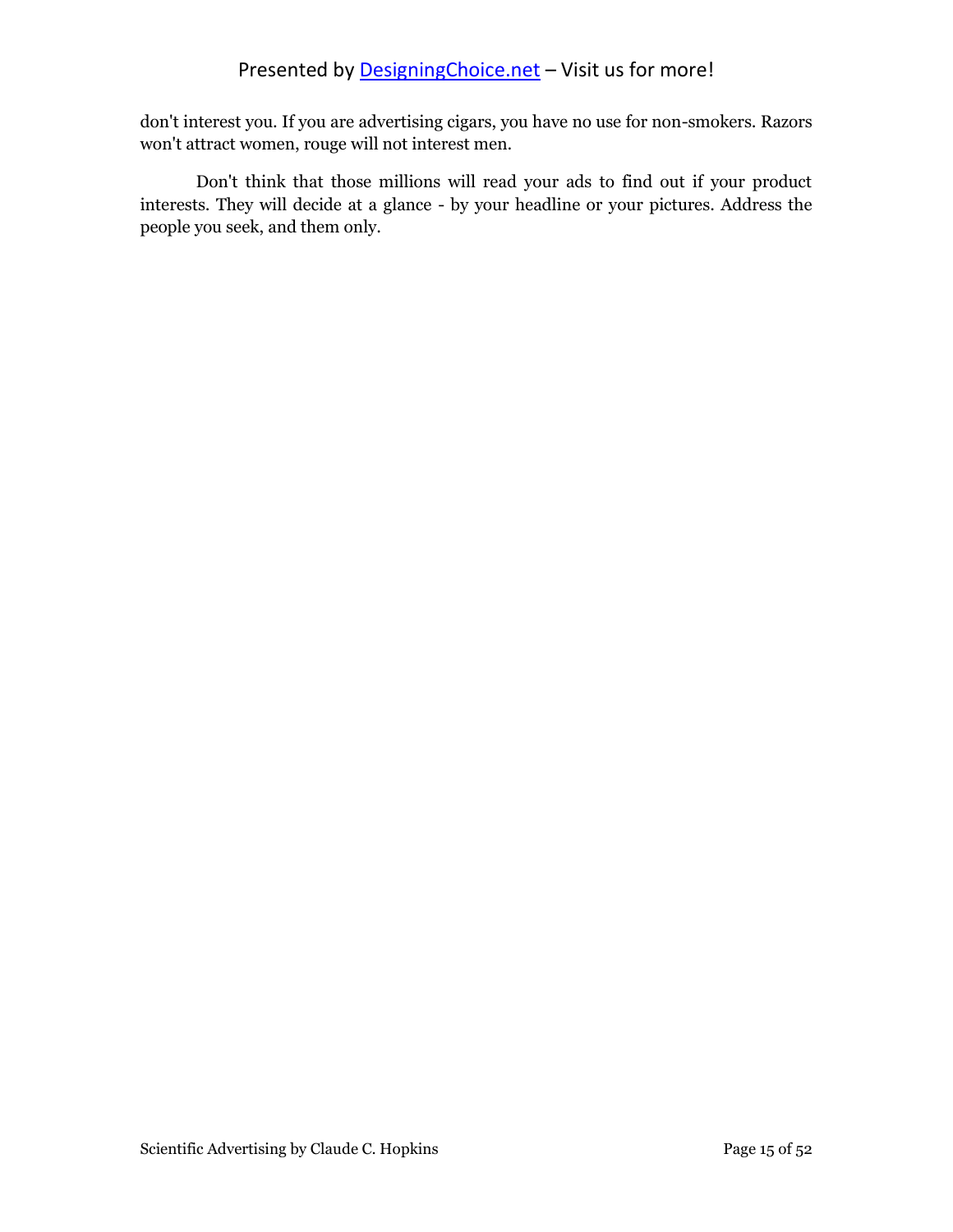#### **Chapter 6: Psychology**

The competent advertising man must understand psychology. The more he knows about it the better. He must learn that certain effects lead to certain reactions, and use that knowledge to increase results and avoid mistakes.

Human nature is perpetual. In most respects it is the same today as in the time of

Caesar. So the principles of psychology are fixed and enduring. You will never need to unlearn what you learn about them.

We learn, for instance, that curiosity is one of the strongest human incentives. We employ it whenever we can. Puffed Wheat and Puffed Rice were made successful largely through curiosity. "Grains puffed to 8 times the normal size." "Foods shot from guns." "125 million steam explosions caused in every kernel." These foods were failures before that factor was discovered.

We learn that cheapness is not a strong appeal. Americans are extravagant. They want bargains but not cheapness. They want to feel that they can afford to eat and have and wear the best. Treat them as if they could not and they resent your attitude.

We learn that people judge largely by price. They are not experts. In the British National Gallery is a painting which is announced in a catalog to have cost \$750,000. Most people at first pass it by at a glance. Then later they get farther on in the catalog and learn what the painting cost. They return then and surround it.

A department store advertised at one Easter time a \$1,000 hat, and the floor could not hold the women who came to see it. We often employ this factor in psychology. Perhaps we are advertising a valuable formula. To merely say that would not be impressive. So we state - as a fact - that we paid \$100,000 for that formula. That statement when tried has won a wealth of respect.

Many articles are sold under guarantee - so commonly sold that guarantees have ceased to be impressive. But one concern made a fortune by offering a dealers signed warrant. The dealer to whom one paid his money agreed in writing to pay it back if asked. Instead of a far-away stranger, a neighbor gave the warrant. The results have led many to try that plan, and it has always proved effective.

Many have advertised, "Try it for a week. If you don't like it we'll return your money. Then someone conceived the idea of sending goods without any money down, and saying, "Pay in a week if you like them." That proved many times more impressive.

One great advertising man stated the difference this way: "Two men came to me, each offering me a horse. Both made equal claims. They were good horses, kind and gentle. A child could drive them. One man said, "Try the horse for a week. If my claims are not true, come back for your money." The other man also said, "Try the horse for a week." But he added, "Come and pay me then." I naturally bought the second mans horse."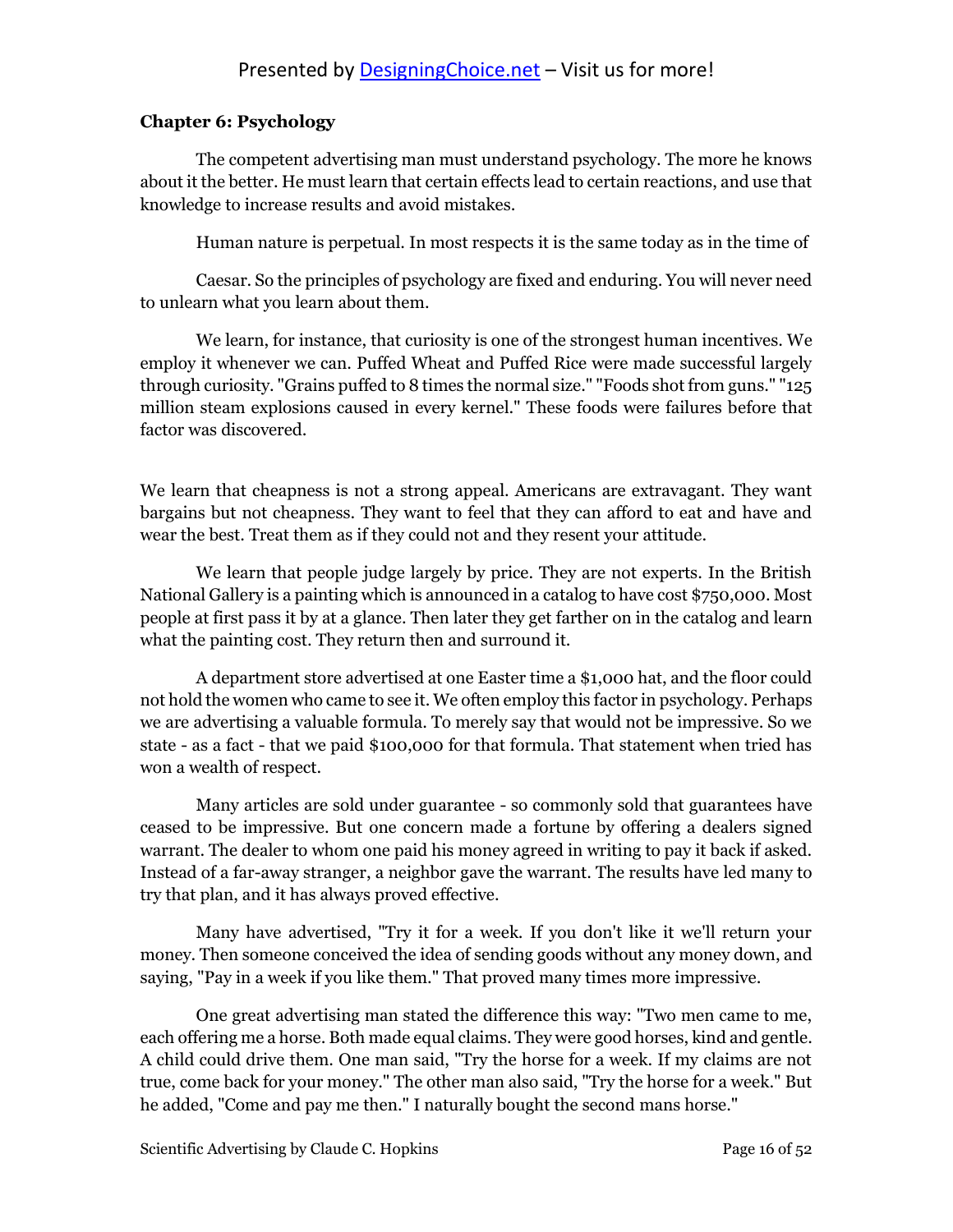Now countless things - cigars, typewriters, washing machines, books, etc. are sent out in this way on approval. And we find that people are honest. The losses are very small.

An advertiser offered a set of books to business men. The advertising was unprofitable, so he consulted another expert. The ads were impressive. The offer seemed attractive, "But," said the second man, "let us add one little touch which I have found effective. Let us offer to put the buyers name in gilt lettering on each book." That was done, and with scarcely another change in the ads they sold some hundreds of thousands of books. Through some peculiar kink in human psychology it was found that names in gilt gave much added value to the books.

Many send out small gifts, like memorandum books, to customers and prospects. They get very small results. One man sent out a letter to the effect that he had a leathercovered book with a man's name on it. It was waiting on him and would be sent on request. The form of request was enclosed, and it also asked for certain information. That information indicated lines on which a man might be sold.

Nearly all men, it was found, filled out that request and supplied the information. When a man knows that something belongs to them - something with his name on - he will make an effort to get it, even though the thing is a trifle.

In the same way it is found that an offer limited to a certain class of people is far more effective than a general offer. For instance, an offer limited to veterans of the war. Or to members of a lodge or sect. Or to executives. Those who are entitled to any seeming advantage will go a long way not to lose that advantage.

An advertiser suffered much from substitution. He said, "Look out for substitutes," "Be sure you get this brand," etc., with no effect. Those were selfish appeals. Then he said, "Try our rivals' too" - said it in his headlines. He invited comparisons and showed that he did not feat them. That corrected the situation. Buyers were careful to get the brand so conspicuously superior that its maker could court a trial of the rest.

Two advertisers offered food products nearly identical. Both offered a full-size package as an introduction. But one gave his package free. The other bought the package. A coupon was good at any store for a package, for which the maker paid retail price.

The first advertiser failed and the second succeeded. The first even lost a large part of the trade he had. He cheapened his product by giving a 15-cent package away. It is hard to pay for an article which has once been free. It is like paying railroad fare after traveling on a pass.

The other gained added respect for his article by paying retail price to let the user try it. An article good enough for the maker to buy is good enough for the user to buy. It is vastly different to pay 15 cents to let you try an article than to simply say "It's free."

So with sampling. Hand an unwanted product to a housewife and she pays it slight respect. She is no mood to see its virtues. But get her to ask for a sample after reading your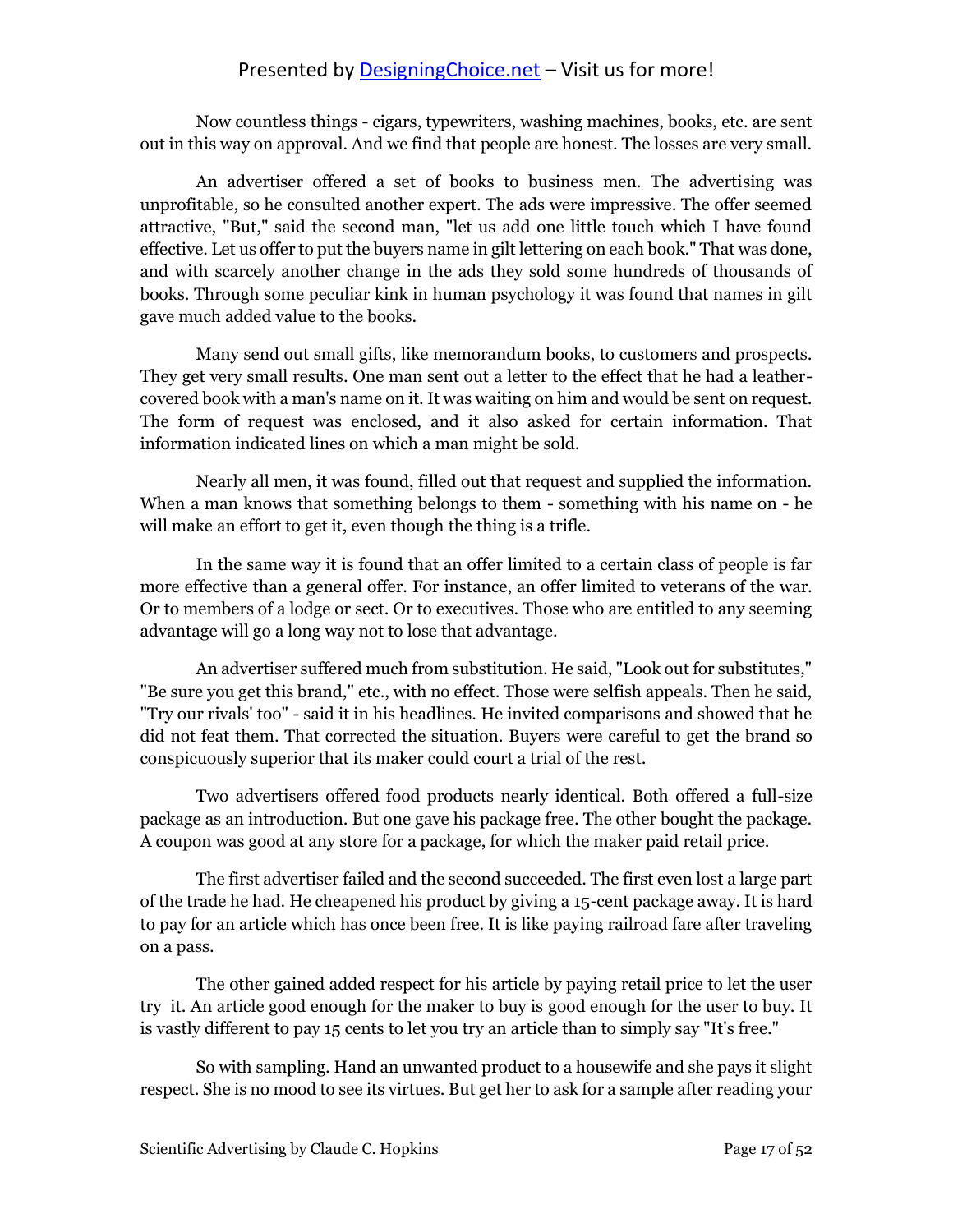story, and she is in a very different position. She knows your claims. She is interested in them, else she would not act. And she expects to find the qualities you told.

There is a great deal in mental impression. Submit five articles exactly alike and five people may choose one of them. But point out in one some qualities to notice and everyone will find them. The five people then will all choose the same article.

If people can be made sick or well by mental impressions, they can be made to favor a certain brand in that way. And that, on some lines, is the only way to win them.

Two concerns, side by side, sold women's clothing on installments. The appeal, of course, was to poor girls who desire to dress better. One treated them like poor girls and made the bare business offer. The other put a woman in charge - a motherly, dignified, capable woman. They did business in her name. They used her picture. She signed all ads and letters. She wrote to these girls like a friend. She knew herself what it meant to a girl not to be able to dress her best.

She had long sought a chance to supply women good clothes and give them all season to pay. Now she was able to do so, with the aid of men behind her. There was no comparison in those two appeals. It was not long before this woman's long established next door rival had to quit.

The backers of this business sold house furnishings on installments. Sending out catalogs promiscuously did not pay. Offering long-time credit often seems like a reflection.

But when a married woman bought garments from Mrs. \_, and paid as agreed, they wrote to her something like this:

"Mrs. \_, whom we know, tells us that you are one of her good customers. She has dealt with you, she says, and you do just as you agree. So we have opened with you a credit account on our books, good any time you wish. When you want anything in furnishings, just order it. Pay nothing in advance. We are very glad to send it without any investigation to a person recommended as you are. "

That was flattering. Naturally those people, when they wanted some furniture, would order from that house.

There are endless phases to psychology. Some people know them by instinct.

Many of them are taught by experience. But we learn most of them from others. When we see one winning method we note it down for use when occasion offers.

These things are very important. An identical offer made in a different way may bring multiplied returns. Somewhere in the mines of business experience we must find the best method somehow.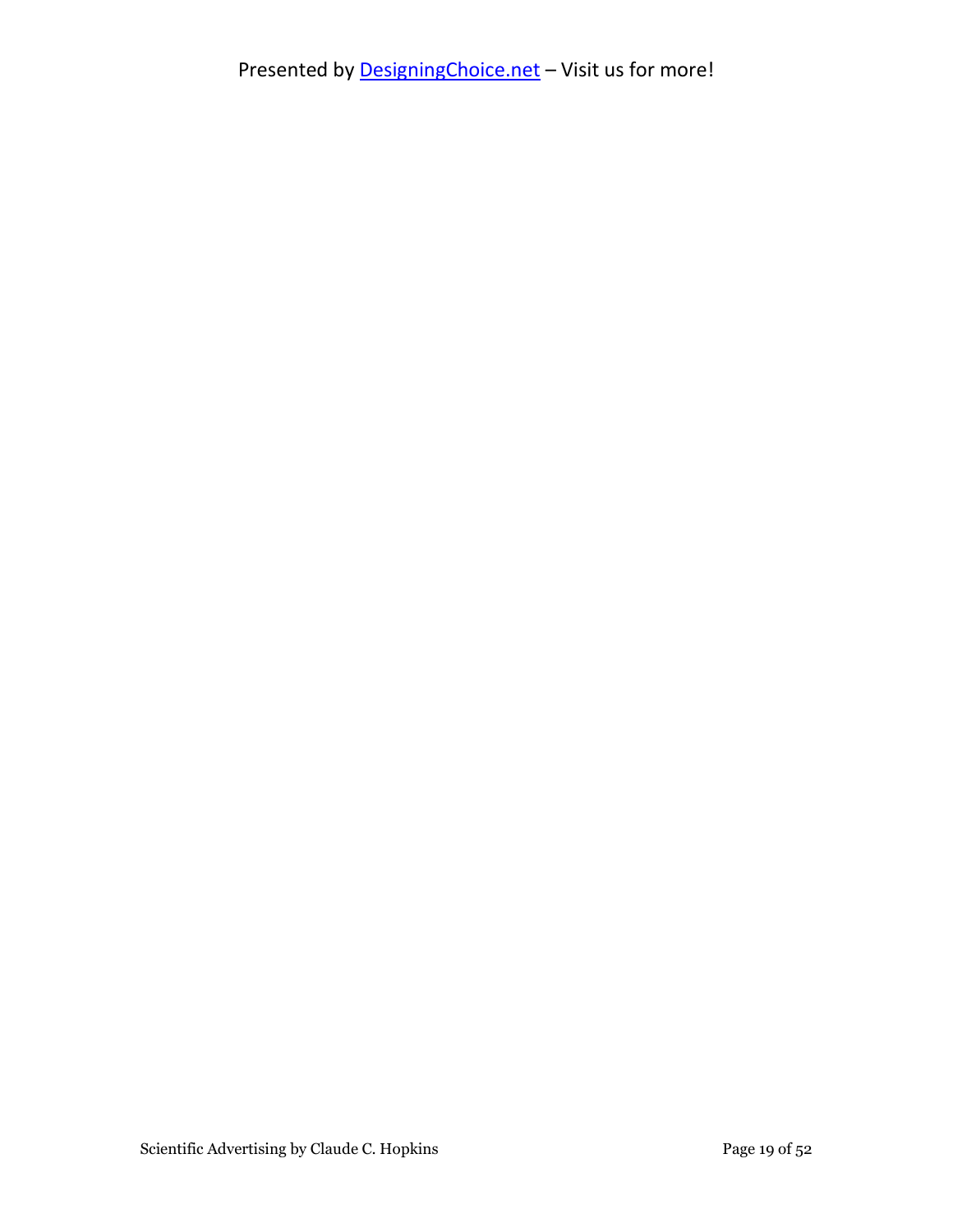#### **Chapter 7: Being Specific**

Platitudes and generalities roll off the human understanding like water from a duck. They leave no impression whatever. To say, "Best in the world," "Lowest price in existence," etc. are at best simply claiming the expected. But superlatives of that sort are usually damaging. They suggest looseness of expression, a tendency to exaggerate, a careless truth. They lead readers to discount all the statements that you make.

People recognize a certain license in selling talk as they do poetry. A man may say, "Supreme in quality" without seeming a liar, though one may know that the other brands are equally as good. One expects a salesman to put his best foot forward and excuses some exaggeration born of enthusiasm. But just for that reason general statements count for little. And a man inclined to superlatives must expect that his every statement will be taken with some caution.

But a man who makes a specific claim is either telling the truth or a lie. People do not expect an advertiser to lie. They know that he can't lie in the best mediums. The growing respect in advertising has largely come through a growing regard for its truth. So a definite statement is usually accepted. Actual figures are not generally discounted. Specific facts, when stated, have their full weight and effect.

This is very important to consider in written or personal salesmanship. The weight of an argument may often be multiplied by making it specific. Say that a tungsten lamp gives more light than a carbon and you leave some doubt. Say it gives three and one-third times the light and people realize that you have made tests and comparisons.

A dealer may say, "Our prices have been reduced" without creating any marked impression. But when he says "Our prices have been reduced 25 percent" he gets the full value of his announcement.

A mail order advertiser sold women's clothing to people of the poorer classes. For years he used the slogan, "Lowest prices in America." His rivals all copied that. Then he guaranteed to undersell any other dealer. His rivals did likewise.

Soon those claims became common to every advertiser in his line, and they became commonplace. Then under able advice, he changed his statement to "Our net profit is 3 percent." That was a definite statement and it proved very impressive. With their volume of business it was evident that their prices must be minimum. No one could be expected to do business on less than 3 percent. The next year their business made a sensational increase.

At one time in the automobile business there was a general impression that profits were excessive. One well-advised advertiser came out with this statement, "Our profit is 9 percent." Then he cited actual costs on the hidden costs of a \$1,500 car. They amounted to \$735, without including anything one could easily see. This advertiser made a great success along those lines at that time.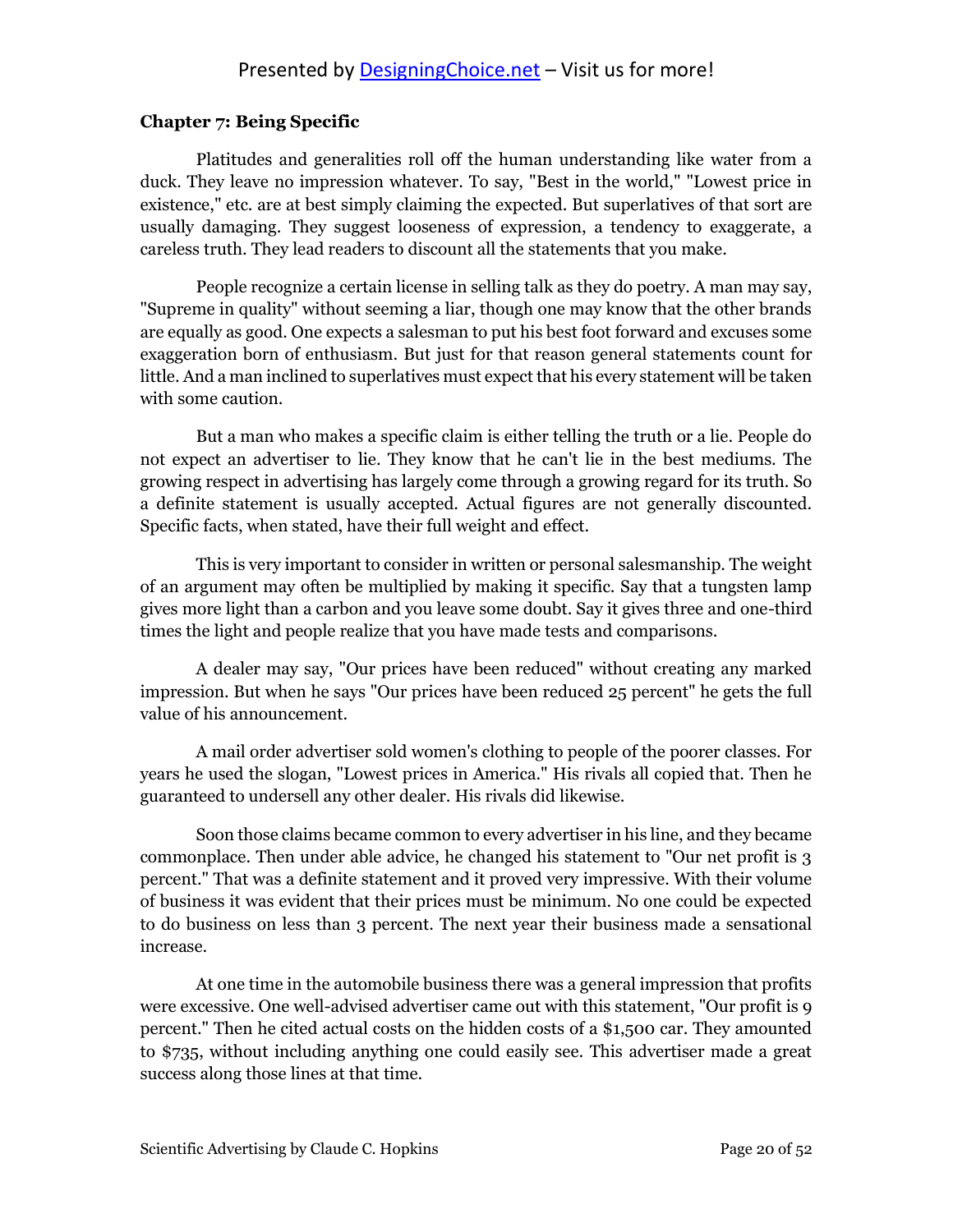Shaving soaps have long been advertised "Abundant lather," "Does not dry on the face," "Acts quickly," etc. One advertiser had as good a chance as the other to impress those claims.

Then a new maker came into the field. It was a tremendously difficult field, for every customer had to taken from someone else. He stated specific facts. He said, Softens the beard in one minute." "Maintains its creamy fullness for ten minutes on the face." "The final result of testing and comparing 130 formulas." Perhaps never in advertising has there been a quicker and greater success in an equally difficult field.

Makers of safety razors have long advertised quick shaves. One maker advertised a 78-second shave. That was definite. It indicated actual tests. That man at once made a sensational advance in his sales.

In the old days all beers were advertised as "Pure." The claim made no impression. The bigger the type used, the bigger the folly. After millions had been spent to impress a platitude, one brewer pictured a plate glass where beer was cooled in filtered air.

He pictured a filter of white wood pulp through which every drop was cleared. He told how bottles were washed four times by machinery. How he went down 4,000 feet for pure water. How 1,018 experiments had been made to attain years to give beer that matchless flavor. And how all the yeast was forever made from that adopted mother cell.

All claims were such as any brewer might have made. They were mere essentials in ordinary brewing. But he was the first to tell the people about them, while others cried merely "pure beer." He made the greatest success that was ever made in beer advertising. "Used the world over" is a very elastic claim. Then one advertiser said, "Used by the peoples of 52 nations," and many others followed.

One statement may take as much room as another, yet a definite statement may be many times as effective. The difference is vast. If a claim is worth making, make it in the most impressive way. All these effects must be studied.

Salesmanship-in-print is very expensive. A salesman's loose talk matters little. But when you are talking to millions at enormous cost, the weight of your claims is important.

No generality has any weight whatever. It is like saying "How do you do?" when you have no intention of inquiring about one's health. But specific claims when made in print are taken at their value.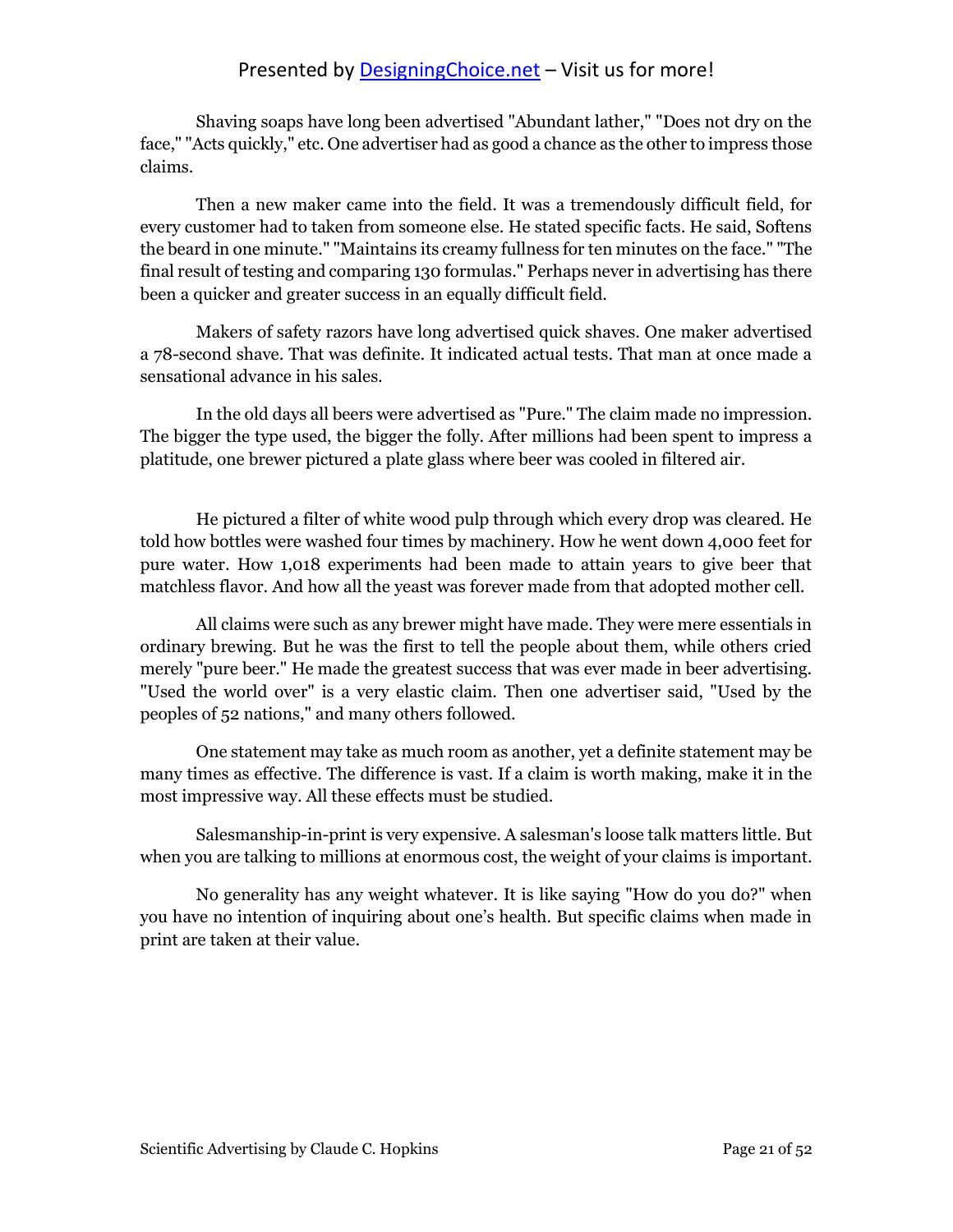#### **Chapter 8: Tell Your Full Story**

Whatever claim you use to gain attention, the advertisement should tell a story reasonably complete. If you watch returns, you will find that certain claims appeal far more than others. But in usual lines a number of claims appeal to a large percentage. Then present those claims in every ad for their effect on that percentage. Some advertisers, for sake of brevity, present one claim at a time. Or they write a serial ad, continued in another issue. There is no greater folly. Those serials almost never connect.

When you once get a person's attention, then is the time to accomplish all you can ever hope with him. Bring all your good arguments to bear. Cover every phase of your subject. One fact appeals to some, one to another. Omit any one and a certain percentage will lose the fact which might convince.

People are not apt to read successive advertisements on any single line. No more than you read a news item twice, or a story. In one reading of an advertisement one decides for or against a proposition. And that operates against a second reading.

So present to the reader, when once you get him, every important claim you have. The best advertisers do that. They learn their appealing claims by tests - by comparing results from various headlines. Gradually they accumulate a list of claims important enough to use. All those claims appear in every ad thereafter.

The advertisements seem monotonous to the men who read them all. A complete story is always the same. But one must consider that the average reader is only once a reader, probably. And what you fail to tell him in that ad is something he may never know.

Some advertisers go so far as to never change their ads. Single mail order ads often run year after year without diminishing returns. So with some general ads. They are perfected ads, embodying in the best way known all that one has to say. Advertisers do not expect a second reading. Their constant returns come from getting new readers.

In every ad consider only new customers. People using your product are not going to read your ads. They have already read and decided. You might advertise month after month to present users that the product they use is poison, and they would never know it. So never waste one line of your space to say something to present users, unless you can say it in your headlines. Bear in mind always that you can address an unconverted prospect.

Any reader of your ad is interested, else he would not be a reader. You are dealing with someone willing to listen. Then do your level best. That reader, if you lose him now, may never again be a reader.

You are like a salesman in a busy man's office. He may have tried again and again to get entree. He may never be admitted again. This is his one chance to get action, and he must employ it to the full.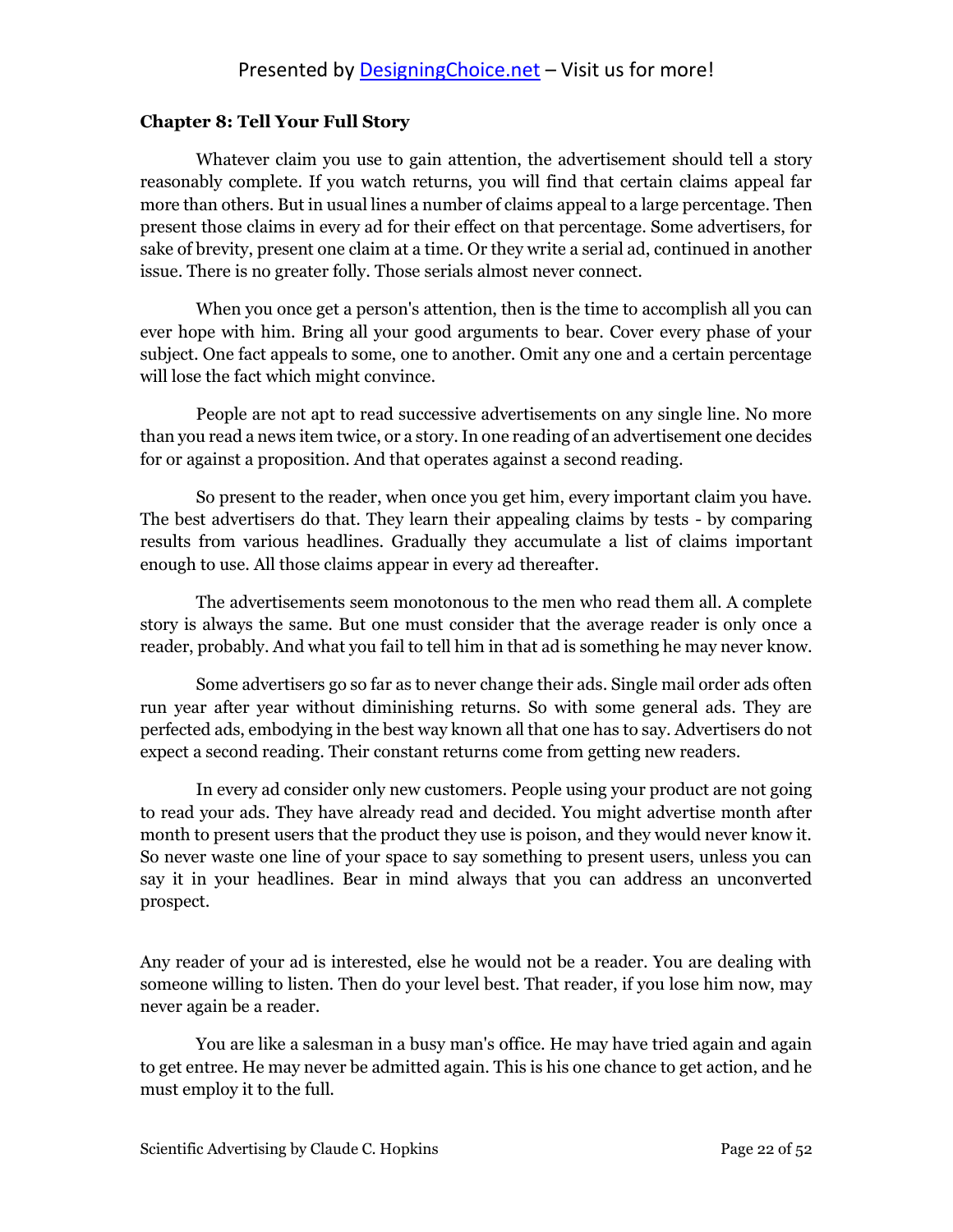This brings up the question of brevity. The most common expression you hear about advertising is that people will not read much. Yet a vast amount of the best paying advertising shows that people do read much. Then they write for a book, perhaps - for added information.

There is a fixed rule on this subject of brevity. One sentence may tell a complete story on a line like chewing gum. It may on an article like Cream of Wheat. But, whether long or short, an advertising story should be reasonably complete.

A certain man desired a personal car. He cared little about the price. He wanted a car to take pride in, else he felt he would never drive it. But, being a good business man, he wanted value for his money. His inclination was towards a Rolls-Royce. He also considered a Pierce-Arrow, a Locomobile and others. But these famous cars offered no information. Their advertisements were very short. Evidently the makers considered it undignified to argue comparative merits.

The Marmon, on the contrary, told a complete story. He read columns and books about it. So he bought a Marmon, and was never sorry. But he afterwards learned facts about another car at nearly three times the price which would have sold him the car had he known them.

What folly it is to cry a name in a line like that, plus a few brief generalities. A car may be a lifetime investment. It involves an important expenditure. A man interested enough to buy a car will read a volume about it if the volume is interesting.

So with everything. You may be simply trying to change a woman from one breakfast food to another, one tooth paste, or one soap. She is wedded to what she is using. Perhaps she has used it for years.

You have a hard proposition. If you do not believe it, go to her in person and try to make the change. Not to merely buy a first package to please you, but to adopt your brand. A man who once does that at a woman's door won't argue for brief advertisements. He will never again say, "A sentence will do," or a name claim or a boast.

Nor will the man who traces his results. Note that brief ads are never keyed. Note that every traced ad tells a complete story, though it takes columns to tell. Never be guided in any way by ads which are untraced. Never do anything because some uninformed advertiser considers that something right. Never be led in new paths by the blind. Apply to your advertising ordinary common sense. Take the opinion of nobody, whom know nothing about his returns.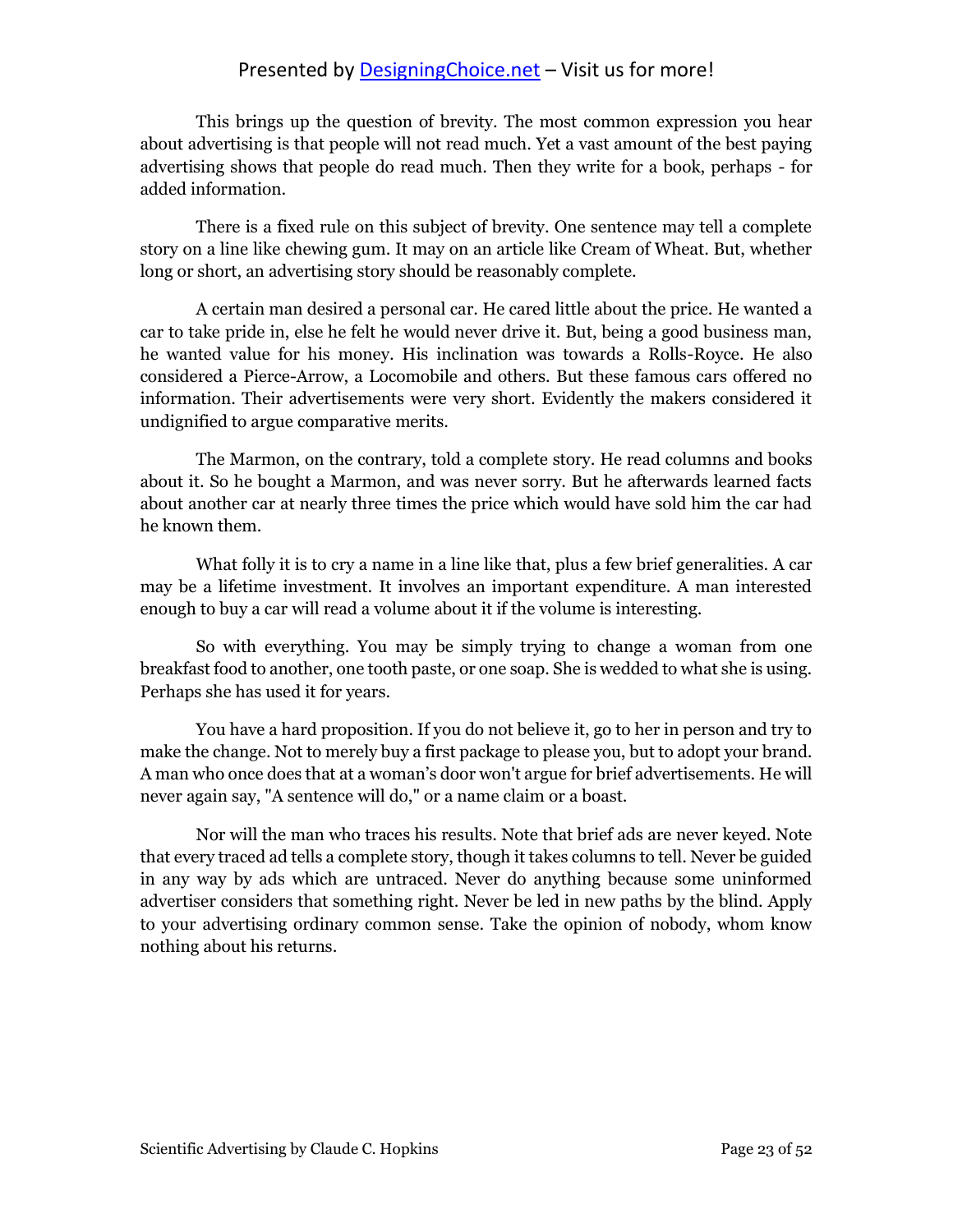#### **Chapter 9: Art In Advertising**

Pictures in advertising are very expensive. Not in cost of good art work alone, but in the cost of space. From one-third to one-half of an advertising campaign is often staked on the power of the pictures. Anything expensive must be effective, else it involves much waste.

So art in advertising is a study of paramount importance. Pictures should not be used merely because they are interesting. Or to attract attention. Or to decorate an ad. We have covered these points elsewhere. Ads are not written to interest, please or amuse. You are not writing to please the hoi-polloi. You are writing on a serious subject - the subject of money spending. And you address a restricted minority.

Use pictures only to attract those who may profit you. Use them only when they form a better selling argument than the same amount of space set in type.

Mail order advertisers, as we have said, have pictures down to a science. Some use large pictures, some small, some omit pictures entirely. A noticeable fact is that none of them uses expensive art work. Be sure that all these things are done for reasons made apparent by results.

Any other advertiser should apply the same principles. Or, if none exist to apply to his line, he should work out his own by tests. It is certainly unwise to spend large sums on a dubious adventure.

Pictures in many lines form a major factor. Omitting the lines where the article itself should be pictured. In some lines, like Arrow Collars and most in clothing advertising, pictures have proved most convincing. Not only in picturing the collar or the clothes, but in picturing men whom others envy, in surroundings which others covet. The pictures subtly suggest that these articles of apparel will aid men to those desired positions.

So with correspondence schools. Theirs is traced advertising. Picturing men in high positions of taking upward steps forms a very convincing argument.

So with beauty articles. Picturing beautiful women, admired and attractive, is a supreme inducement. But there is a great advantage in including a fascinated man. Women desire beauty largely because of men. Then show them using their beauty, as women do use it, to gain maximum effect.

Advertising pictures should not be eccentric. Don't treat your subject lightly. Don't lessen respect for yourself or your article by any attempt at frivolity. People do not patronize a clown. There are two things about which men should not joke. One is business, one is home. An eccentric picture may do you serious damage. One may gain attention by wearing a fools cap. But he would ruin his selling prospects.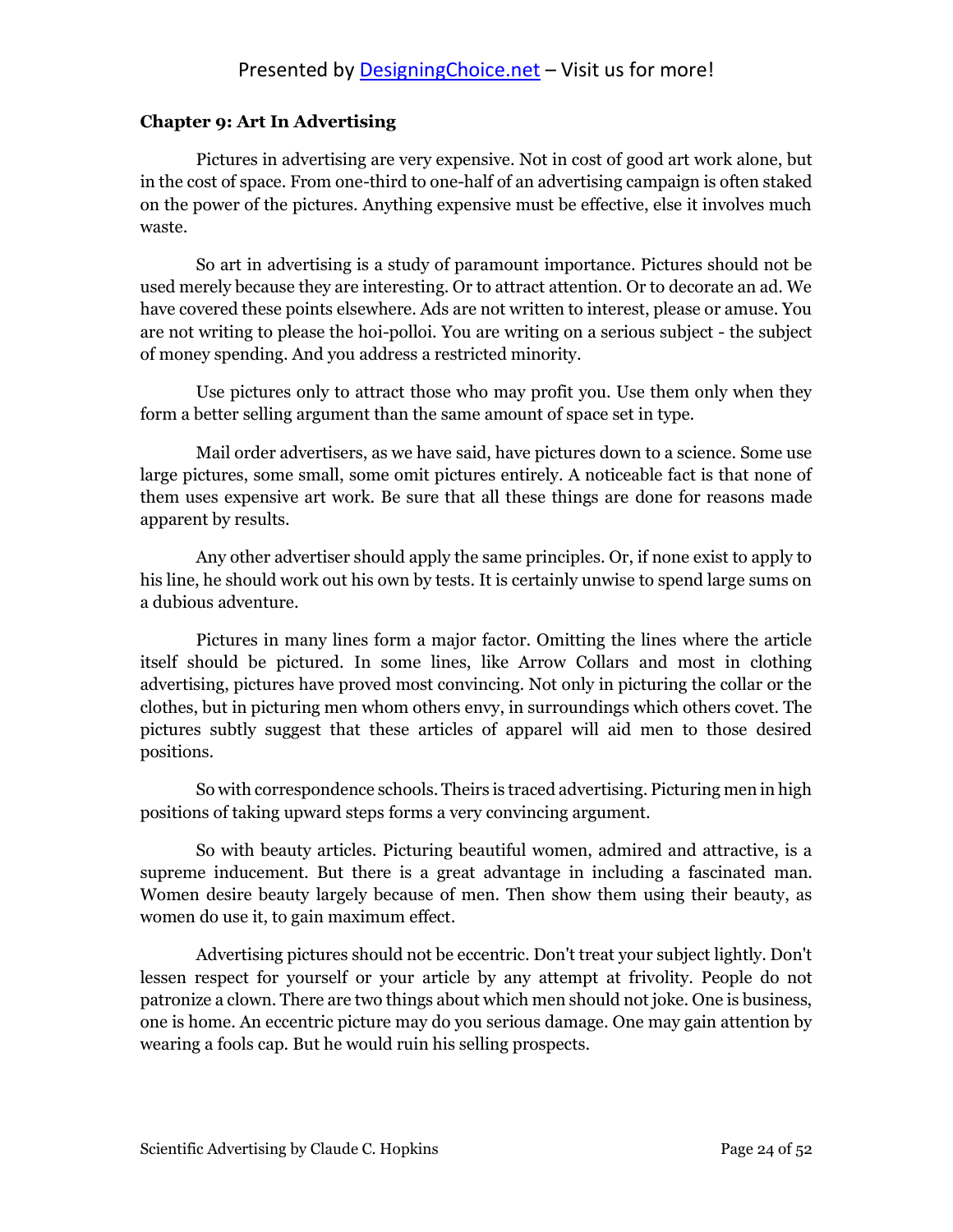Then a picture which is eccentric or unique takes attention from your subject. You cannot afford to do that. Your main appeal lies in headline. Overshadow that and you kill it. Don't, to gain general and useless attention, sacrifice the attention that you want.

Don't be like a salesman who wears conspicuous clothes. The small percentage he appeals to are not usually good buyers. The great majority of the sane and thrifty heartily despise him. Be normal in everything you do when you are seeking confidence and conviction. Generalities cannot be applied to art. There are seeming exceptions to most statements. Each line must be studied by itself.

But the picture must help sell the goods. It should help more than anything else could in like space, else use that something else.

Many pictures tell a story better than type can do. In advertising of Puffed Grains the picture of the grains were found to be most effective. They awake curiosity. No figure drawing in that case compare in results with these grains.

Other pictures form a total loss. We have cited cases of that kind. The only way to know, as is with most other questions, is by compared results. There are disputed questions in art work which we will cite without expressing opinions. They seem to be answered both ways, according to the line which is advertised.

Does it pay better to use fine art work or ordinary? Some advertisers pay up to \$2,000 per drawing. They figure that the space is expensive. The art cost is small in comparison. So they consider the best worth its cost.

Others argue that few people have art education. They bring out their ideas, and bring them out well, at a fraction of the cost. Mail order advertisers are generally in this class. The question is one of small moment. Certainly good art pays as well as mediocre. And the cost of preparing ads is very small compared with the cost of insertion.

Should every ad have a new picture? Or may a picture be repeated? Both viewpoints have many supporters. The probability is that repetition is an economy. We are after new customers always. It is not probably that they remember a picture we have used before. If they do, repetition does not detract.

Do color pictures pay better than black and white? Not generally, according to the evidence we have gathered to date. Yet there are exceptions. Certain food dishes look far better in colors. Tests on lines like oranges, desserts, etc. show that color pays. Color comes close to placing the products in actual exhibition.

But color used to amuse or to gain attention is like anything else that we use for that purpose. It may attract many times as many people, yet not secure a hearing from as many whom we want. The general rule applies. Do nothing to merely interest, amuse, or attract. That is not your province. Do only that which wins the people you are after in the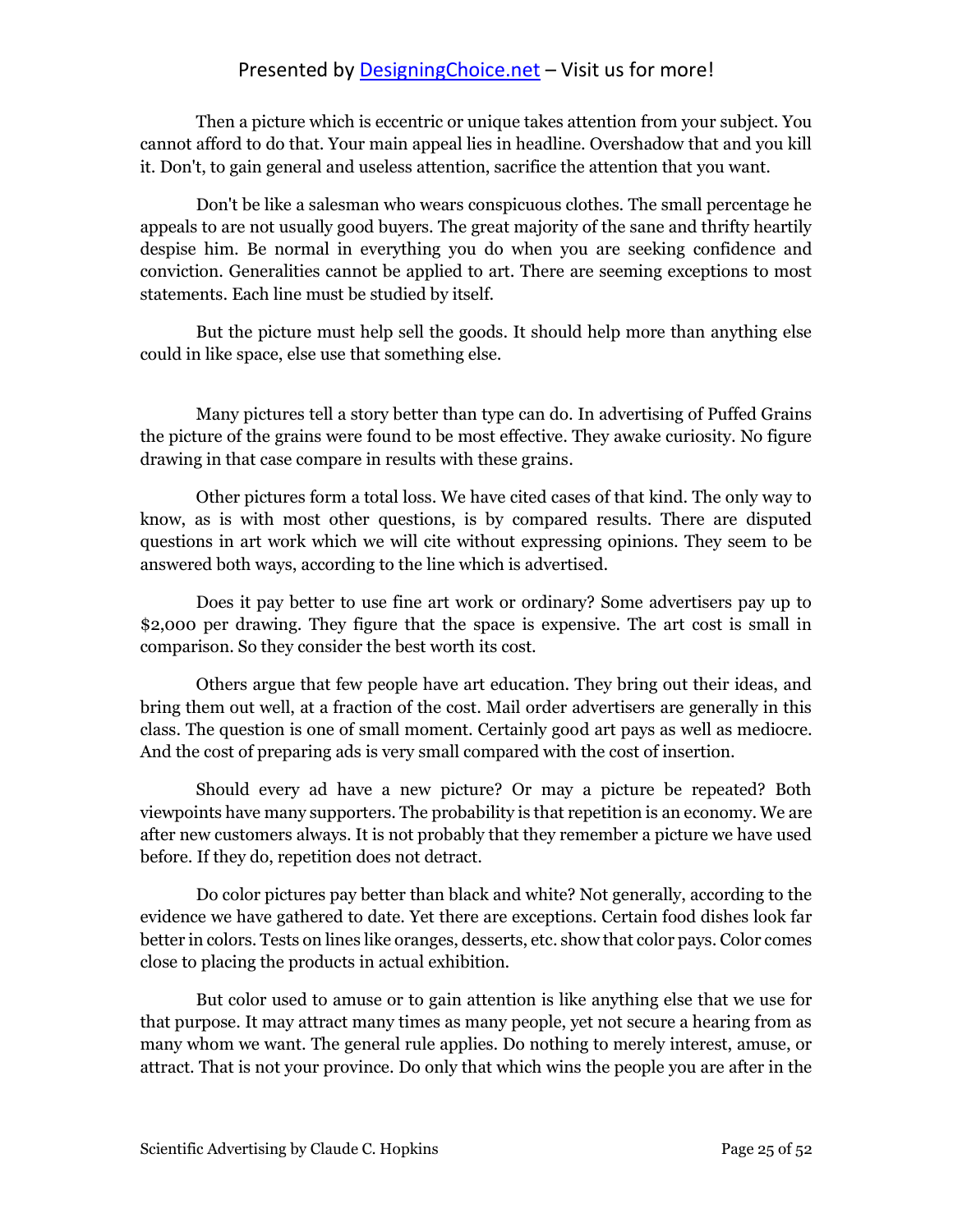cheapest possible way. But these are minor questions. They are mere economies, not largely affecting the results of a campaign.

Some things you do may cut all your results in two. Other things can be done which multiply those results. Minor costs are insignificant when compared with basic principles. One man may do business in a shed, another in a palace. That is immaterial. The great question is, ones power to get the maximum results.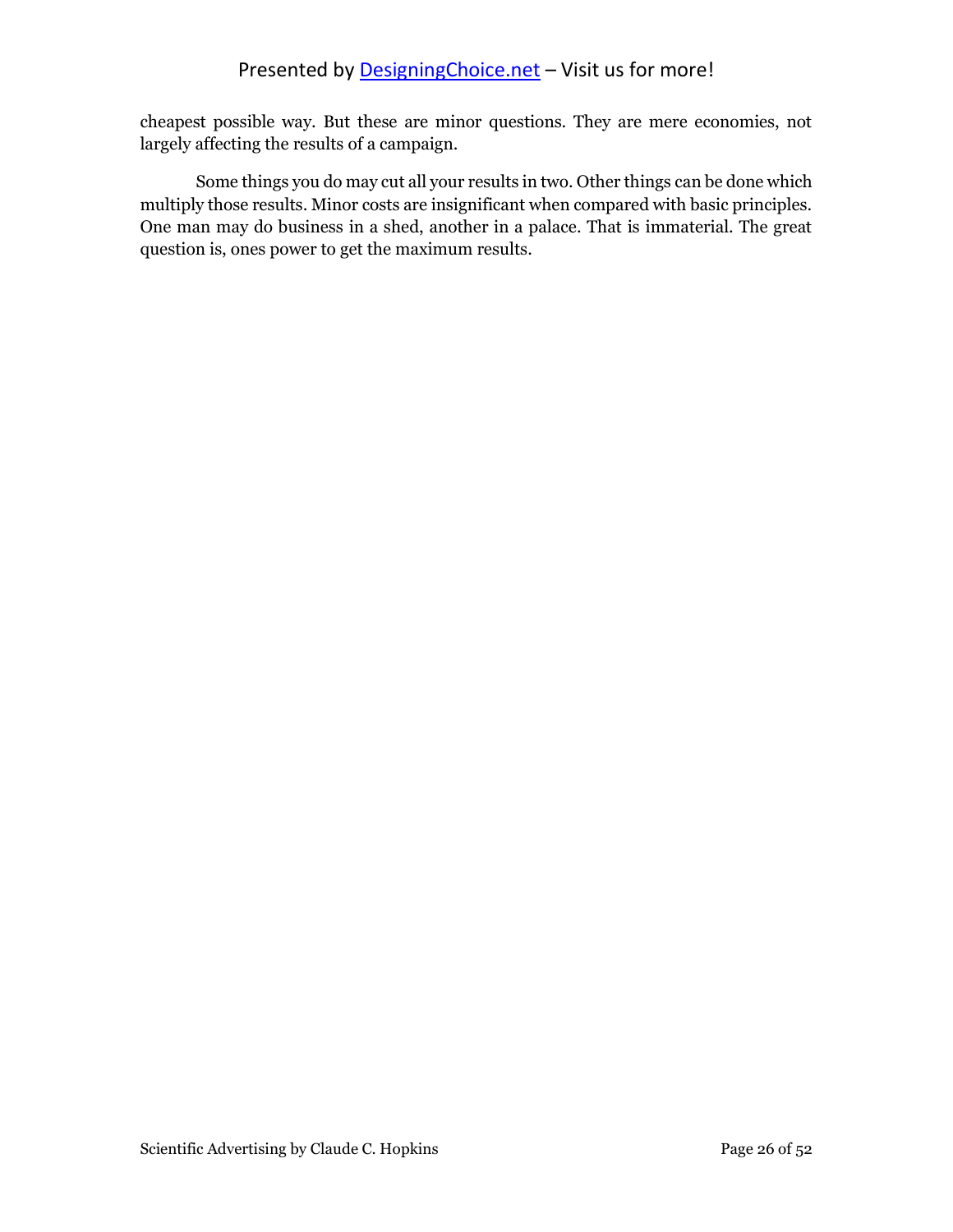#### **Chapter 10: Things Too Costly**

Many things are possible in advertising which are too costly to attempt. That is another reason why every project and method should be weighed and determined by a known scale of cost and result.

Changing people's habits is very expensive. A project which involves that must be seriously considered. To sell shaving soap to the peasants of Russia one would first need to change their beard wearing habits. The cost would be excessive. Yet countless advertisers try to do things almost as impossible. Just because questions are not ably considered, and results are traced but unknown.

For instance, the advertiser of a dentifrice may spend much space and money to educate people to brush their teeth. Tests which we know of have indicated that the cost of such converts may run from \$20 to \$25 each. Not only because of the difficulty, but because much of the advertising goes to people already converted.

Such a cost, of course, is unthinkable. One might not in a lifetime get it back in sales. The maker who learned these facts by tests make no attempt to educate people to the tooth brush habit. What cannot be done on a large scale profitably cannot be done on a small scale. So not one line in any ad is devoted to this object. This maker, who is constantly guided in everything by keying every ad, has made remarkable success.

Another dentifrice maker spends much money to make converts to the tooth brush. The object is commendable, but altruistic. The new business he creates is shared by his rivals. He is wondering why his sales increase is in no way commensurate with his expenditure.

An advertiser at one time spent much money to educate people to the use of oatmeal. The results were too small to discover. All people know of oatmeal. As a food for children it has age-old fame. Doctors have advised it for many generations. People who don't serve oatmeal are therefore difficult to start. Perhaps their objections are insurmountable. Anyway, the cost proved to be beyond all possible return.

There are many advertisers who know facts like these and concede them. They would not think of devoting a whole campaign to any such impossible object. Yet they devote a share of their space to that object. That is only the same folly on a smaller scale. It is not good business.

No one orange grower or raisin grower could attempt to increase the consumption of those fruits. The cost might be a thousand times his share of the returns. But thousands of growers combined have done it on those and many other lines. There lies one of the great possibilities of advertising development. The general consumption of scores of foods can be profitably increased. But it must be done on wide co-operation.

No advertiser could afford to educate people on vitamins or germicides. Such things are done by authorities, through countless columns of unpaid-for space. But great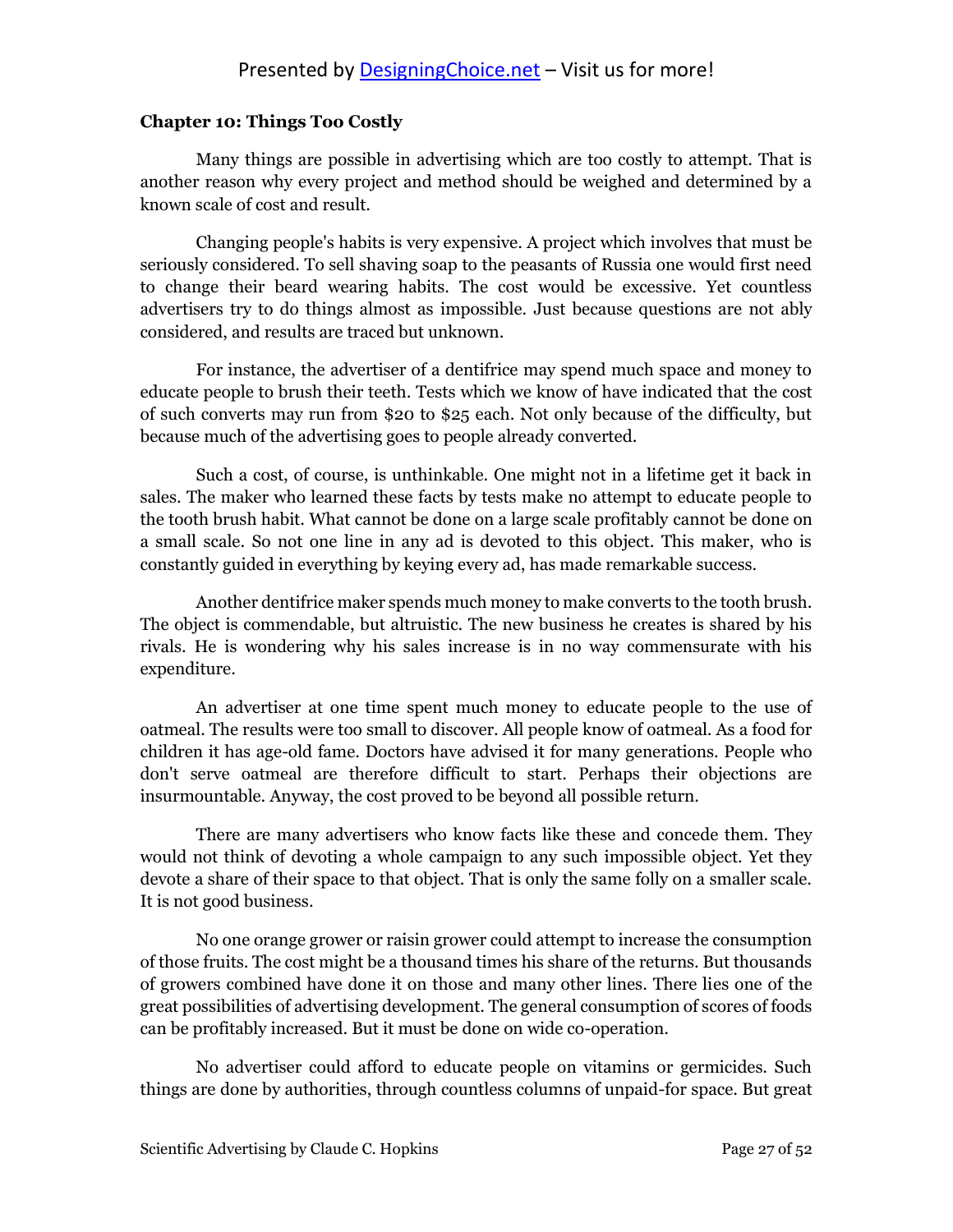successes have been made by going to people already educated and satisfying their created wants.

It is a very shrewd thing to watch the development of a popular trend, the creation of new desires. Then at the right time offer to satisfy those desires. That was done on yeast's, for instance, and on numerous antiseptics. It can every year be done on new things which some popular fashion or widespread influence is brought into vogue. But it is a very different thing to create that fashion, taste or influence for all in your field to share.

There are some things we know of which might possibly be sold to half the homes in the country. A Dakin-fluid germicide, for instance. But the consumption would be very small. A small bottle might last for years. Customers might cost \$1.50 each. And the revenue per customer might not in ten years repay the cost of getting.

Mail order sales on single articles, however popular, rarely cost less than \$2.50 each. It is reasonable to suppose that sales made through dealers on like articles will cost approximately as much. Those facts must be considered on any one-sale article. Possibly one user will win others. But traced returns as in mail order advertising would prohibit much advertising which is now being done.

Costly mistakes are made by blindly following some ill-conceived idea. An article, for instance, may have many uses, one of which is to prevent disease. Prevention is not a popular subject, however much it should be. People will do much to cure trouble, but people in general will do little to prevent it. This has been proved my many disappointments.

One may spend much money in arguing prevention when the same money spent on another claim would bring many times the sales. A heading which asserts one claim may bring ten times the results of a heading which asserted another. An advertiser may go far astray unless he finds out.

A tooth paste may tend to prevent decay. It may also beautify teeth. Tests will probably find that the latter appeal is many times as strong as the former. The most successful tooth paste advertiser never features tooth troubles in his headlines. Tests have proved them unappealing. Other advertisers in this line center on those troubles. That is often because results are not known and compared.

A soap may tend to cure eczema. It may at the same time improve complexion. The eczema claim may appeal to one in a hundred while the beauty claims would appeal to nearly all. To even mention the eczema claims might destroy the beauty claims.

A man has a relief for asthma. It has done so much for him he considers it a great advertising possibility. We have no statistics on this subject. We do not know the percentage of people who suffer from asthma.

A canvass might show it to be one in a hundred. If so, he would need to cover a hundred useless readers to reach one he wants. His cost of result might be twenty times as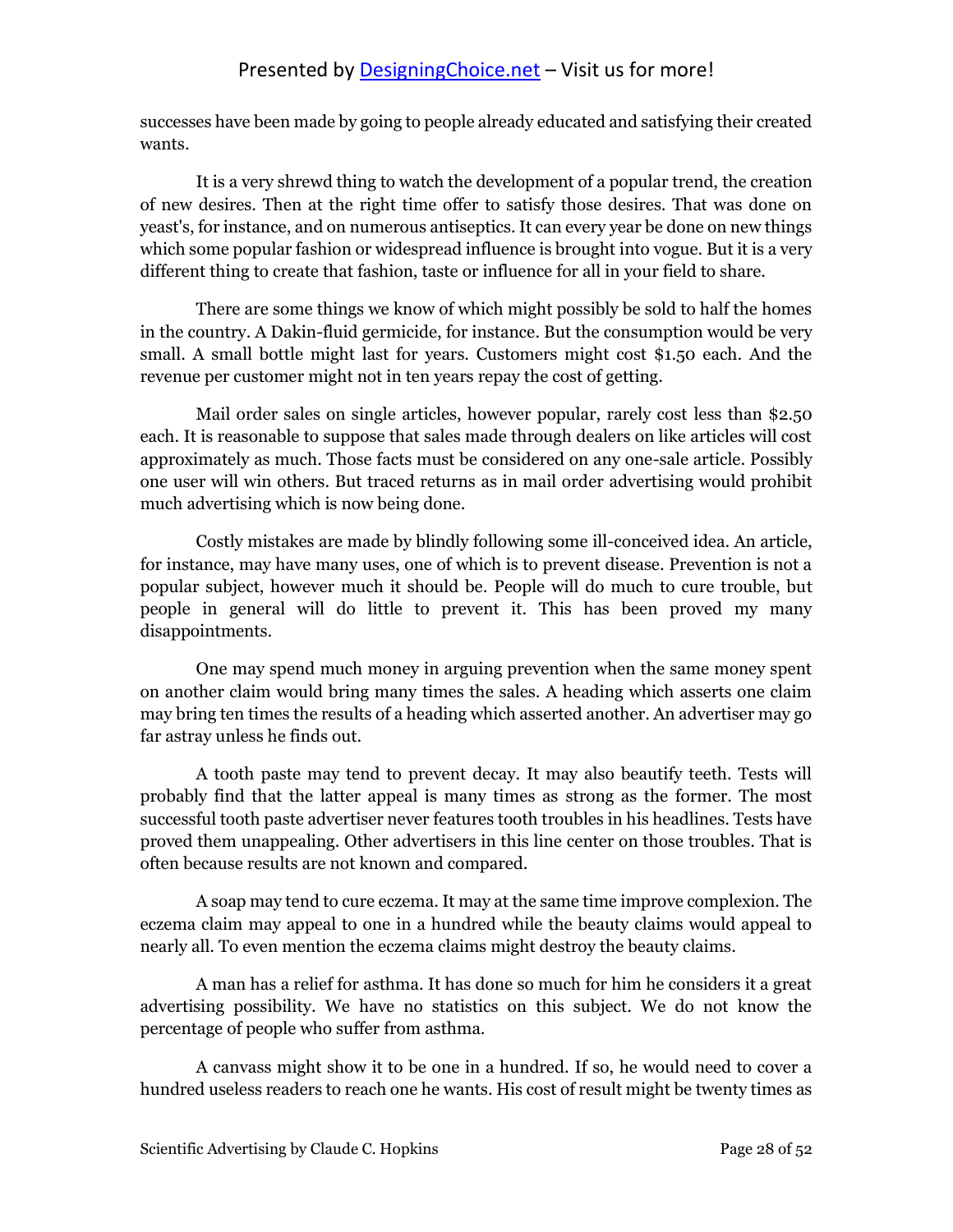high as on another article which appeals to one in five. That excessive cost would probably mean disaster. For reasons like these every new advertiser should seek for wise advice. No one with the interests of advertising at heart will advise any dubious venture.

Some claims not popular enough to feature in the main are still popular enough to consider. They influence a certain number of people - say one-fourth of your possible customers. Such claims may be featured to advantage in a certain percentage of headlines. It should probably be included in every advertisement. But those are not things to guess at. They should be decided by actual knowledge, usually by traced returns.

This chapter, like every chapter, points out a very important reason for knowing your results. Scientific advertising is impossible without that. So is safe advertising. So is maximum profit. Groping in the dark in this field has probably cost enough money to pay the national debt. That is what has filled the advertising graveyards. That is what has discouraged thousands who could profit in this field. And the dawn of knowledge is what is bringing a new day in the advertising world.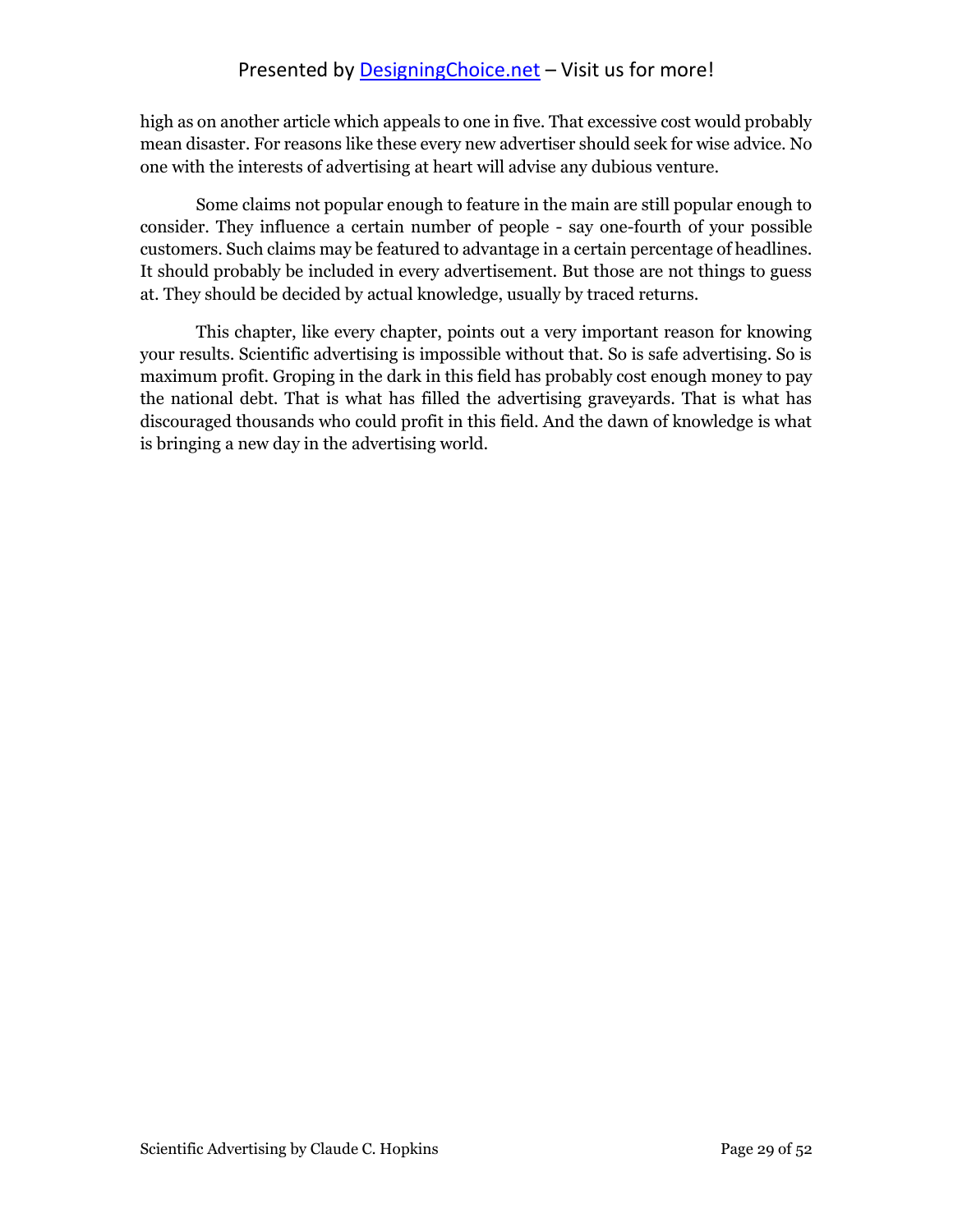#### **Chapter 11: Information**

An ad-writer, to have a chance at success, must gain full information on his subject. The library of an ad agency should have books on every line that calls for research. A painstaking advertising man will often read for weeks on some problem which comes up. Perhaps in many volumes he will find few facts to use. But some one fact may be the keystone of success.

This writer has just completed an enormous amount of reading, medical and otherwise, on coffee. This is to advertise a coffee without caffeine. One scientific article out of a thousand perused gave the keynote for that campaign. It was the fact that caffeine stimulation comes two hours after drinking. So the immediate bracing effects which people seek from coffee do not come from the caffeine. Removing caffeine does not remove the kick. It does not modify coffee's delights, for caffeine is tasteless and odorless.

Caffeineless coffee has been advertised for years. People regarded it like near-beer. Only through weeks of reading did we find a way to put it in another light. To advertise a tooth paste this writer has also ready many volumes of scientific matter dry as dust. But in the middle of one volume he found the idea which has helped make millions for that tooth paste maker. And has made this campaign one of the sensations of advertising.

Genius is the art of taking pains. The advertising man who spares the midnight oil will never get very far. Before advertising a food product, 130 men were employed for weeks to interview all classes of consumers. On another line, letters were sent to 12,000 physicians. Questionnaires are often mailed to tens of thousands of men and women to get the viewpoint of consumers.

A \$25,000-a-year man, before advertising outfits for acetylene gas, spent weeks in going from farm to farm. Another man did that on a tractor. Before advertising a shaving cream, one thousand men were asked to state what they most desired in a shaving soap.

Called on to advertise pork and beans, a canvass was made of some thousands of homes. Theretofore all pork and bean advertising has been based on "Buy my brand." That canvass showed that only 4 percent of the people used any canned pork and beans. Ninetysix percent baked their beans at home.

The problem was not to sell a particular brand. Any such attempt appealed to only four percent. The right appeal was to win the people away from home-baked beans. The advertising, which without knowledge must have failed, proved a great success.

A canvas made, not only of homes, but of dealers. Competition is measured up. Every advertiser of a similar product is written for his literature and claims.

Thus we start with exact information on all that our rivals are doing. Clipping bureaus are patronized, so that everything printed on our subject comes to the man who writes ads.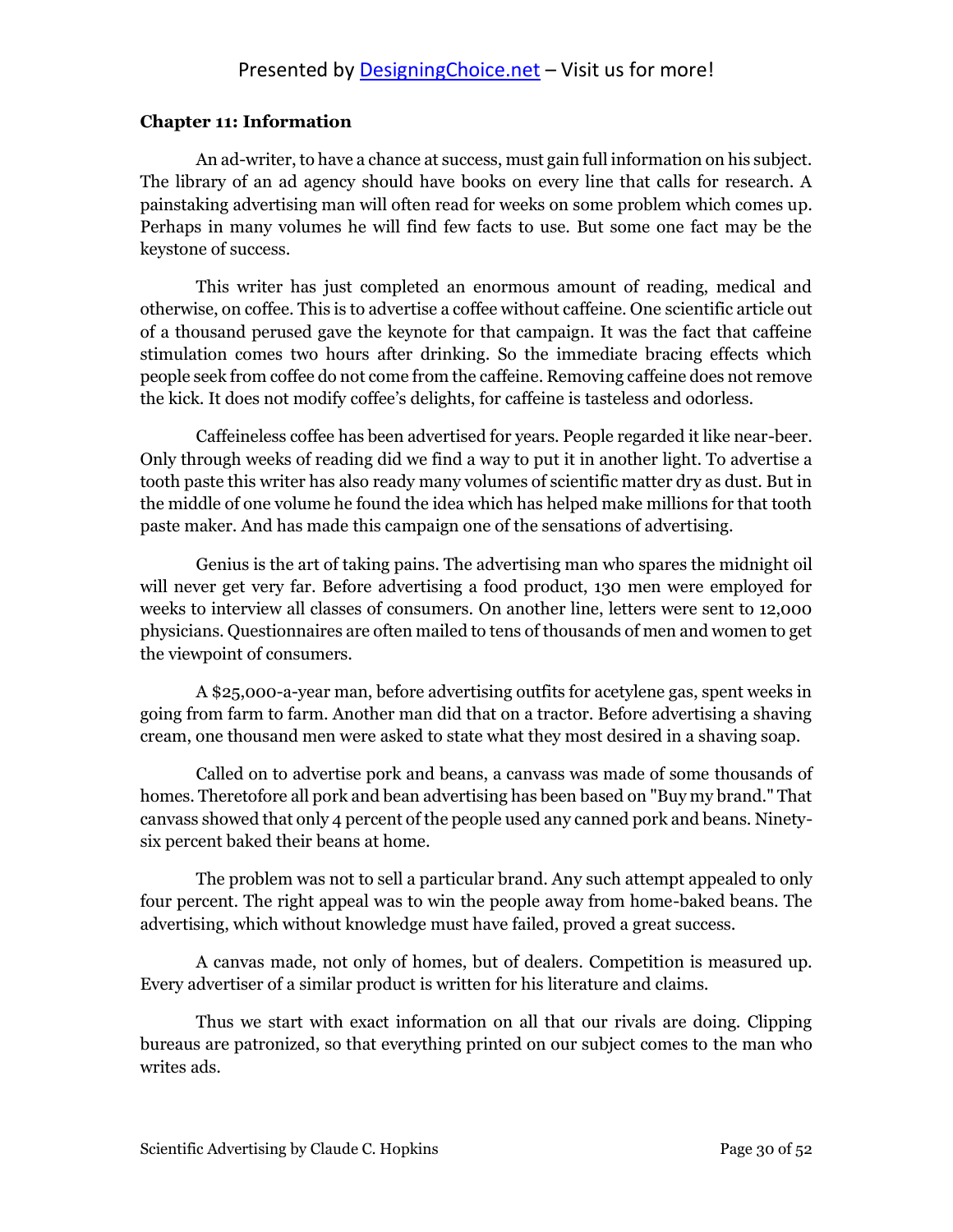Every comment that comes from consumers or dealers goes to this man's desk. It is often necessary in a line to learn the total expenditure. We must learn what a user spends a year, else we shall not know if users are worth the cost of getting. We must learn the total consumption, else we may overspend.

We must learn the percentage of readers to whom our product appeals. We must often gather this data on classes. The percentage may differ on farms and in cities. The cost of advertising largely depends on the percentage of waste circulation. Thus an advertising campaign is usually preceded by a very large volume of data. Even an experimental campaign, for effective experiments cost a great deal of work and time.

Often chemists are employed to prove or disprove doubtful claims. An advertiser, in all good faith, makes an impressive assertion. If it is true, it will form a big factor in advertising. If untrue, it may prove a boomerang. And it may bar our ads from good mediums. It is remarkable how often a maker proves wrong on assertions he had made for years.

Impressive claims are made far more impressive by making them exact. So, many experiments are made to get the actual figures. For instance, a certain drink is known to have a large food value. That simple assertion is not very convincing. So we send the drink to the laboratory and find that its food value is 425 calories per pint. One pint is equal to six eggs in calories of nutriment. That claim makes a great impression.

In every line involving scientific details a censor is appointed. The ad-writer, however well informed, may draw wrong inferences from facts. So an authority passes on every advertisement. The uninformed would be staggered to know the amount of work involved in a single ad. Weeks of work sometimes. The ad seems so simple, and it must be simple to appeal to simple people. But back of that ad may lie reams of data, volumes of information, months of research. So this is no lazy mans field.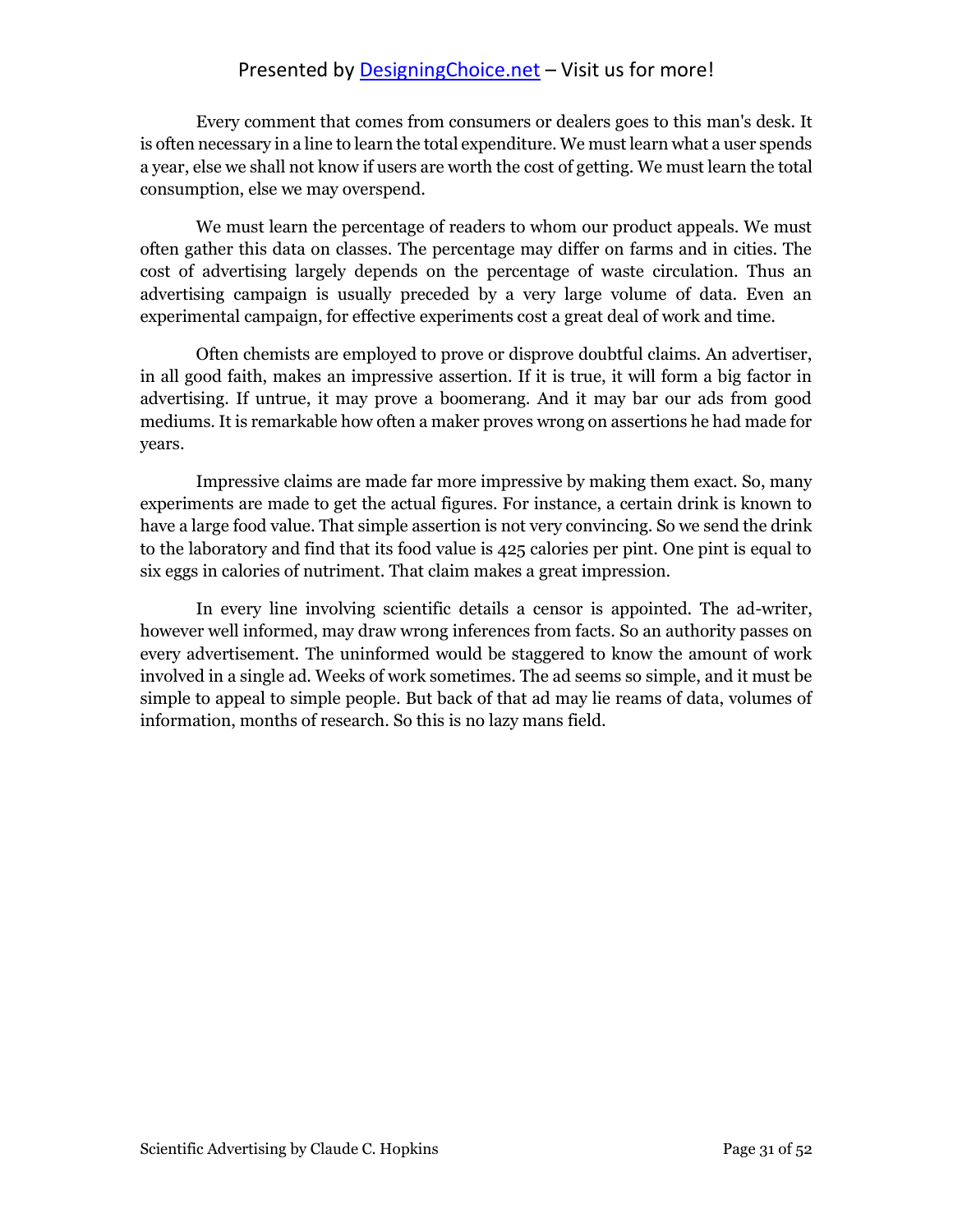#### **Chapter 12: Strategy**

Advertising is much like war, minus the venom. Or much, if you prefer, like a game of chess. We are usually out to capture others' citadels or garner others' trade. We must have skill and knowledge. We must have training and experience, also right equipment. We must have proper ammunition, and enough.

We dare not underestimate opponents. Our intelligence department is a vital factor, as told in the previous chapter. We need alliances with dealers, as another chapter tells.

We also need strategy of the ablest sort, to multiply the value of our forces. Sometimes in new campaigns comes the question of a name. That may be most important. Often the right name is an advertisement in itself. It may tell a fairly complete story, like Shredded Wheat, Cream of Wheat, Puffed Rice, Spearmint Gum, Palmolive Soap, etc. That may be a great advantage.

The name is usually conspicuously displayed. Many a name has proved to be the greatest factor in an articles success. Other names prove a distinct disadvantage - Toasted Corn Flakes, for instance. Too many others may share a demand with the man who builds it up.

Many coined names without meaning have succeeded. Kodak, Karo, etc. are examples. They are exclusive. The advertiser who gives them meaning never needs to share his advantage. But a significant name which helps to impress a dominant claim is certainly a good advantage. Names that tell stores have been worth millions of dollars. So a great deal of research often precedes the selection of a name.

Sometimes a price must be decided. A high price creates resistance. It tends to limit ones field. The cost of getting an added profit may be more than the profit. It is a wellknown fact that the greatest profits are made on great volume at small profit. Campbell's Soups, Palmolive Soap, Karo Syrup and Ford cars are conspicuous examples. A price which appeals only to - say 10 percent - multiplies the cost of selling.

But on other lines high price is unimportant. High profit is essential. The line may have a small sale per customer. One hardly cares what he pays for a corn remedy because he uses little. The maker must have a large margin because of small consumption. On other lines a higher price may even be an inducement. Such lines are judged largely by price. A product which costs more than the ordinary is considered above the ordinary. So the price question is always a very big factor in strategy.

Competition must be considered. What are the forces against you? What have they in price or quality or claims to weigh against your appeal? What have you to win trade against them? What have you to hold trade against them when you get it?

How strongly are your rivals entrenched? There are some fields which are almost impregnable. They are usually lines which create a new habit or custom and which typify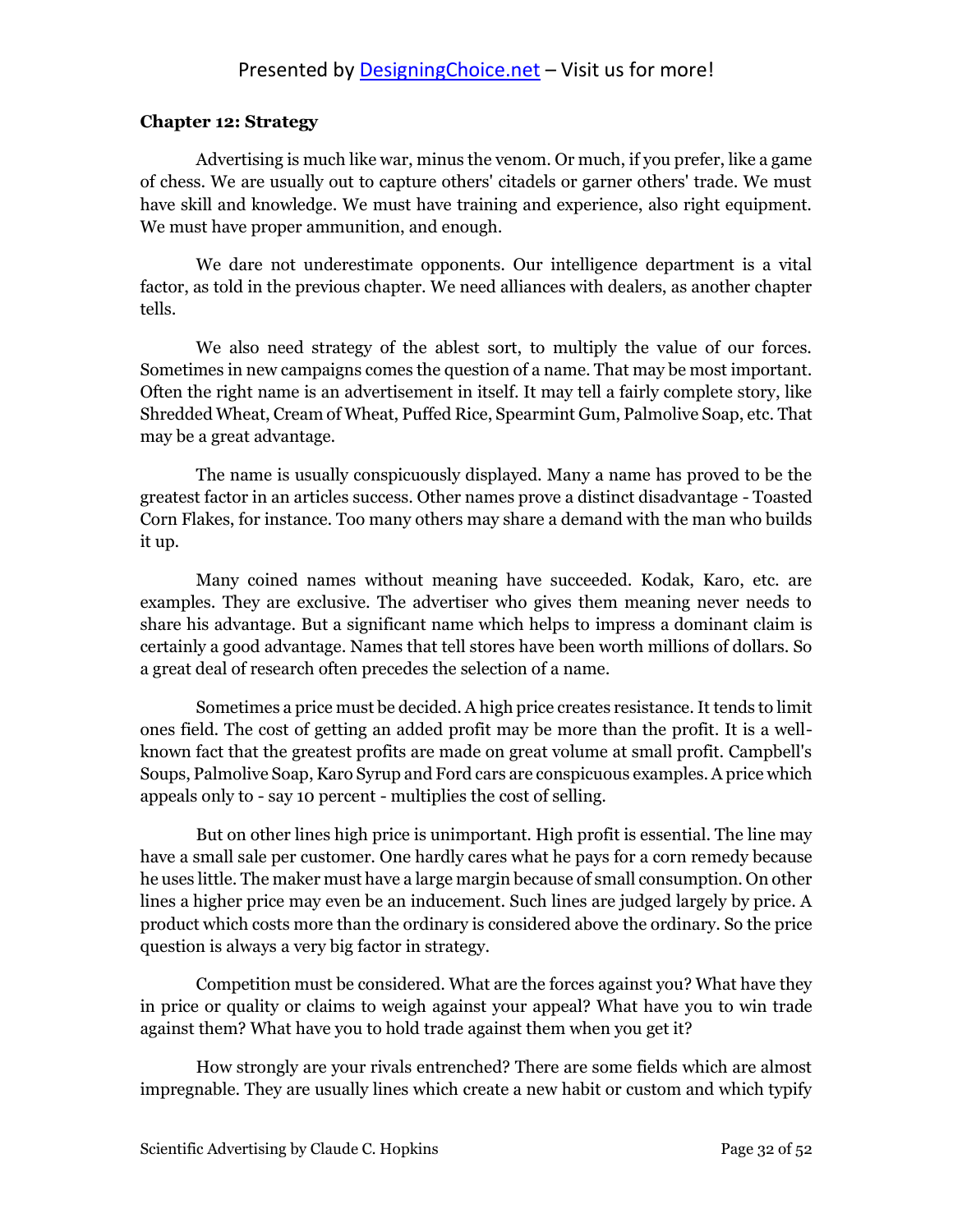that custom with consumers. They so dominate a field that one can hardly hope to invade it. They have volume, the profit to make a tremendous fight. Such fields are being constantly invaded. But it is done through some convincing advantage, or through very superior salesmanship-in print.

Other lines are only less difficult. A new shaving soap, as an example. About every possible customer is using a rival soap. Most of them are satisfied with it. Many are wedded to it. The appeal must be strong enough to win those people from long-established favor.

Such things are not accomplished by haphazard efforts. Not by considering people in the mass and making blind stabs for their favors. We must consider individuals, typical people who are using rival brands. A man on a Pullman, for instance, using his favorite soap. What could you say to him in person to get him to change to yours? We cannot go after thousands of men until we learn how to win one.

The maker may say that he has no distinctions. He is making a good product, but much like others. He deserves a good share of the trade, but he has nothing exclusive to offer. However, there is nearly always something impressive which others have not told. We must discover it. We must have a seeming advantage. People don't quit habits without reason.

There is the problem of substitution and how to head it off. That often steals much of one's trade. This must be considered in ones original plan. One must have foresight to see all eventualities, and the wisdom to establish his defenses in advance.

Many pioneers in the line establish large demands. Then through some fault in their foundations, lose a large share of the harvest. Theirs is a mere brand, for instance, where it might have stood for an exclusive product. Vaseline is an example. That product established a new demand, then almost monopolized that demand through wisdom at the start. To have called it some different brand of petroleum jelly might have made a difference of millions in results.

Jell-O, Postum, Victrola, Kodak, etc., established coined names which came to typify a product. Some such names have been admitted to the dictionary. They have become common names, though coined and exclusive. Royal Baking Powder and Toasted Corn Flakes, on the other hand, when they pioneered their fields, left the way open to perpetual substitution. So did Horlick's Malted Milk.

The attitude of dealers must be considered. There is a growing inclination to limit lines, to avoid duplicate lines, to lesson inventories. If this applies to your line, how will dealers receive it? If there is opposition, how can we circumvent it?

The problems of distribution are important and enormous. To advertise something that few dealers supply is a waste of ammunition. Those problems will be considered in another chapter. These are samples of the problems which advertising men must solve. These are some of the reasons why vast experience is necessary.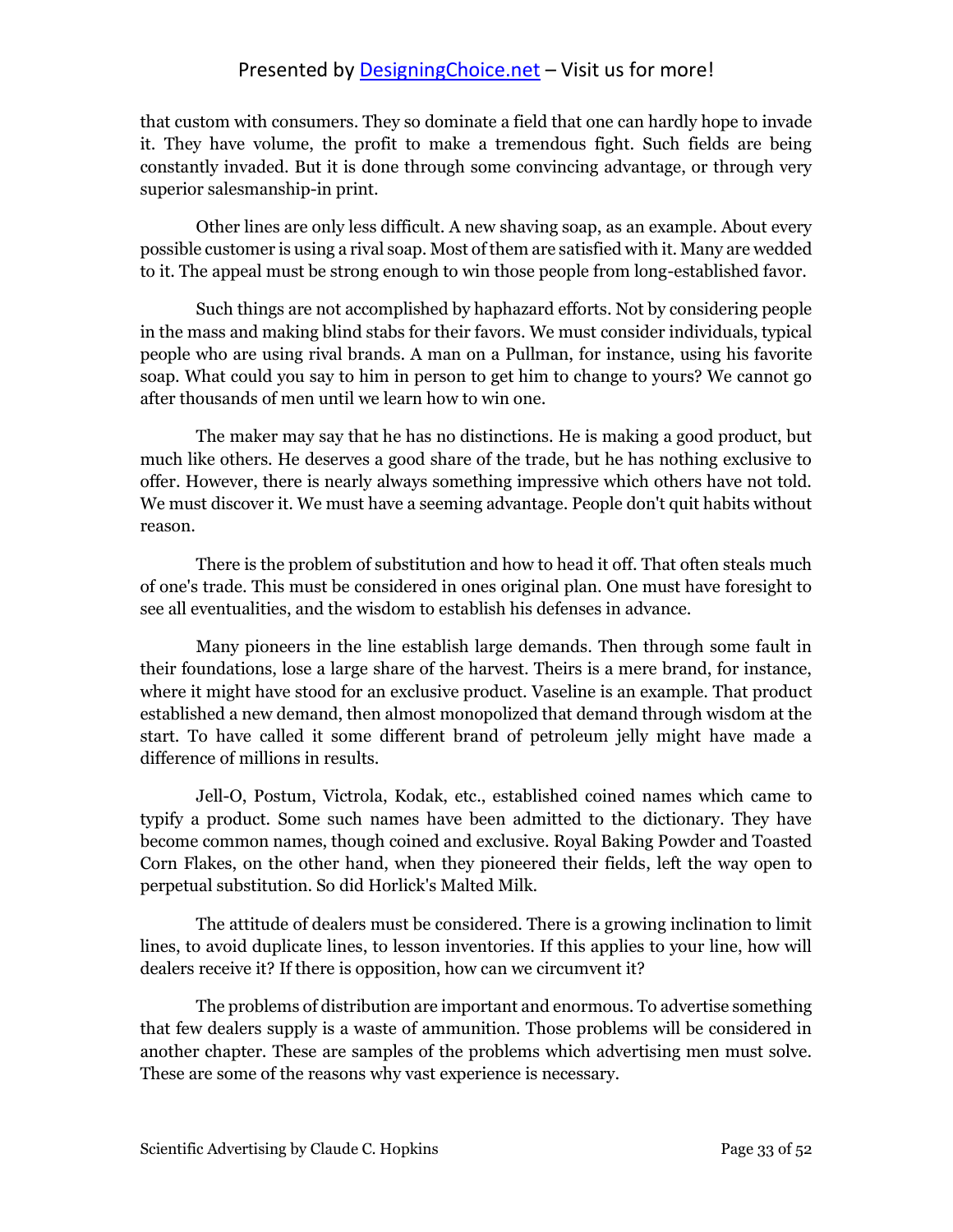One oversight may cost the client millions in the end. One wrong piece of strategy may prohibit success. Things done in one way may be twice as easy, half as costly, as when done another way. Advertising without this preparation is like a waterfall going to waste. The power might be there, but it is not made effective.

We must center the force and direct it in a practical direction.

Advertising often looks very simple. Thousands of men claim ability to do it. And there is still a wide impression that many men can. As a result, much advertising goes by favor. But the men who know realize that the problems are as many and as important as the problems in building a skyscraper. And many of them lie in the foundations.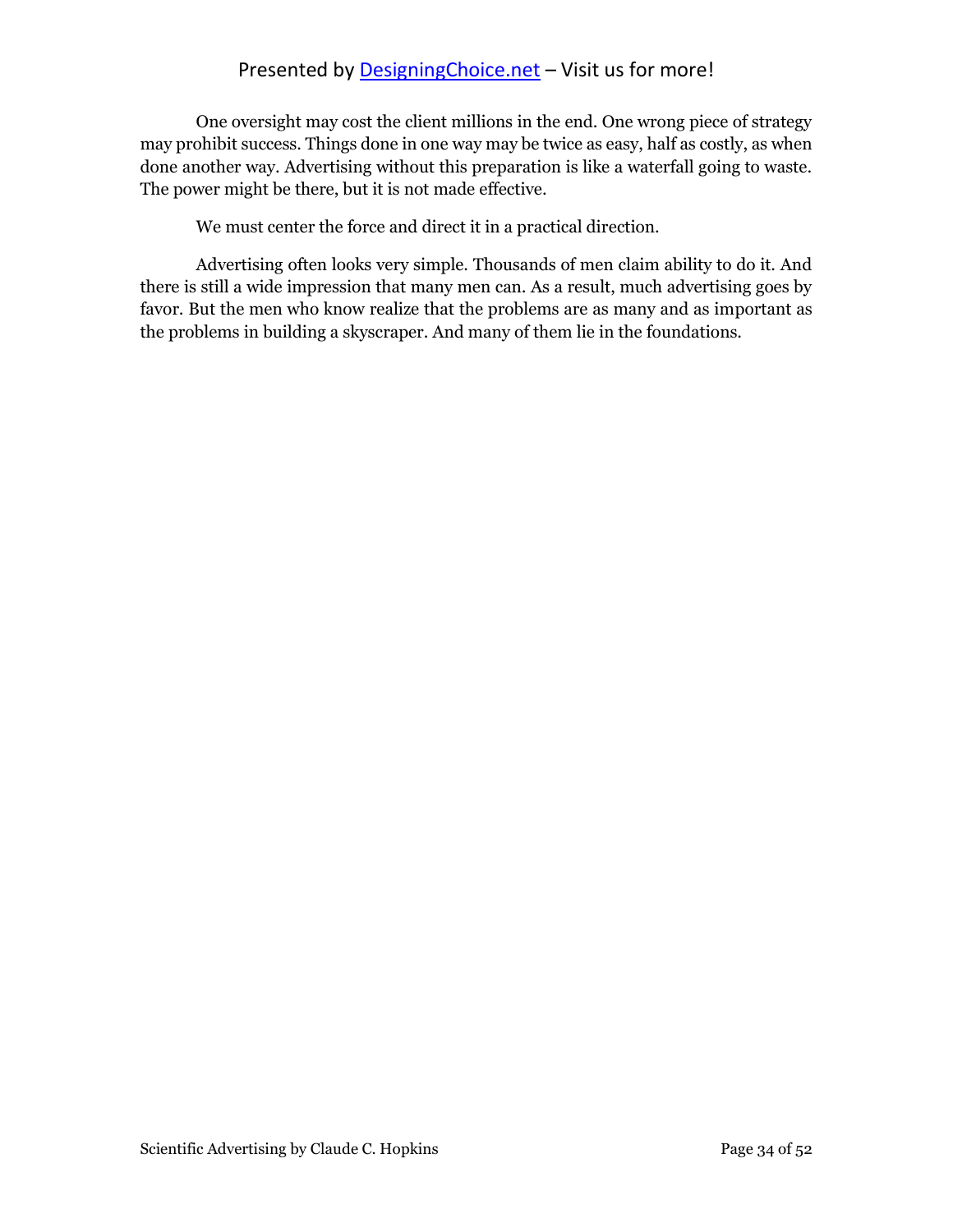#### **Chapter 13: Use Of Samples**

The product itself should be its own best salesman. Not the product alone, but the product plus a mental impression, and atmosphere, which you place around it. That being so, samples are of prime importance. However expensive, they usually form the cheapest selling method. A salesman might as well go out without his sample case as an advertiser.

Sampling does not apply to little things alone, like foods or proprietaries. It can be applied in some way to almost anything. We have sampled clothing. We are now sampling phonograph records.

Samples serve numerous valuable purposes. They enable one to use the word "Free" in ads. That often multiplies readers. Most people want to learn about any offered gift. Tests often show that samples pay for themselves - perhaps several times over - in multiplying the readers of your ads without additional cost of space.

A sample gets action. The reader of your ad may not be convinced to the point of buying. But he is ready to learn more about the product that you offer. So he cuts out a coupon, lays it aside, and later mails it or presents it. Without that coupon he would soon forget. Then you have the name and address of an interested prospect. You can start him using your product. You can give him fuller information. You can follow him up.

That reader might not again read one of your ads in six months. Your impression would be lost. But when he writes you, you have a chance to complete with that prospect all that can be done. In that saving of waste the sample pays for itself.

Sometimes a small sample is not a fair test. Then we may send an order on the dealer for a full-size package. Or we may make the coupon good for a package at the store. Thus we get a longer test. You say that is expensive. So is it expensive to gain a prospects interest. It may cost you 50 cents to get the person to the point of writing for a sample. Don't stop at 15 cents additional to make that interest valuable.

Another way in which samples pay is by keying your advertisements. They register the interest you create. Thus you can compare one with another ad, headline, plan and method. That means in any line an enormous savings. The wisest, most experienced man cannot tell what will most appeal in any line of copy.

With a key to guide you, your returns are very apt to cost you twice what they need cost. And we know that some ads on the same product will cost ten times what theirs cost. A sample may pay for itself several times over by giving you an accurate check. Again samples enable you to refer customers where they can be supplied. This is important before you attain general distribution.

Many advertisers lose much by being penny-wise. They are afraid of imposition, or they try to save pennies. That is why they ask ten cents for a sample, or a stamp or two. Getting that dime may cost them from 40 cents to \$1. That is, it may add that to the cost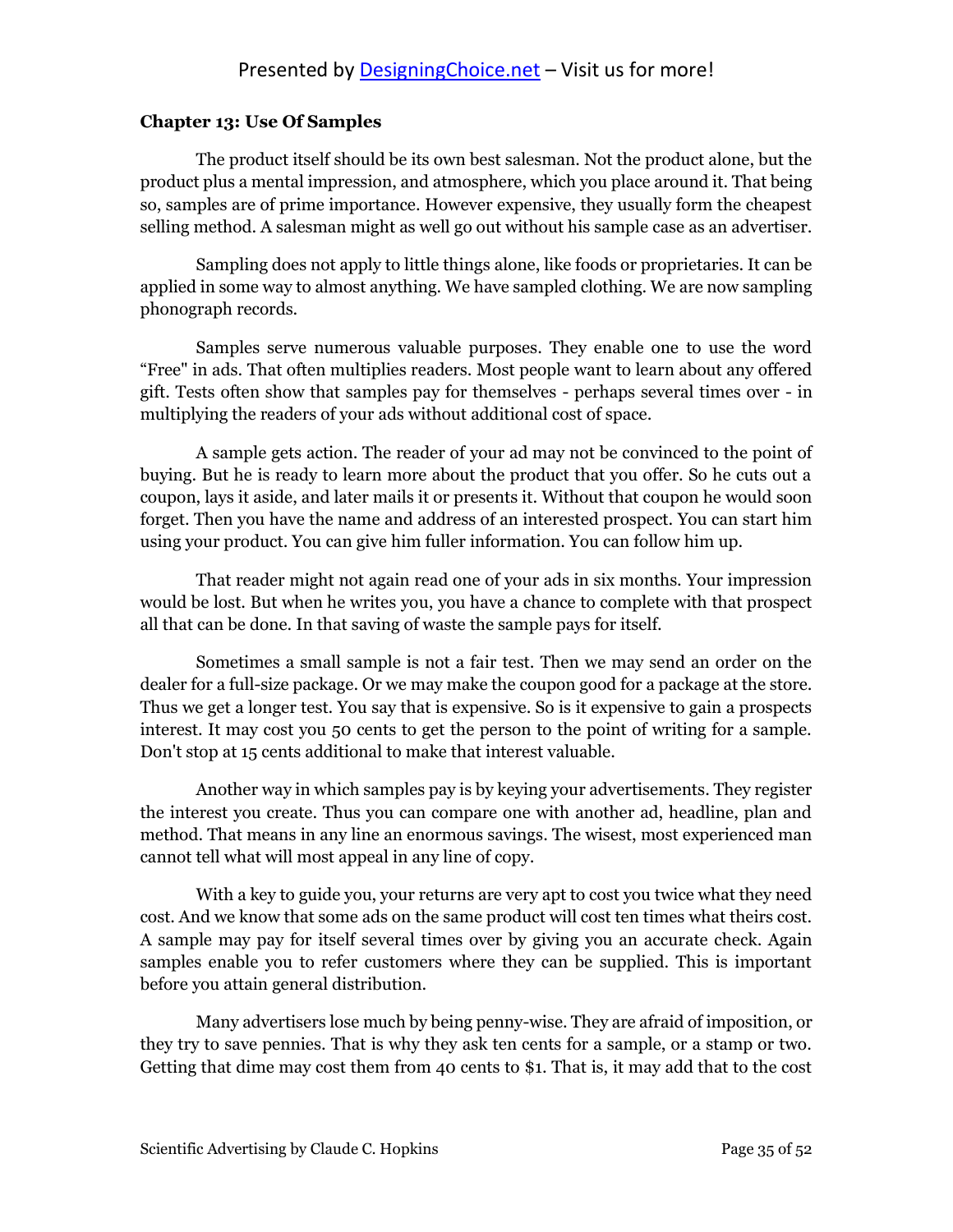of replies. But it is remarkable how many will pay that addition rather than offer a sample free.

Putting a price on a sample greatly retards replies. Then it prohibits you from using the word "Free," as we have stated, will generally more than pay for your samples.

For the same reason some advertisers say, "You buy one package, we will buy the other." Or they make a coupon good for part of the purchase price. Any keyed returns will clearly prove that such offers do not pay. Before a prospect is converted, it is approximately as hard to get half price for your article as to get the full price for it.

Bear in mind that you are the seller. You are the one courting interest. Then don't make it difficult to exhibit that interest. Don't ask your prospects to pay for your selling efforts. Three in four will refuse to pay - perhaps nine in ten.

Cost of requests for samples differ in every line. It depends on your breadth of appeal. Some things appeal to everybody, some to a small percentage. One issue of the papers in Greater New York brought 1,460,000 requests for a can of evaporated milk. On a chocolate drink, one-fifth the coupons published are presented. Another line not widely used may bring a fraction of that number.

But the cost of inquiries is usually enough to be important. Then don't neglect them. Don't stint your efforts with those you have half sold. An inquiry means that a prospect has read your story and is interested. He or she would like to try your product and learn more about it. Do what you would do if that prospect stood before you.

Cost of inquiries depends largely on how they come. Asking people to mail the coupon brings minimum returns. Often four times as many will present that coupon for a sample at the store. On a line before the writer now, sample inquiries obtained by mail average 70 cents each. The same ads bring inquiries at from 18 cents to 22 cents each when the coupons are presented at a local store.

Most people write few letters. Writing is an effort. Perhaps they have no stamps in the house. Most people will pay carfare to get a sample rather than two cents postage. Therefore, it is always best, where possible, to have samples delivered locally.

On one line three methods were offered. The woman could write for a sample, or telephone, or call at a store. Seventy percent of the inquiries came by telephone. The use of the telephone is more common and convenient than the use of stamps.

Sometimes it is not possible to supply all dealers with samples. Then we refer people to some central stores. These stores are glad to have many people come there. And other dealers do not generally object so long as they share in the sales. It is important to have these dealers send you the coupons promptly. Then you can follow up the inquiries while their interest is fresh.

It is said that sample users repeat. They do to some extent. But repeaters form a small percentage. Figure it in your cost. Say to the woman, "Only one sample to a home"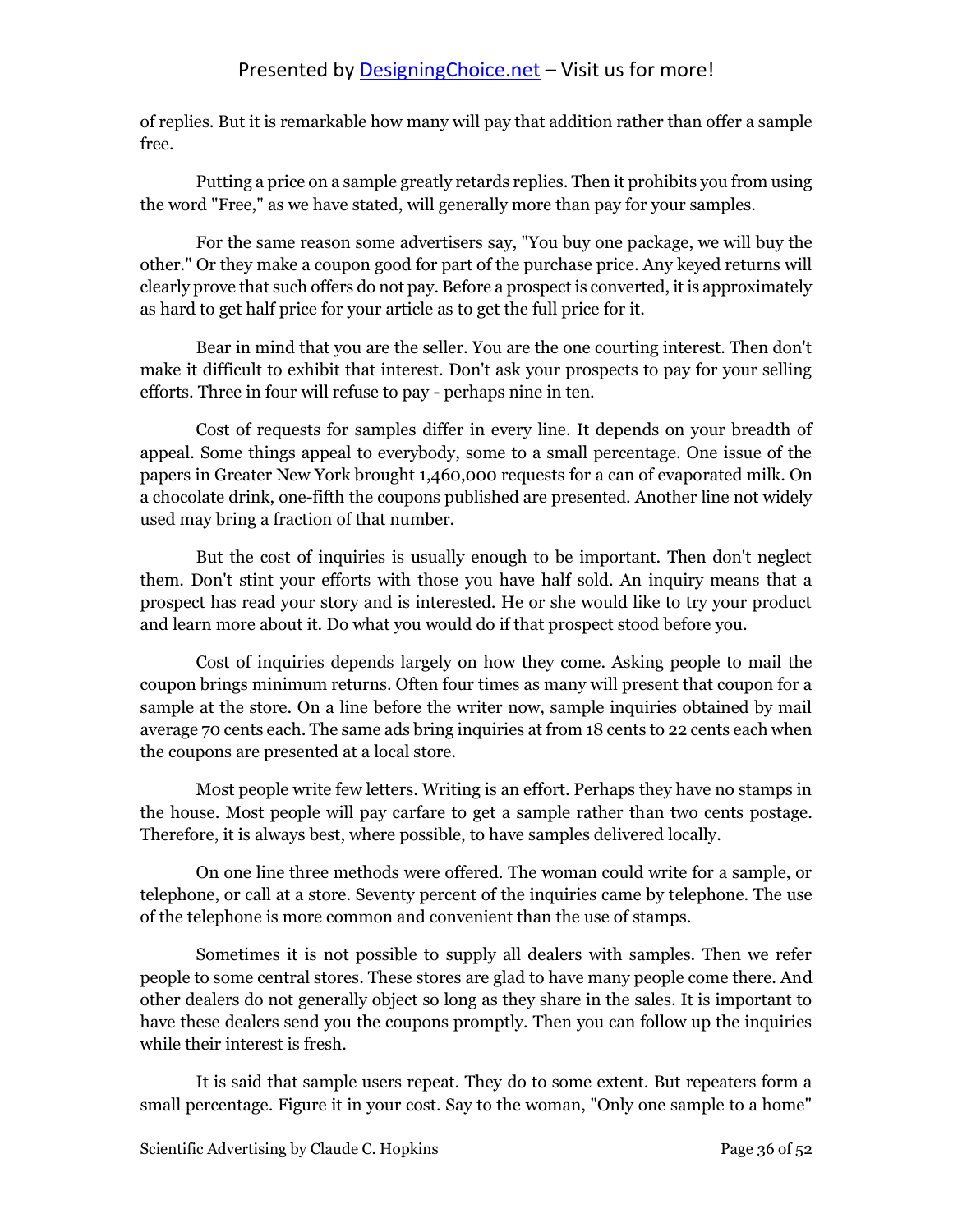and few women will try to get more of them. And the few who cheat you are not generally the people who would buy. So you are not losing purchasers, but the samples only.

On numerous lines we have for long offered full-sized packages free. The packages were priced at from 10 cents to 50 cents each. In certain territories for a time we have checked up on repeaters. And we found the loss much less than the cost of checking. In some lines samples would be wasted on children, and they are most apt to get them. Then say in your coupon "adults only." Children will not present such coupons, and they will rarely mail them in.

But one must be careful about publishing coupons good for a full-size package at any store. Some people, and even dealers, may buy up many papers. We do not announce the date of such offers. And we insert them in Sunday papers, not so easily bought up.

But we do not advocate samples given out promiscuously. Samples distributed to homes, like waifs on the doorsteps, probably never pay. Many of them never reach the house or the housewife. When they do, there is no prediction for them. The product is cheapened. It is not introduced in a favorable way. So with demonstrations in stores. There is always a way to get the same results at a fraction of the cost.

Many advertisers do not understand this. They supply thousands of samples to dealers to be handed out as they will. Could a trace be placed on the cost of returns, the advertiser would be stunned.

Give samples to interested people only. Give them only to people who exhibit that interest by some effort. Give them only to people whom you have told your story. First create an atmosphere of respect, a desire, an expectation. When people are in that mood, your sample will usually confirm the qualities you claim.

Here again comes the advantage of figuring cost per customer. That is the only way to gauge advertising. Samples sometimes seem to double advertising cost. They often cost more than the advertising. Yet, rightly used, they almost invariably form the cheapest way to get customers. And that is what you want.

The argument against samples are usually biased. They may come from advertising agents who like to see all the advertising money spent in print. Answer such arguments by tests. Try some towns with them, some without. Where samples are effectively employed, we rarely find a line where they do not lessen the cost per customer.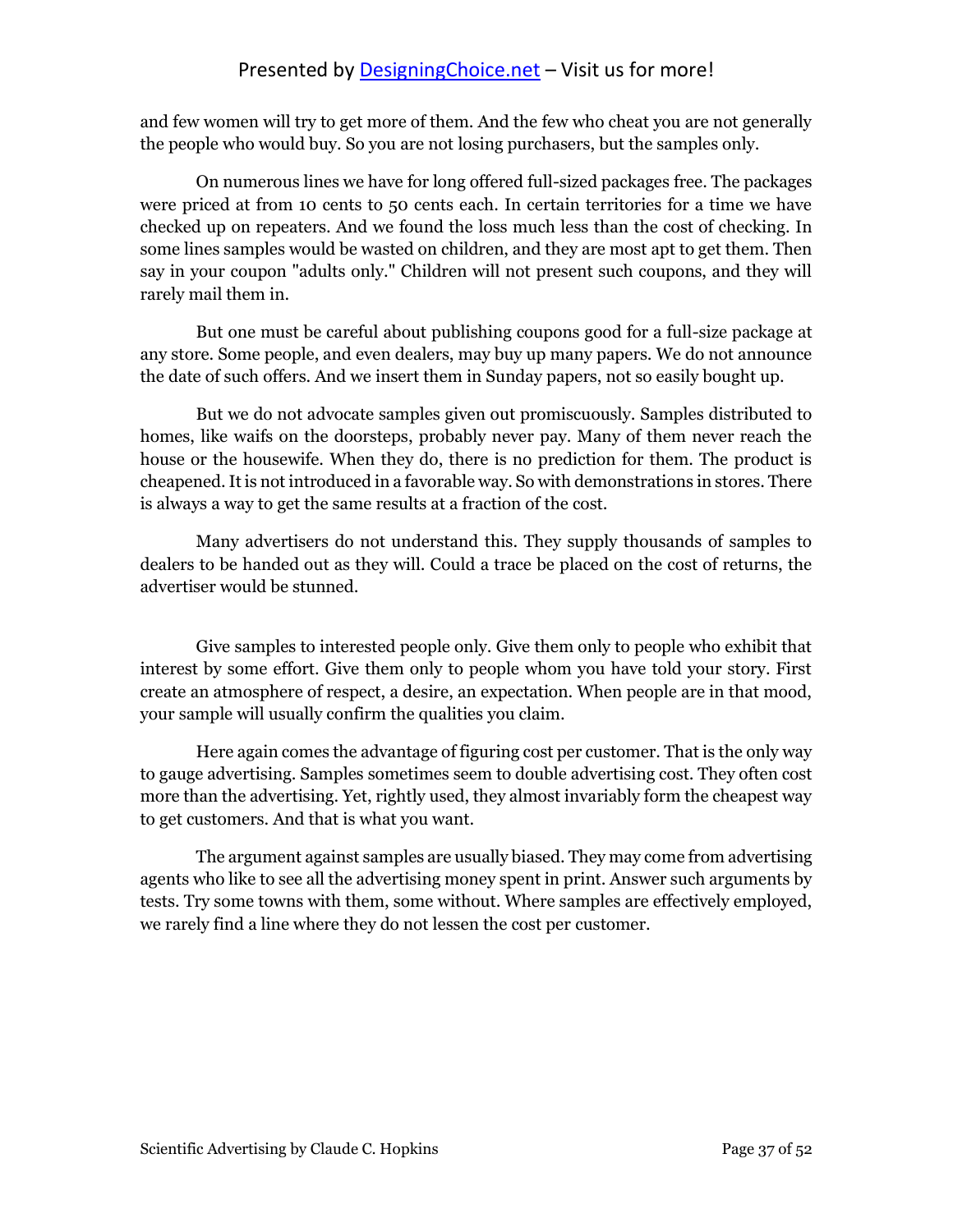#### **Chapter 14: Getting Distribution**

Most advertisers are confronted with the problem of getting distribution. National advertising is unthinkable without that. A venture cannot be profitable if nine in ten of the converts fail to find the goods. To force dealers to stock by bringing repeated demands may be enormously expensive. To cover the country with a selling force is usually impossible. To get dealers to stock an unknown line on promise of advertising is not easy. They have seen too many efforts fail, too many promises rescinded.

We cannot discuss all plans for getting distribution. There are scores of ways employed, according to the enterprise. Some start by soliciting direct sales - mail orders until the volume of demand forces dealers to supply. Some get into touch with prospects by a sample or other offer, then refer them to certain dealers who are stocked.

Some well-known lines can get a large percentage of dealers to stock in advance under guarantee of sale. Some consign goods to jobbers so dealers can easily order. Some name certain dealers in their ads until dealers in general stock. The problems in this line are numberless. The successful methods are many. But most of them apply to lines too few to be worthy of discussion in a book like this.

We shall deal here with articles of wide appeal and repeated sales, like foods or proprietary articles. We usually start with local advertising, even though magazine advertising is best adapted to the article. We get our distribution town by town, then change to national advertising. Sometimes we name the dealers who are stocked. As others stock, we add their names. When a local campaign is proposed, naming certain dealers, the average dealer wants to be included. It is often possible to get most of them by offering to name them in the first few ads.

Whether you advertise few or many dealers, the others will stock in very short order if the advertising is successful. Then the trade is referred to all dealers. The sample plans dealt with in the previous chapter aid quick distribution. They often pay for themselves in this way alone.

If the samples are distributed locally, the coupon names the store. The prospects who go there to get the samples know that those stores are supplied, if a nearer dealer is not. Thus little trade is lost. When sample inquiries come to the advertiser, inquiries are referred to certain dealers at the start. Enough demand is centered there to force those dealers to supply it.

Sometimes most stores are supplied with samples, but on the requirement of a certain purchase. You supply a dozen samples with a dozen packages, for instance. Then inquiries for samples are referred to all stores. This quickly forces general distribution. Dealers don't like to have their customers go to competitors even for a sample.

Where a coupon is used, good at any store for a full-size package, the problem of distribution becomes simple. Mail to dealers proofs of the ad which will contain a coupon.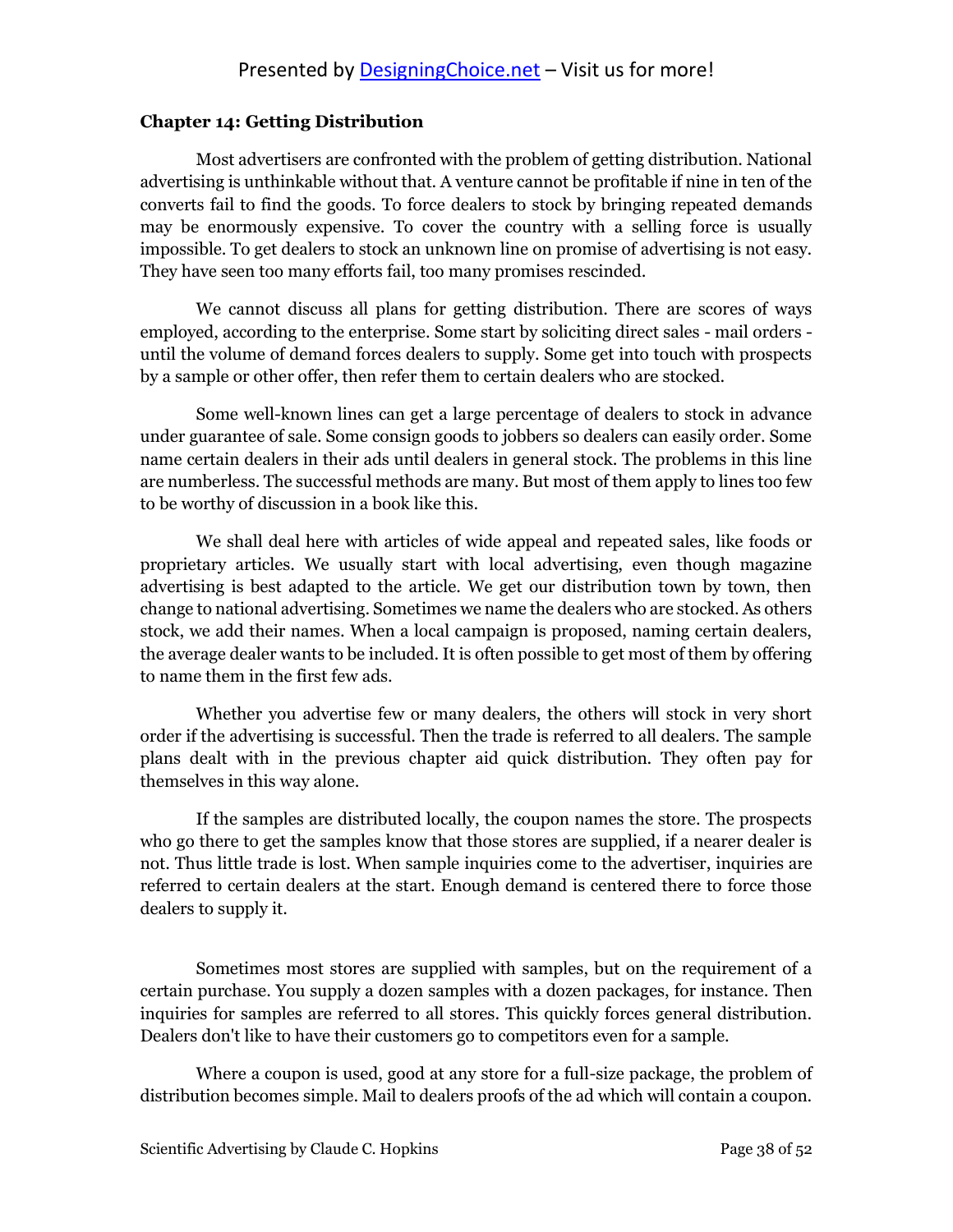Point out to each that many of his customers are bound to present that coupon. Each coupon represents a cash sale at full profit. No average dealer will let those coupon customers go elsewhere.

Such a free-package offer often pays for itself in this way. It forms the cheapest way of getting general distribution. Some of the most successful advertisers have done this in a national way. They have inserted coupon ads in magazines, each coupon good at any store for a full-size package. A proof of the ad is sent to dealers in advance, with a list of the magazines to be used, and their circulation.

In this way, in one week sometimes, makers attain a reasonable national distribution. And the coupon ad, when it appears, completes it. Here again the free packages cost less than other ways of forcing distribution. And they start thousands of users besides. Palmolive Soap and Puffed Grains are among the products which attain their distribution in that way.

Half the circulation of a newspaper may go to outside towns. That half may be wasted if you offer a sample at local stores. Say in your coupon that outside people should write you for a sample. When they write, do not mail the sample. Send the samples to a local store, and refer inquiries to that store. Mailing a sample may make a convert who cannot be supplied. But the store which supplies the sample will usually supply demand.

In these ways, many advertisers get national distribution without employing a single salesman. They get it immediately. And they get it at far lower cost than by any other method. There are advertisers who, in starting, send every dealer a few packages as a gift. That is better, perhaps, than losing customers created.

But it is very expensive. Those free packages must be sold by advertising. Figure their cost at your selling price, and you will see that you are paying a high cost per dealer. A salesman might sell these small stocks at a lower cost. And other methods might be vastly cheaper.

Sending stocks on consignment to retailers is not widely favored. Many dealers resent it. Collections are difficult. And non-businesslike methods do not win dealer respect.

The plans advocated here are the best plans yet discovered for the lines to which they apply. Other lines require different methods. The ramifications are too many to discuss in a book like this.

But don't start advertising without distribution. Don't get distribution by methods too expensive. Or by slow, old-fashioned methods. The loss of time may cost you enormously in sales. And it may enable energetic rivals to get ahead of you. Go to men who know by countless experiences the best plan to apply to your line.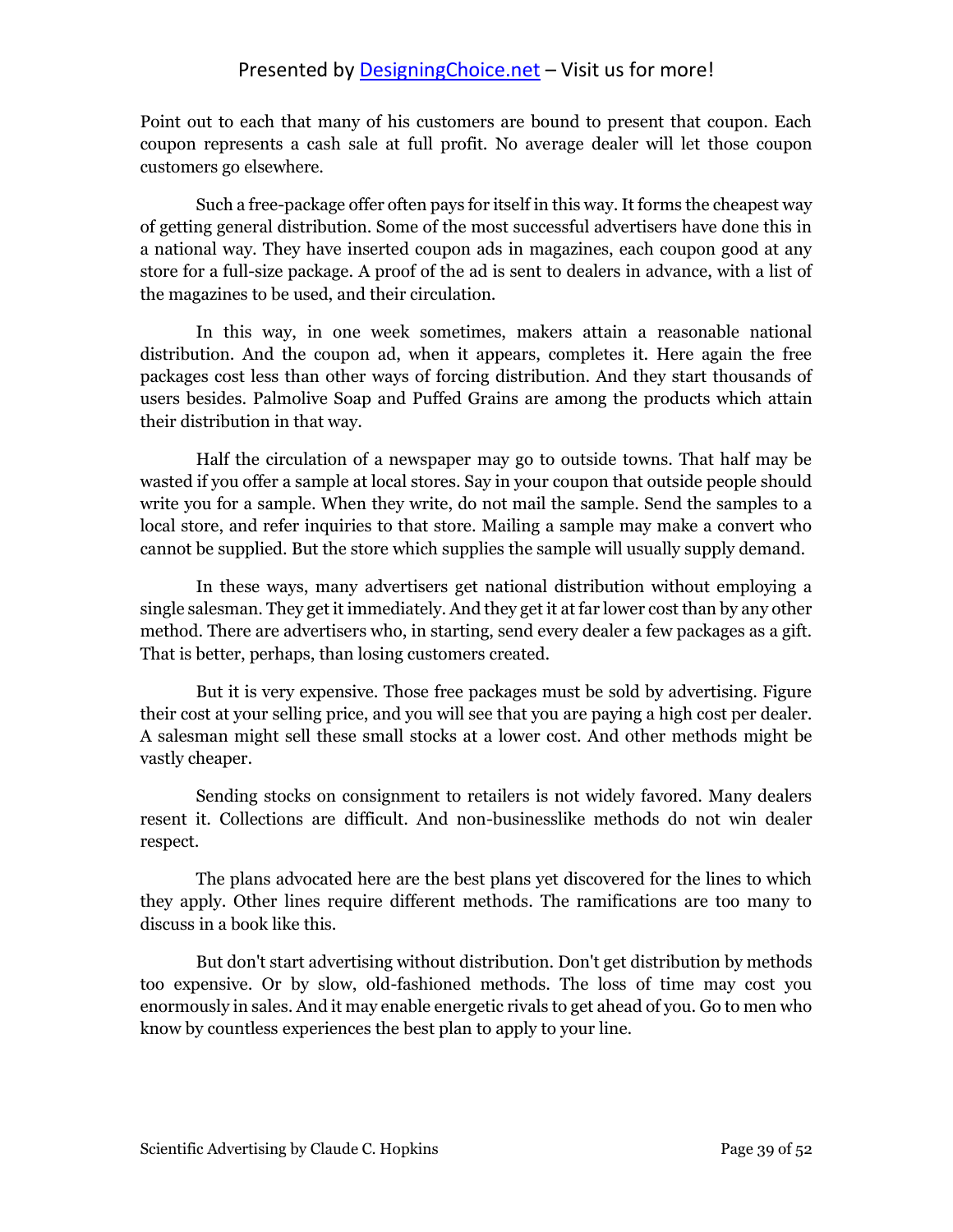#### **Chapter 15: Test Campaigns**

Almost any questions can be answered, cheaply, quickly and finally, by a test campaign. And that's the way to answer them - not by arguments around a table. Go to the court of last resort - the buyers of your product.

On every new project there comes up the question of selling that article profitably. You and your friends may like it, but the majority may not. Some rival product may be better liked or cheaper. It may be strongly entrenched. The users won away from it may cost too much to get.

People may buy and not repeat. The article may last too long. It may appeal to a small percentage, so most of your advertising goes to waste. There are many surprises in advertising. A project you will laugh at may make a great success. A project you are sure of may fall down. All because tastes differ so. None of us know enough peoples desires to get an average viewpoint.

In the old days, advertisers ventured on their own opinions. The few guess right, the many wrong. Those were the times of advertising disaster. Even those who succeeded came close to the verge before the time is turned. They did not know their cost per customer or their sale per customer. The cost of selling might take a long time to come back. Often it never came back.

Now we let the thousands decide what the millions will do. We make a small venture, and watch cost and result. When we learn what a thousand customers cost, we know almost exactly what a million will cost.

When we learn what they buy, we know what a million will buy. We establish averages on a small scale, and those averages always hold. We know our cost, we know our sale, we know our profit and loss. We know how soon our cost comes back.

Before we spread out, we prove our undertaking absolutely safe. So there are today no advertising disasters piloted by men who know.

Perhaps we try out our project in four or five towns. We may use a sample offer or a free package to get users started quickly. Then we wait and see if users buy those samples. If they do, will they continue? How much will they buy? How long does it take for the profit to return our cost of selling? A test like this may cost \$3,000 to \$5,000. It is not all lost, even when the product proves unpopular. Some sales are made. Nearly every test will in time bring back the entire cost.

Sometimes we find that the cost of the advertising comes back before the bills are due. That means that the product can be advertised without investment. Many a great advertiser has been built up without any cost whatever beyond immediate receipts. That is an ideal situation. On another product it may take three months to bring back the cost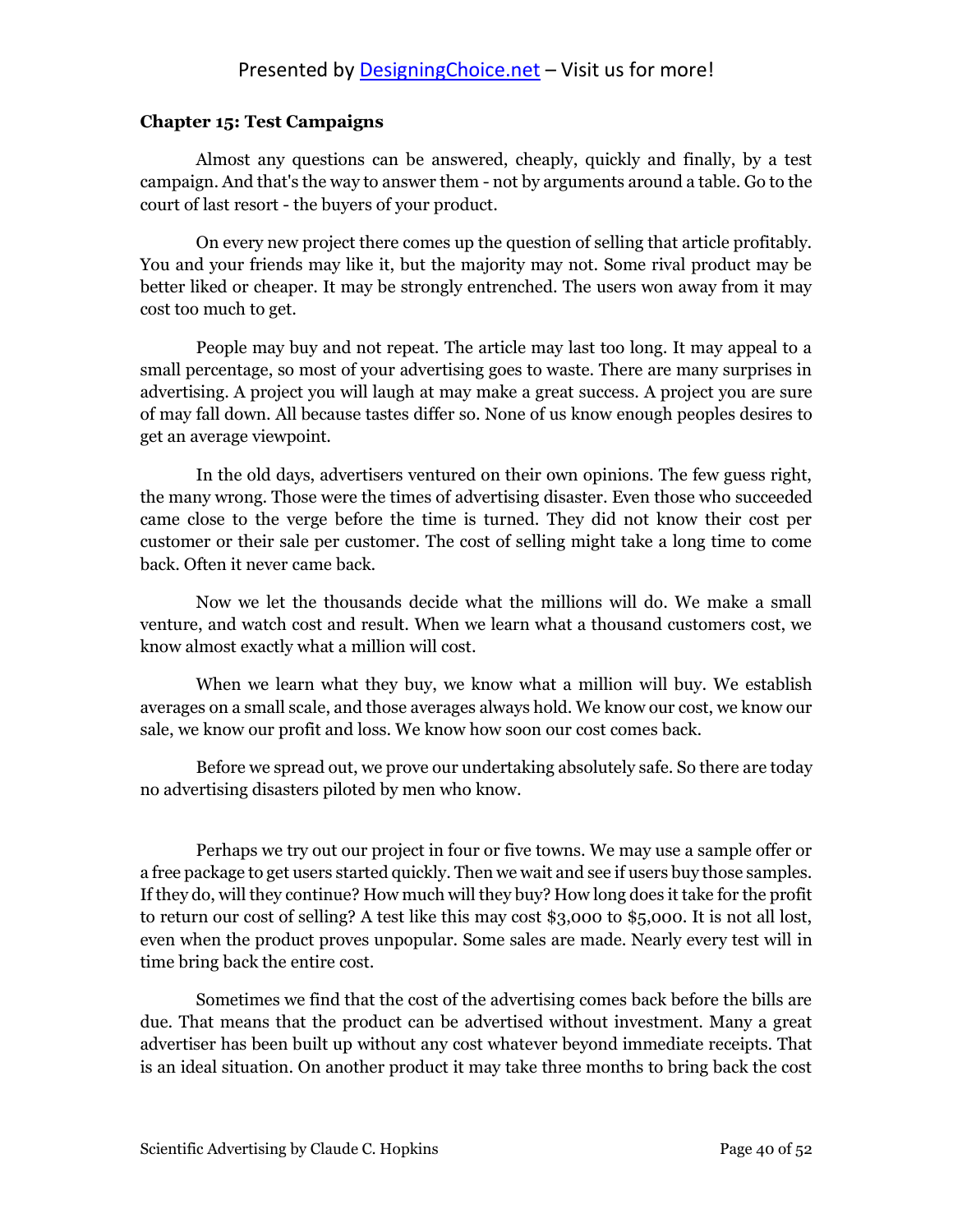with a profit. But one is sure of his profit in that time. When he spreads out he must finance accordingly.

Think what this means. A man has what he considers an advertising possibility. But national advertising looks so big and expensive that he dare not undertake it. Now he presents it in a few average towns, at a very moderate cost. With almost no risk whatever. From the few thousand he learns what the millions will do. Then he acts accordingly. If he then branches he knows to a certainty just what his results will be.

He is playing on the safe side of a hundred to one shot. If the article is successful, it may make him millions. If he is mistaken about it, the loss is a trifle.

These are facts we desire to emphasize and spread. All our largest accounts are now built in this way, from very small beginnings. When business men realize that this can be done, hundreds of others will do it. For countless fortune-earners now lie dormant.

The largest advertiser in the world makes a business of starting such projects. One by one he finds out winners. Now he has twenty-six, and together they earn many millions yearly. These test campaigns have other purposes. They answer countless questions which arise in business.

A large food advertiser felt that his product would be more popular in another form. He and all his advisers were certain about it. They were willing to act on this supposition without consulting the consumers, but wiser advice prevailed. He inserted an ad in a few towns with a coupon, good at any store for a package of the new-style product. Then he wrote to the users about it. They were almost unanimous in their disapproval.

Later the same product was suggested in still another form. The previous verdict made the change look dubious. The advertiser hardly thought a test to be worthwhile. But he submitted the question to a few thousand women in a similar way and 91 percent voted for lit. Now he has a unique product which promises to largely increase his sales.

These tests cost about \$1,000 each. The first one saved him a very costly mistake. The second will probably bring him large profits. Then we try test campaigns to try out new methods on advertising already successful. Thus we constantly seek for better methods, without interrupting plans already proved out.

In five years for one food advertiser we tried out over fifty separate plans. Every little while we found an improvement, so the results of our advertising constantly grew. At the end of five years we found the best plan of all. It reduced our cost of selling by 75 percent. That is, it was four times more effective than the best plan used before. That is what mail order advertisers do try out plan after plan to constantly reduce the cost. Why should any general advertiser be less business-like and careful?

Another service of the test campaign is this: An advertiser is doing mediocre advertising.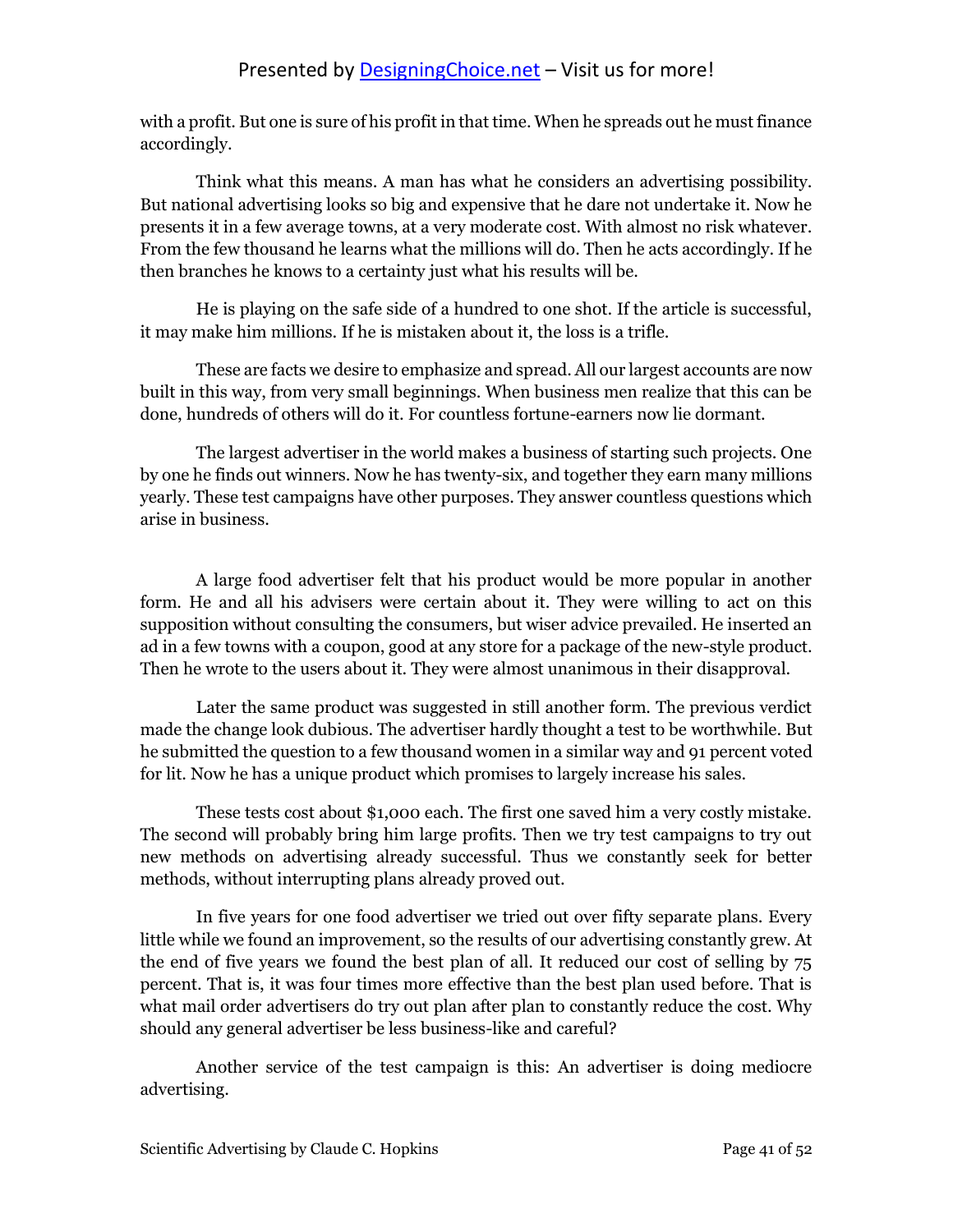A skilled advertising agent feels that he can greatly increase results. The advertiser is doubtful. He is doing fairly well. He has alliances which he hesitates to break. So he is inclined to let well enough alone.

Now the question can be submitted to the verdict of a test. The new agent may take a few towns, without interfering with the general campaign. Then compare his results with the general results and prove his greater skill.

Plausible arguments are easy in this line. One man after another comes to an advertiser to claim superior knowledge or ability. It is hard to decide, and decisions may be wrong.

Now actual figures gained at a small cost can settle the question definitely. The advertiser makes no commitment. It is like saying to a salesman, "Go out for a week and prove yourself." A large percentage of all the advertising done would change hands if this method were applied.

Again we come back to scientific advertising. Suppose a chemist would say in an arbitrary way that this compound was best, or that better. You would little respect his opinion. He makes tests - sometimes hundreds of tests - to actually know which is best. He will never state a supposition before he has proved it. How long before advertisers in general will apply that exactness to advertising?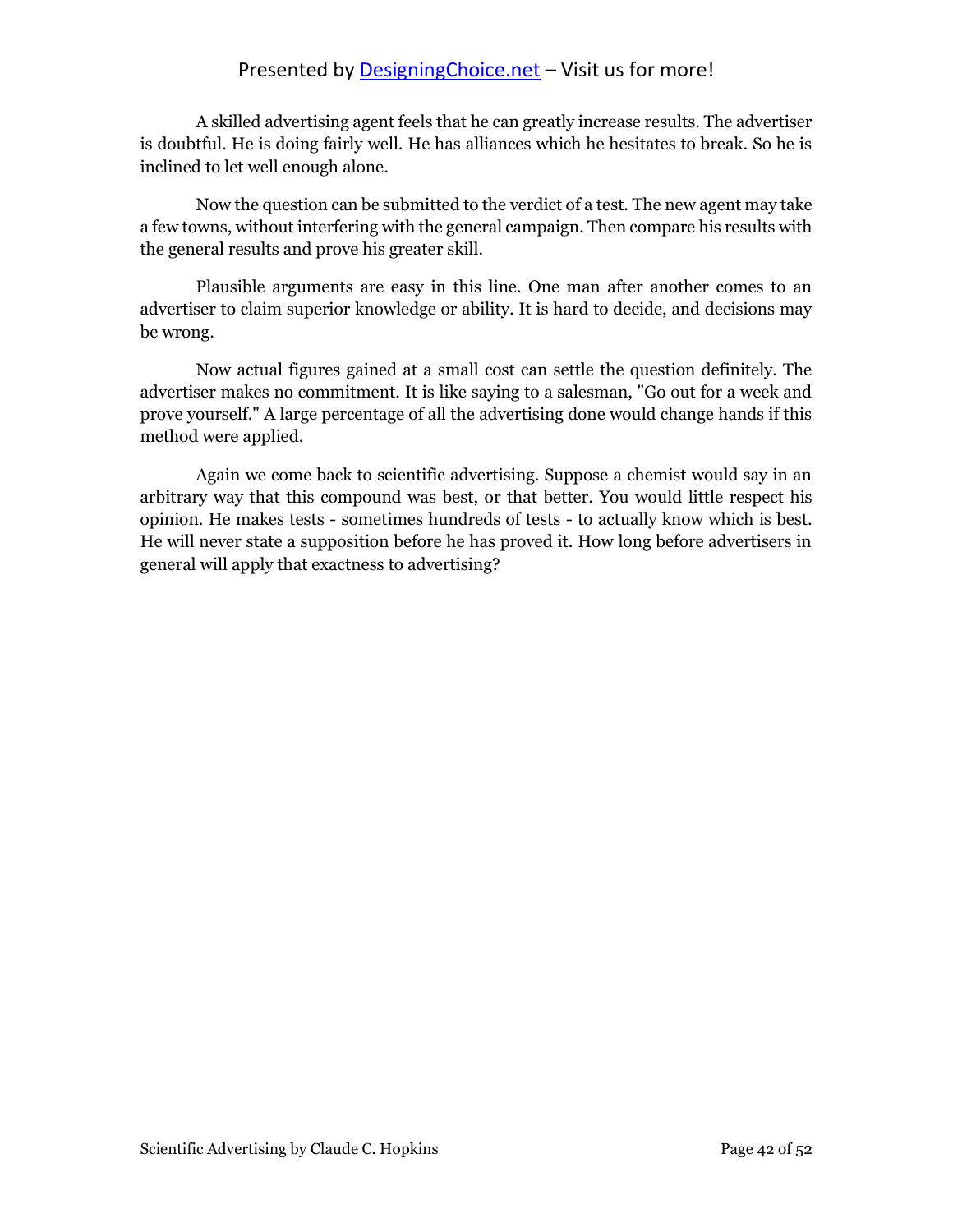#### **Chapter 16: Leaning On Dealers**

We cannot depend much in most lines on the active help of jobbers or of dealers. They are busy. They have many lines to consider. The profit on advertised lines is not generally large. And an advertised article is apt to be sold at cut prices.

The average dealer does what you would do. He exerts himself on brands of his own, if at all. Not on another man's brand. The dealers will often try to make you think otherwise. He will ask some aid or concession on the ground of extra effort. Advertisers often give extra discounts. Or they make loading offers perhaps one case free in ten - in the belief that loaded dealers will make extra efforts.

This may be so in rare lines, but not generally. And the efforts if made do not usually increase the total sales. They merely swing trade from one store to another.

On most lines, making a sale without making a convert does not count for much. Sales made by conviction - by advertising - are likely to bring permanent customers. People who buy through casual recommendations do not often stick. Next time someone else gives other advice.

Revenue which belongs to the advertiser is often given away without adequate return. These discounts and gifts could be far better spent in securing new customers.

Free goods must be sold, and by your efforts usually. One extra case with ten means that advertising must sell ten percent more to bring you the same return. The dealer would probably buy just as much if you let him buy as convenient.

Much money is often frittered away on other forms of dealer help. Perhaps on window or store displays. A window display, acting as a reminder, may bring to one dealer a lion's share of the trade. Yet it may not increase your total sales at all.

Those are facts to find out. Try one town in one way, one in another. Compare total sales in those towns. In many lines such tests will show that costly displays are worthless. A growing number of experienced advertisers spend no money on displays. This is all in line of general publicity, so popular long ago. Casting bread upon the waters and hoping for its return. Most advertising was of that sort twenty years ago.

Now we put things to the test. We compare cost and result on every form of expenditure. It is very easily done. Very many costly wastes are eliminated by this modern process.

Scientific advertising has altered many old plans and conceptions. It has proved many long established methods to be folly. And why should we not apply to these things the same criterion we apply to other forms of selling? Or to manufacturing costs?

Your object in all advertising is to buy new customers at a price which pays a profit. You have no interest in garnering trade at any particular store. Learn what your consumers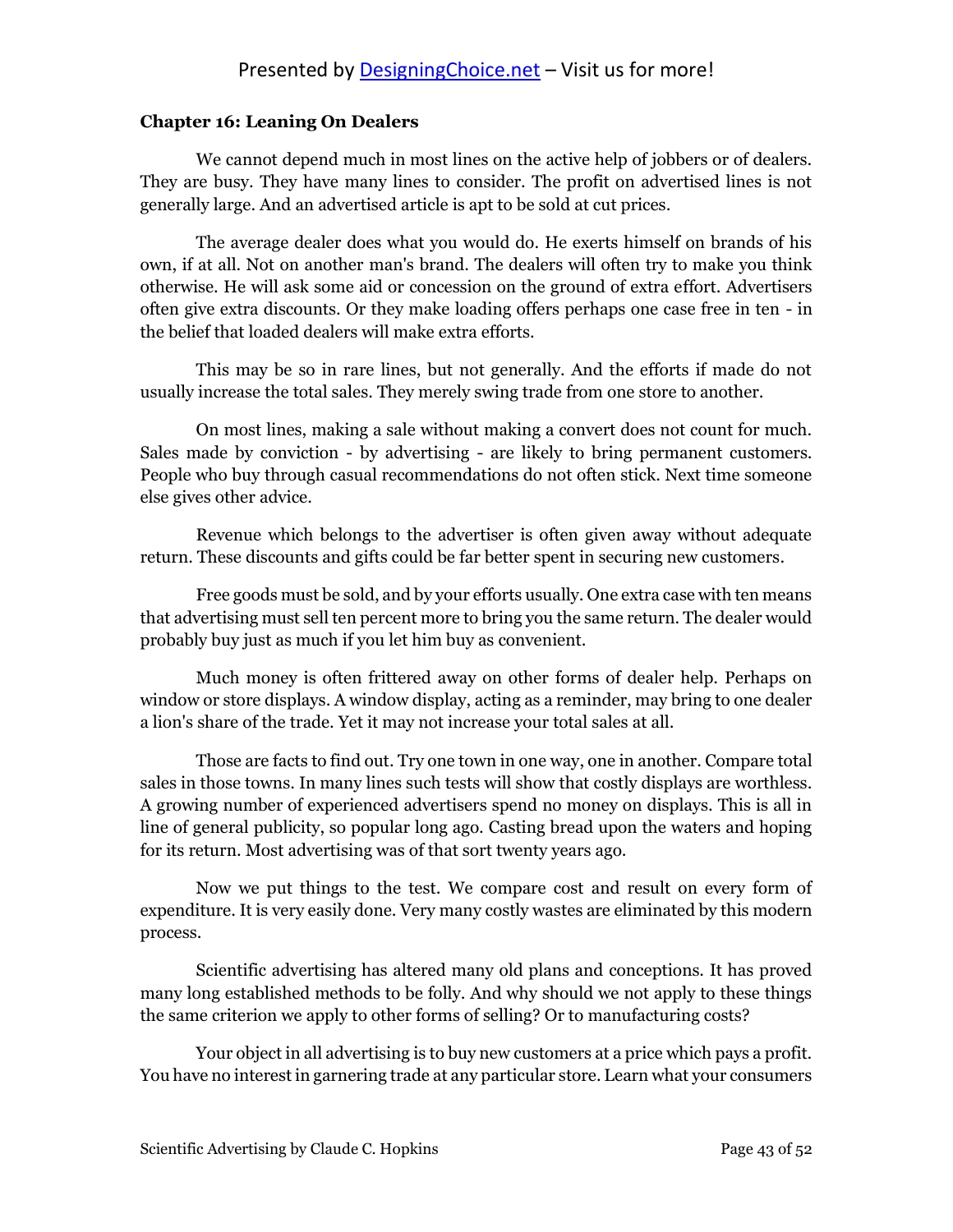cost and what they buy. If they cost you one dollar each, figure that every wasted dollar costs you a possible customer.

Your business will be built in that way, not by dealer help. You must do your own selling, make your own success. Be content if dealers fill the orders that you bring. Eliminate your wastes. Spend all your ammunition where it counts for most.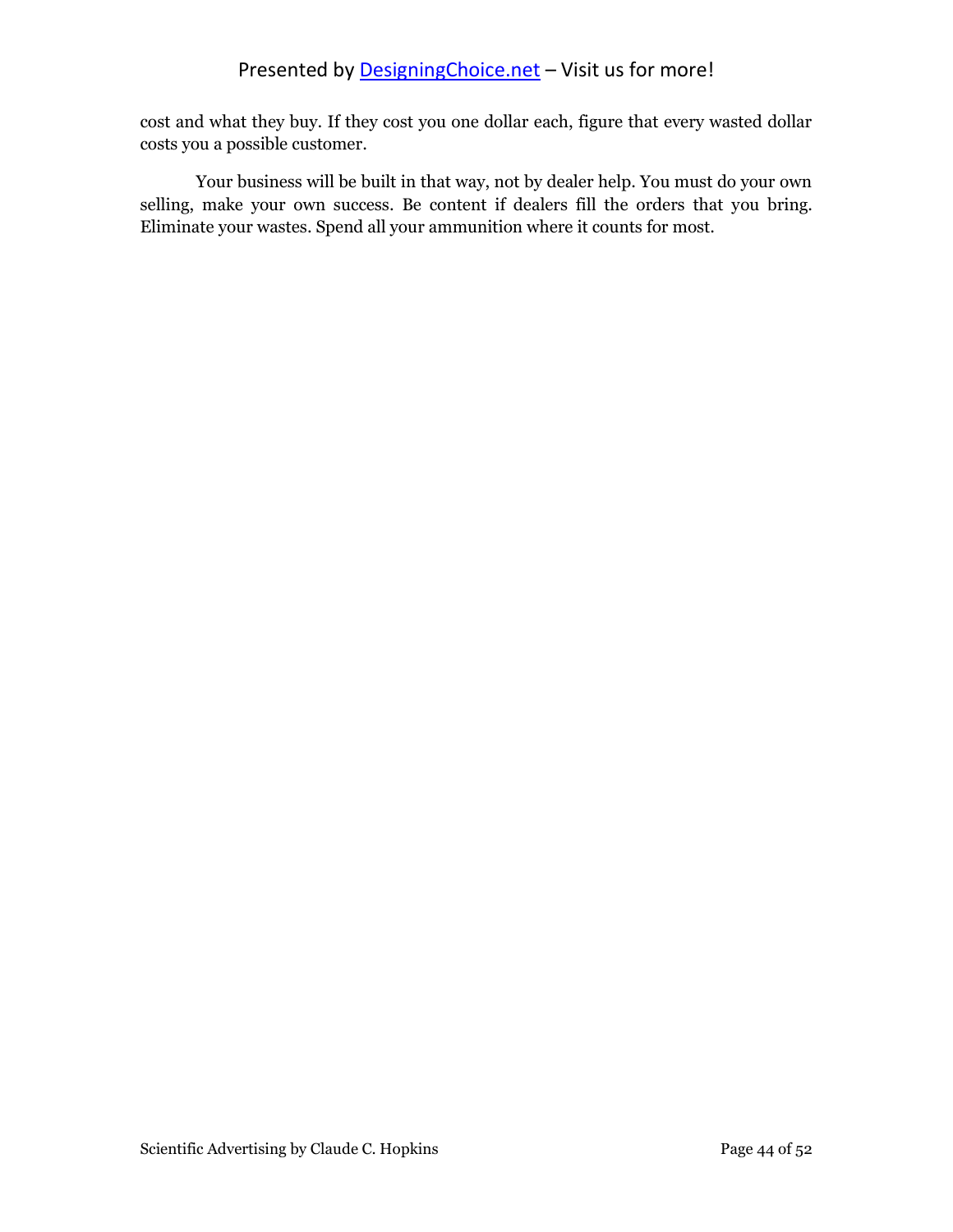#### **Chapter 17: Individuality**

A person who desires to make an impression must stand out in some way from the masses and in a pleasing way. Being eccentric, being abnormal is not distinction to covet. But doing admirable things in a different way gives one a great advantage. So with salesmen, in person or in print. There is uniqueness which belittles and arouses resentment. There is refreshing uniqueness which enhances, which we welcome and remember. Fortunate is the salesman who has it.

We try to give each advertiser a becoming style. We make him distinctive, perhaps not in appearance, but in manner and in tone. He is given an individuality best suited to the people he addresses.

One man appears rugged and honest in a line where rugged honesty counts. One may be a good fellow where choice is a matter of favor. In other lines the man stands out by impressing himself as an authority.

We have already cited a case where a woman made a great success in selling clothing to girls, solely through a created personality which won.

That's why we have signed ads sometimes - to give them a personal authority. A man is talking - a man who takes pride in his accomplishments - not a "soulless corporation." Whenever possible we introduce a personality into our ads. By making a man famous we make his product famous. When we claim an improvement, naming the man who made it adds effect.

Then we take care not to change an individuality which has proved appealing. Before a man writes a new ad on that line, he gets into the spirit adopted by the advertiser. He plays a part as an actor plays it.

In successful advertising great pains are taken to never change our tone. That which won so many is probably the best way to win others. Then people come to know us. We build on that acquaintance rather than introduce a stranger in guise. People do not know us by name alone, but by looks and mannerisms. Appearing different every time we meet never builds up confidence.

Then we don't want people to think that salesmanship is made to order. That our appeals are created, studied, artificial. They must seem to come from the heart, and the same heart always, save where a wrong tack forces a complete change.

There are winning personalities in ads as well as people. To some we are glad to listen, others bore us. Some are refreshing, some commonplace. Some inspire confidence, some caution. To create the right individuality is a supreme accomplishment. Then an advertisers growing reputation on that line brings him ever-increasing prestige. Never weary of that part. Remember that a change in our characteristics would compel our best friends to get acquainted all over.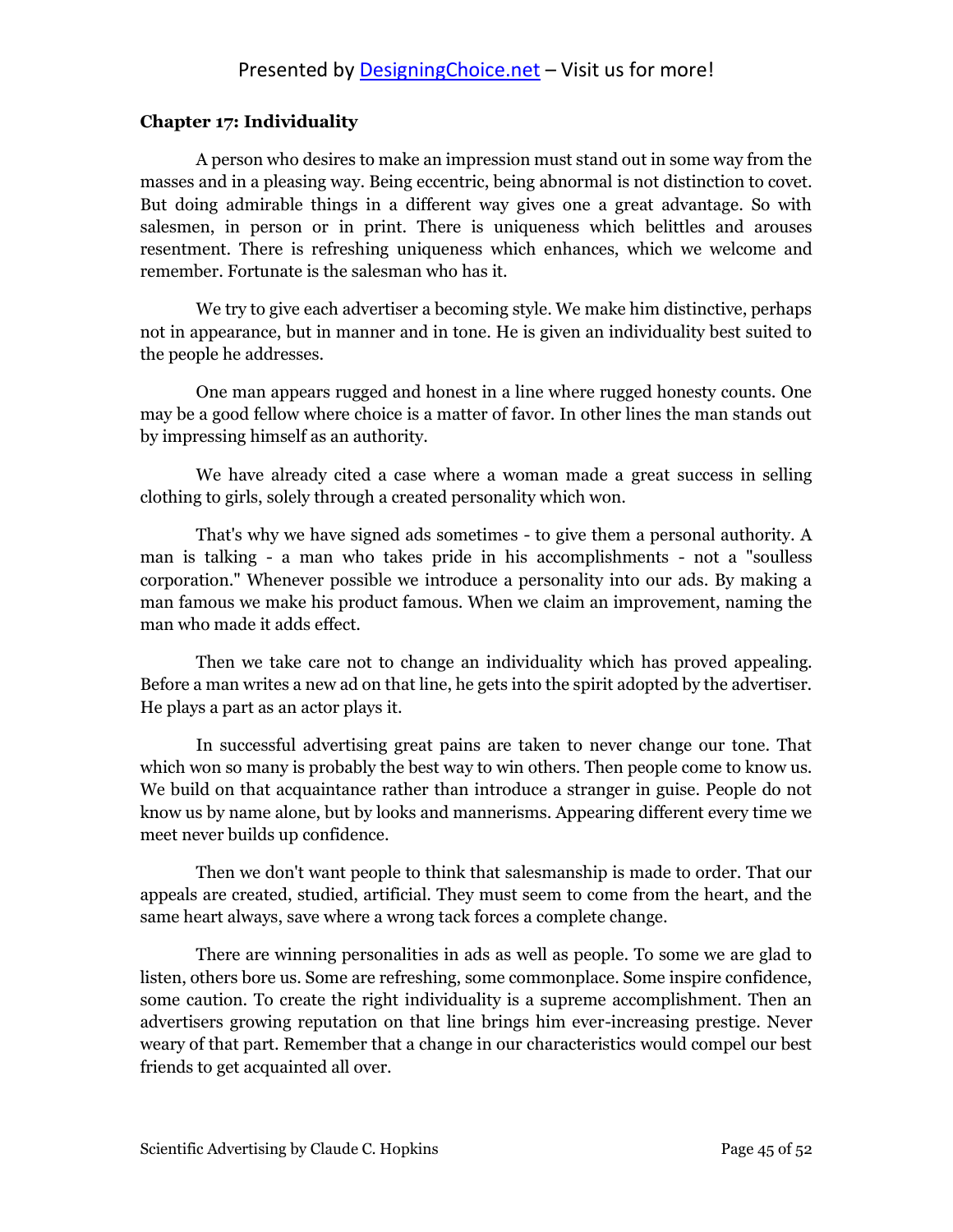#### **Chapter 18: Negative Advertising**

To attack a rival is never good advertising. Don't point out others' faults. It is not permitted in the best mediums. It is never good policy. The selfish purpose is apparent. It looks unfair, not sporty. If you abhor knockers, always appear a good fellow.

Show a bright side, the happy and attractive side, not the dark and uninviting side of things. Show beauty, not homeliness; health, not sickness. Don't show the wrinkles you propose to remove, but the face as it will appear. Your customers know all about wrinkles.

In advertising a dentifrice, show pretty teeth, not bad teeth. Talk of coming good conditions, not conditions which exist. In advertising clothes, picture well-dressed people, not the shabby. Picture successful men, not failures, when you advertise a business course. Picture what others wish to be, not what they may be now.

We are attracted by sunshine, beauty, happiness, health, success. Then point the way to them, not the way out of the opposite.

Picture envied people, not the envious.

Tell people what to do, not what to avoid.

Make your every ad breath good cheer. We always dodge a Lugubrious Blue. Assume that people will do what you ask. Say, "Send now for this sample." Don't say, "Why do you neglect this offer?" That suggests that people are neglecting. Invite them to follow the crowd.

Compare the results of two ads, one negative, one positive. One presenting the dark side, one the bright side. One warning, the other inviting. You will be surprised. You will find that the positive ad out pulls the other four to one, if you have our experience.

The "Before and after taking" ads are follies of the past. They never had a place save with the afflicted. Never let their memory lead you to picture the gloomy side of things.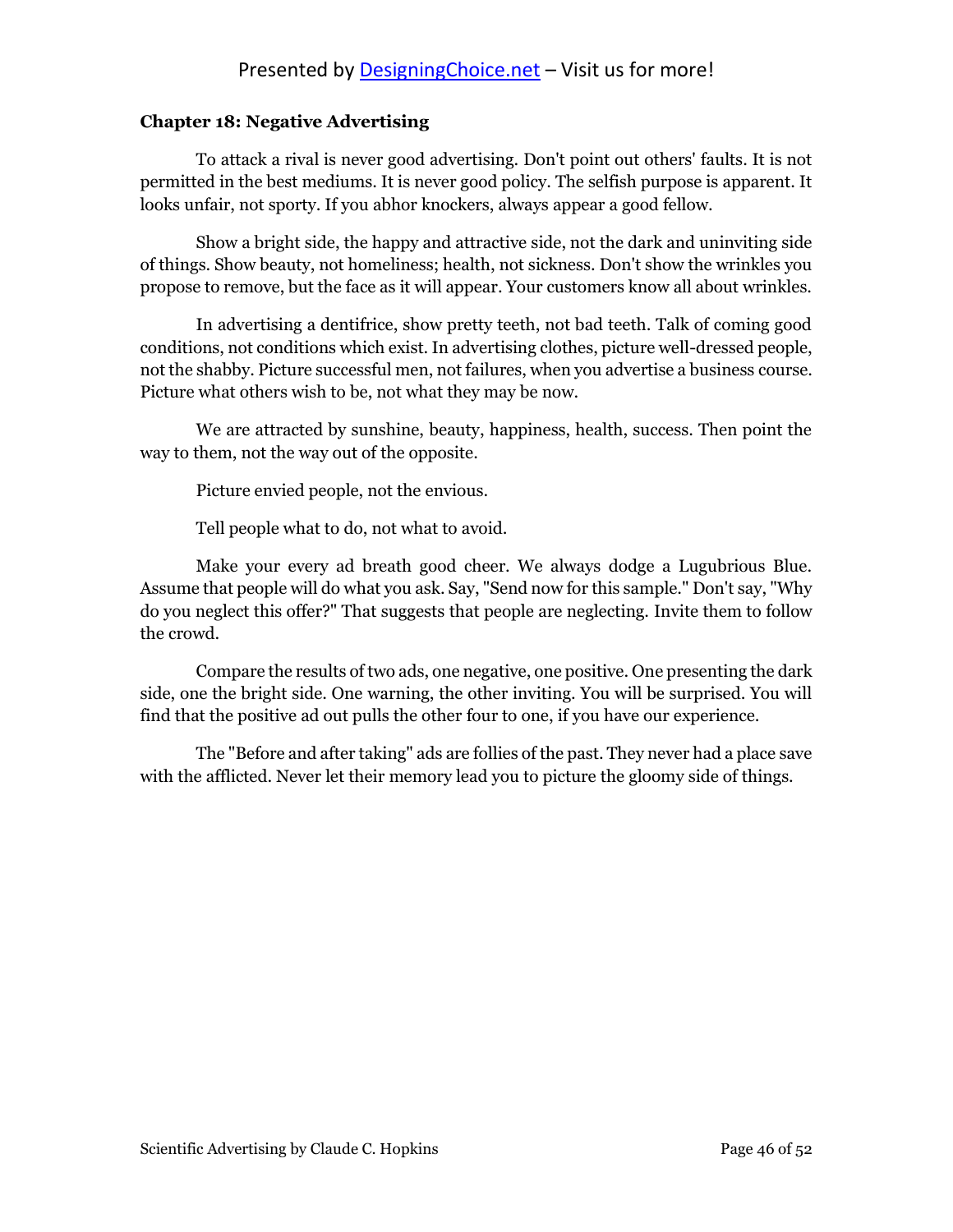#### **Chapter 19: Letter Writing**

This is another phase of advertising which all of us have to consider. It enters, or should enter, into all campaigns. Every business man receives a large number of circular letters. Most of them go direct to the waste basket. But he acts on others, and others are filed for reference. Analyze those letters. The ones you act on or the ones you keep have a headline which attracted your interest. At a glance they offer something that you want, something you may wish to know.

Remember that point in all advertising.

A certain buyer spends \$50,000,000 per year. Every letter, every circular which comes to his desk gets its deserved attention. He wants information on the lines he buys. But we have often watched him. In one minute a score of letters may drop into the waste basket. Then one is laid aside. That is something to consider at once.

Another is field under the heading "Varnish." And later when he buys varnish that letter will turn up.

That buyer won several prizes by articles on good buying. His articles were based on information. Yet the great masses of matter which came to him never got more than a glance.

The same principles apply to all advertising. Letter writers overlook them just as advertisers do. They fail to get the right attention. They fail to tell what buyers wish to know.

One magazine sends out millions of letters annually. Some to get subscriptions, some to sell books. Before the publisher sends out five million letters he puts a few thousands to test. He may try twenty-five letters, each with a thousand prospects. He learns what results will cost. Perhaps the plan is abandoned because it appears unprofitable. If not, the letter which pays best is the letter that he uses.

Just as men are doing now in all scientific advertising.

Mail order advertisers do likewise. They test their letters as they test their ads. A general letter is never used until it proves itself best among many actual returns.

Letter writing has much to do with advertising. Letters to inquirers, follow-up letters. Wherever possible they should be tested. Where that is not possible, they should be based on knowledge gained by tests.

We find the same difference in letters as in ads. Some get action, some do not. Some complete a sale, some forfeit the impression gained. These are letters, going usually to half-made converts, that are tremendously important.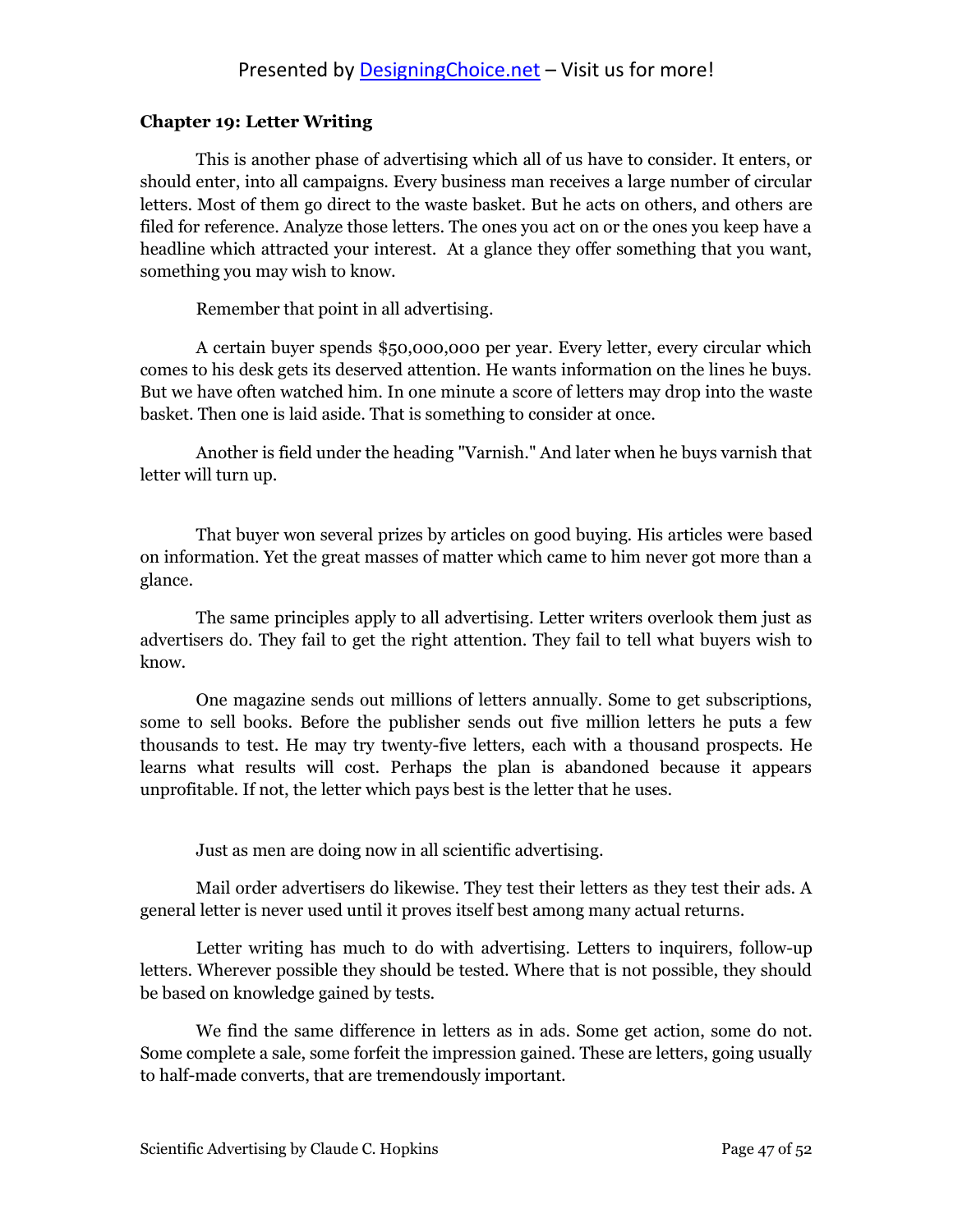Experience generally shows that a two-cent letter gets no more attention than a one-cent letter. Fine stationery no more than poor stationery. The whole appeal lies in the matter.

A letter which goes to an inquirer is like a salesman going to an interested prospect. You know what created that interest. Then follow it up along that line, not on some different argument. Complete the impression already created. Don't undertake another guess.

Do something if possible to get immediate action. Offer some inducement for it. Or tell what delay may cost. Note how many successful selling letters place a limit on an offer. It expires on a certain date. That is all done to get prompt decision, to overcome the tendency to delay.

A mail order advertiser offered a catalog. The inquirer might send for three or four similar catalogs. He had that competition in making a sale.

So he wrote a letter when he sent his catalog, and enclosed a personal card. He said, "You are a new customer, and we want to make you welcome. So when you send your order please enclose this card. The writer wants to see that you get a gift with order something you can keep."

With an old customer he gave some other reason for the gift. The offer aroused curiosity. It gave preference to his catalog. Without some compelling reason for ordering elsewhere, the woman sent the order to him. The gift paid for itself several times over by bringing larger sales per catalog.

The ways for getting action are many. Rarely can one way be applied to two lines. But the principles are universal. Strike while the iron is hot. Get a decision then. Have it followed by prompt action when you can.

You can afford to pay for prompt action rather than lose by delay. One advertiser induced hundreds of thousands of women to buy six packages of his product and send him the trademarks, to secure a premium offer good only for one week.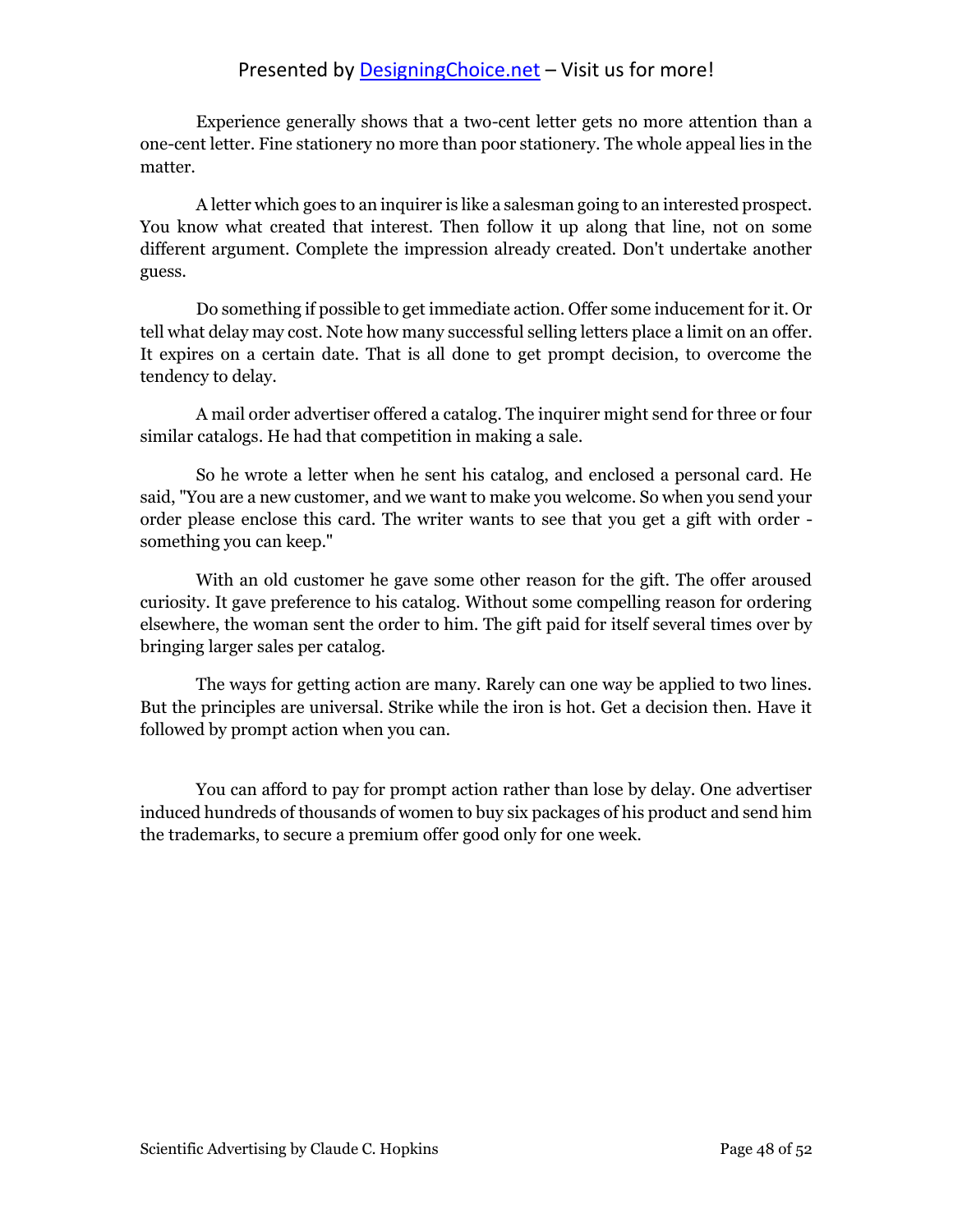#### **Chapter 20: A Name That Helps**

There is great advantage in a name that tells a story. The name is usually prominently displayed. To justify the space it occupies, it should aid the advertising. Some such names are almost complete advertisements in themselves. May Breath is such a name. Cream of Wheat is another. That name alone has been worth a fortune. Other examples are Dutch Cleanser, Cuticura, Dynashine, Minute Tapioca, 3-in-one Oil, Holeproof, Alcorub, etc. Such names may be protected, yet the name itself describes the product, so it makes a valuable display.

Other coined names are meaningless. Some examples are Kodak, Karo, Sapolio, Vaseline, Kotex, Lux, Postum, etc. They can be protected, and long-continued advertising may give them a meaning. When this is accomplished they become very valuable.

But the great majority of them never attain status.

Such names do not aid the advertising. It is very doubtful that they justify display. The service of the product, not the name, is the important thing in advertising. A vast amount of space is wasted in displaying names and pictures which tell no selling story. The tendency of modern advertising is to eliminate waste.

Other coined names signify ingredients which anyone may use. Examples are Syrup of Figs, Coconut Oil Shampoo, Tar Soap, Palmolive Soap, etc.

Such products may dominate a market if the price is reasonable, but they must to a degree meet competition. They invite substitution. They are naturally classified with other products which have like ingredients, so the price must remain in that class.

Toasted Corn Flakes and Malted Milk are examples of unfortunate names. In each of those cases one advertiser created a new demand. When the demand was created, others shared it because they could use the name. The originators depended only on a brand. It is interesting to speculate on how much more profitable a coined name might have been.

On a patented product it must be remembered that the right to a name expires with that patent. Names like Castoria, Aspirin, Shredded Wheat Biscuit, etc., have become common property.

This is a very serious point to consider. It often makes a patent an undesirable protection.

Another serious fault in coined names is frivolity. In seeking uniqueness one gets something trivial. And that is a fatal handicap in a serious product. It almost prohibits respect.

When a product must be called by a common name, the best auxiliary name is a man's name. It is much better than a coined name, for it shows that some man is proud of his creation.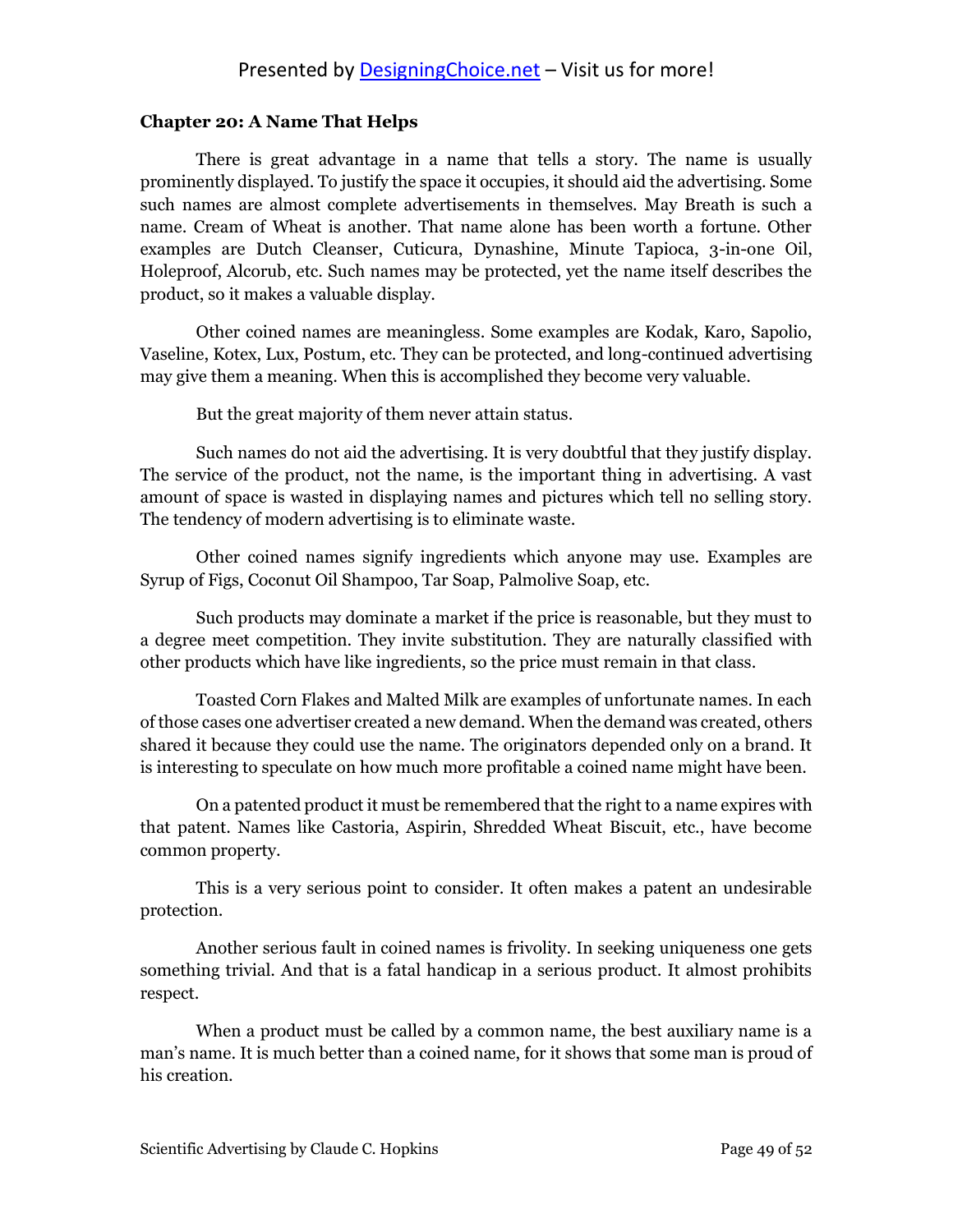Thus the question of a name is of serious importance in laying the foundations of a new undertaking. Some names have become the chief factors in success. Some have lost for their originators four-fifths of the trade they developed.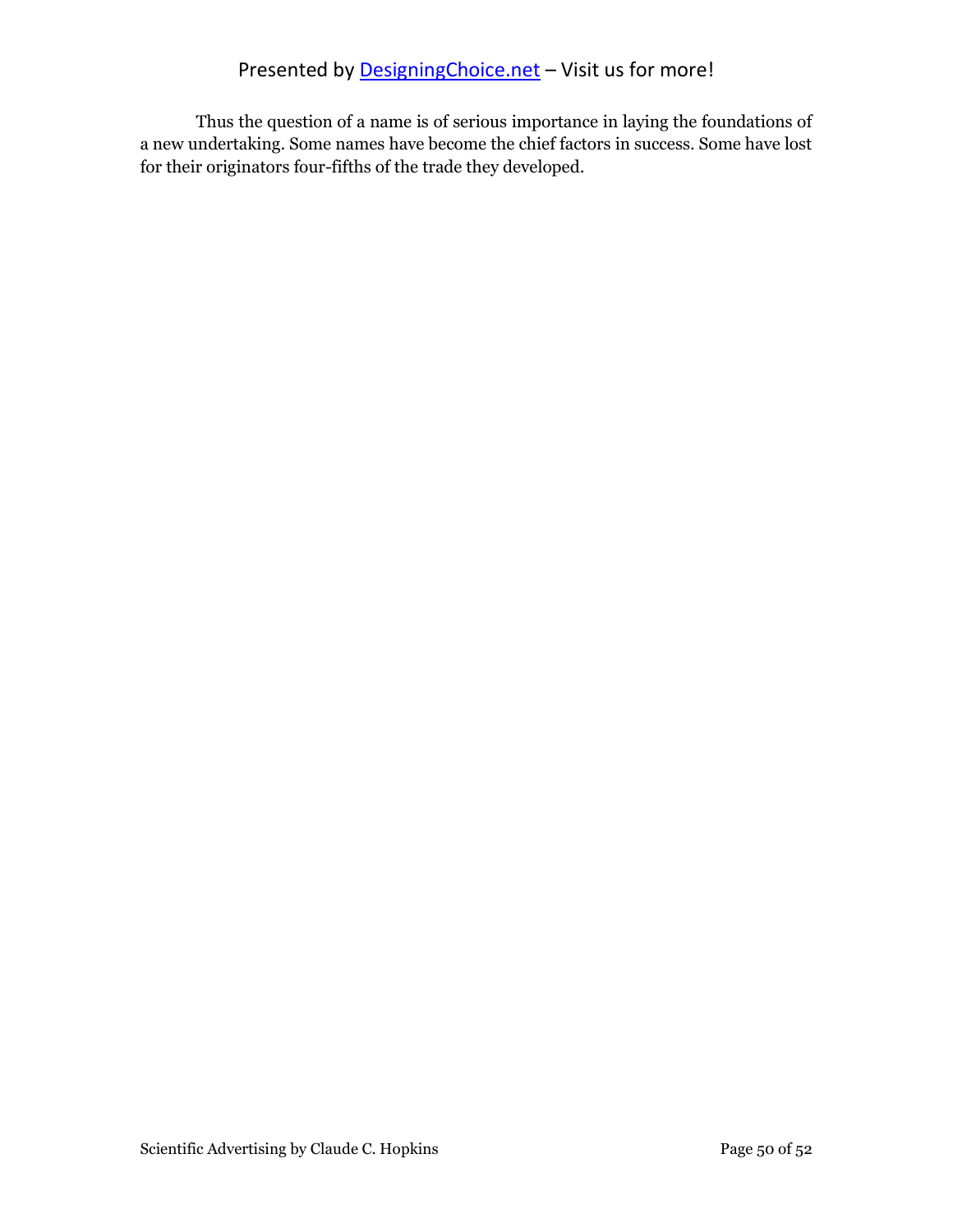#### **Chapter 21: Good Business**

A rapid stream ran by the writer's boyhood home. The stream turned a wooden wheel and the wheel ran a mill. Under that primitive method, all but a fraction of the streams potentiality went to waste.

Then someone applied scientific methods to that stream - put in a turbine and dynamos. Now, with no more water, no more power, it runs a large manufacturing plant.

We think of that steam when we see wasted advertising power. And we see it everywhere - hundreds of examples. Enormous potentialities - millions of circulation used to turn a mill wheel. While others use that same power with manifold effect.

We see countless ads running year after year which we know to be unprofitable. Men spending five dollars to do what one dollar might do. Men getting back 30 percent of their cost when they might get 150 percent. And the facts could be easily proved.

We see wasted space, frivolity, clever conceits, entertainment. Costly pages filled with palaver which, if employed by a salesman, would reflect on his sanity.

But those ads are always unkeyed. The money is spent blindly, merely to satisfy some advertising whim.

Not new advertisers only. Many an old advertiser has little or no idea of his advertising results. The business is growing through many efforts combined, and advertising is given its share of the credit.

An advertiser of many years standing, spending as high as \$700,000 per year, told the writer he did not know whether his advertising was worth anything or not. Sometimes he thought that his business would be just as large without it.

The writer replied, "I do know. Your advertising is utterly unprofitable, and I could prove it to you next week. End an ad with an offer to pay five dollars to anyone who writes you that he read the ad through. The scarcity of replies will amaze you."

Think what a confession - that millions of dollars being spent without knowledge of results. Such a policy applied to all factors in a business would bring ruin in short order.

You see other ads which you may not like as well. They may seem crowded or verbose. They are not attractive to you, for you are seeking something to admire, something to entertain. But you will note that those ads are keyed. The probability is that out of scores of traced ads the type which you see has paid the best.

Many other ads which are not keyed now were keyed at the beginning. They are based on known statistics. They won on a small scale before they ever ran on large scale. Those advertisers are utilizing their enormous powers in full.

Advertising is prima facie evidence that the man who pays believes that advertising is good. It has brought great results to others, it must be good for him. So he takes it like